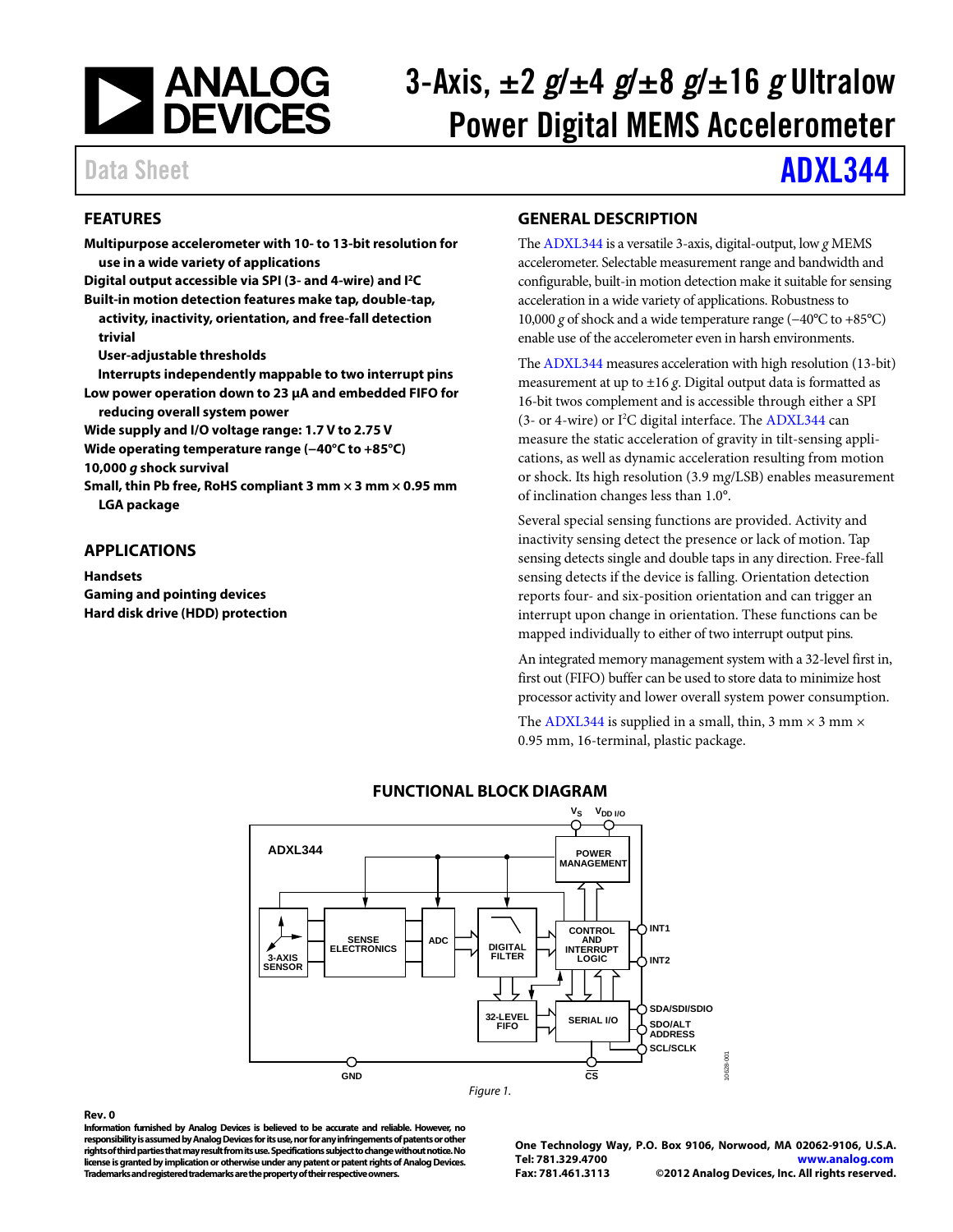# **TABLE OF CONTENTS**

# <span id="page-1-0"></span>**REVISION HISTORY**

4/12-Revision 0: Initial Version

| Offset Performance at Lowest Data Rates 34 |  |
|--------------------------------------------|--|
|                                            |  |
|                                            |  |
|                                            |  |
|                                            |  |
|                                            |  |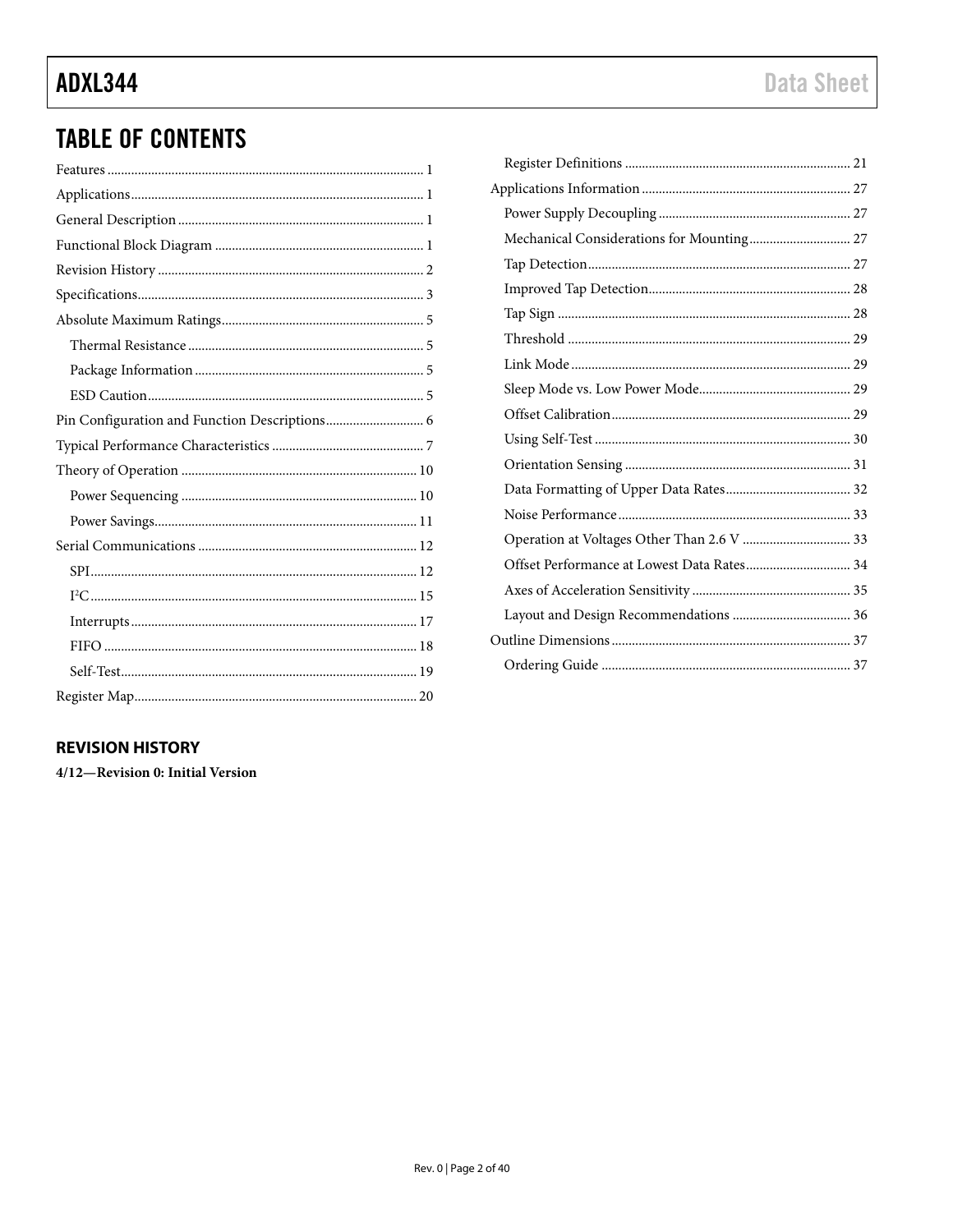# <span id="page-2-0"></span>**SPECIFICATIONS**

 $T_A = 25$ °C,  $V_s = 2.6$  V,  $V_{DD I/O} = 1.8$  V, acceleration = 0 *g*,  $C_s = 10$  μF tantalum,  $C_{I/O} = 0.1$  μF, output data rate (ODR) = 800 Hz, unless otherwise noted.

<span id="page-2-2"></span><span id="page-2-1"></span>

| Table 1.                                           |                                                                          |                  |                               |                         |             |
|----------------------------------------------------|--------------------------------------------------------------------------|------------------|-------------------------------|-------------------------|-------------|
| <b>Parameter</b>                                   | <b>Test Conditions/Comments</b>                                          | Min <sup>1</sup> | Type <sup>2</sup>             | $\mathbf{Max}^1$        | Unit        |
| <b>SENSOR INPUT</b>                                | Each axis                                                                |                  |                               |                         |             |
| <b>Measurement Range</b>                           | User selectable                                                          |                  | $\pm 2, \pm 4, \pm 8, \pm 16$ |                         | g           |
| Nonlinearity                                       | Percentage of full scale                                                 |                  | ±0.5                          |                         | $\%$        |
| Inter-Axis Alignment Error                         |                                                                          |                  | ±0.1                          |                         | Degrees     |
| Cross-Axis Sensitivity <sup>3</sup>                |                                                                          |                  | ±1                            |                         | $\%$        |
| <b>OUTPUT RESOLUTION</b>                           | Each axis                                                                |                  |                               |                         |             |
| All g Ranges                                       | 10-bit resolution                                                        |                  | 10                            |                         | <b>Bits</b> |
| $±2 g$ Range                                       | Full resolution                                                          |                  | 10                            |                         | <b>Bits</b> |
| $±4g$ Range                                        | Full resolution                                                          |                  | 11                            |                         | <b>Bits</b> |
| $\pm 8$ g Range                                    | Full resolution                                                          |                  | 12                            |                         | <b>Bits</b> |
| $±16 g$ Range                                      | Full resolution                                                          |                  | 13                            |                         | <b>Bits</b> |
| SENSITIVITY                                        | Each axis                                                                |                  |                               |                         |             |
| Sensitivity at XOUT, YOUT, ZOUT                    | All g ranges, full resolution                                            |                  | 256                           |                         | LSB/g       |
|                                                    | $\pm$ 2 g, 10-bit resolution                                             |                  | 256                           |                         | LSB/g       |
|                                                    | $\pm 4$ g, 10-bit resolution                                             |                  | 128                           |                         | LSB/q       |
|                                                    | $\pm 8$ g, 10-bit resolution                                             |                  | 64                            |                         | LSB/q       |
|                                                    | $\pm 16$ g, 10-bit resolution                                            |                  | 32                            |                         | LSB/g       |
| Sensitivity Deviation from Ideal                   | All g ranges                                                             |                  | ±1.0                          |                         | $\%$        |
| Scale Factor at XOUT, YOUT, ZOUT                   | All g ranges, full resolution                                            | 3.9              |                               | mg/LSB                  |             |
|                                                    | $\pm$ 2 g, 10-bit resolution                                             |                  | 3.9                           |                         | mg/LSB      |
|                                                    | $\pm 4$ g, 10-bit resolution                                             |                  | 7.8                           |                         | mg/LSB      |
|                                                    | $\pm 8$ g, 10-bit resolution                                             |                  | 15.6                          |                         | mg/LSB      |
|                                                    | $\pm 16$ g, 10-bit resolution                                            |                  | 31.2                          |                         | mg/LSB      |
| Sensitivity Change Due to Temperature              |                                                                          |                  | ±0.02                         |                         | $\%$ /°C    |
| 0 g OFFSET                                         | Each axis                                                                |                  |                               |                         |             |
| 0 g Output Deviation from Ideal for X-, Y-, Z-Axes |                                                                          |                  | ±35                           |                         | mg          |
| 0 g Offset vs. Temperature for X-, Y-, Z-Axes      |                                                                          |                  | ±1.0                          |                         | mg/C        |
| <b>NOISE</b>                                       |                                                                          |                  |                               |                         |             |
| X-, Y-, Z-Axes                                     | ODR = 100 Hz for $\pm 2$ g, 10-bit<br>resolution or all $q$ ranges, full |                  | 1.5                           |                         | LSB rms     |
|                                                    | resolution                                                               |                  |                               |                         |             |
| OUTPUT DATA RATE AND BANDWIDTH                     | User selectable                                                          |                  |                               |                         |             |
| Output Data Rate (ODR) <sup>4, 5, 6, 7</sup>       |                                                                          | 0.10             |                               | 3200                    | Hz          |
| SELF-TEST <sup>8</sup>                             |                                                                          |                  |                               |                         |             |
| Output Change in X-Axis                            |                                                                          | 0.27             |                               | 1.55                    | g           |
| Output Change in Y-Axis                            |                                                                          | $-1.55$          |                               | $-0.27$                 | g           |
| Output Change in Z-Axis                            |                                                                          | 0.40             |                               | 1.95                    | g           |
| POWER SUPPLY                                       |                                                                          |                  |                               |                         |             |
| Operating Voltage Range (V <sub>s</sub> )          |                                                                          | 1.7              | 2.6                           | 2.75                    | V           |
| Interface Voltage Range (V <sub>DDI/O</sub> )      |                                                                          | 1.7              | 1.8                           | $\mathsf{V}_\mathsf{S}$ | ٧           |
| Measurement Mode Supply Current                    | $ODR \ge 100 Hz$                                                         |                  | 140                           |                         | μA          |
|                                                    | ODR < 10 Hz                                                              |                  | 30                            |                         | μA          |
| <b>Standby Mode Supply Current</b>                 |                                                                          |                  | 0.2                           |                         | μA          |
| Turn-On and Wake-Up Time <sup>9</sup>              | $ODR = 3200 Hz$                                                          |                  | 1.4                           |                         | ms          |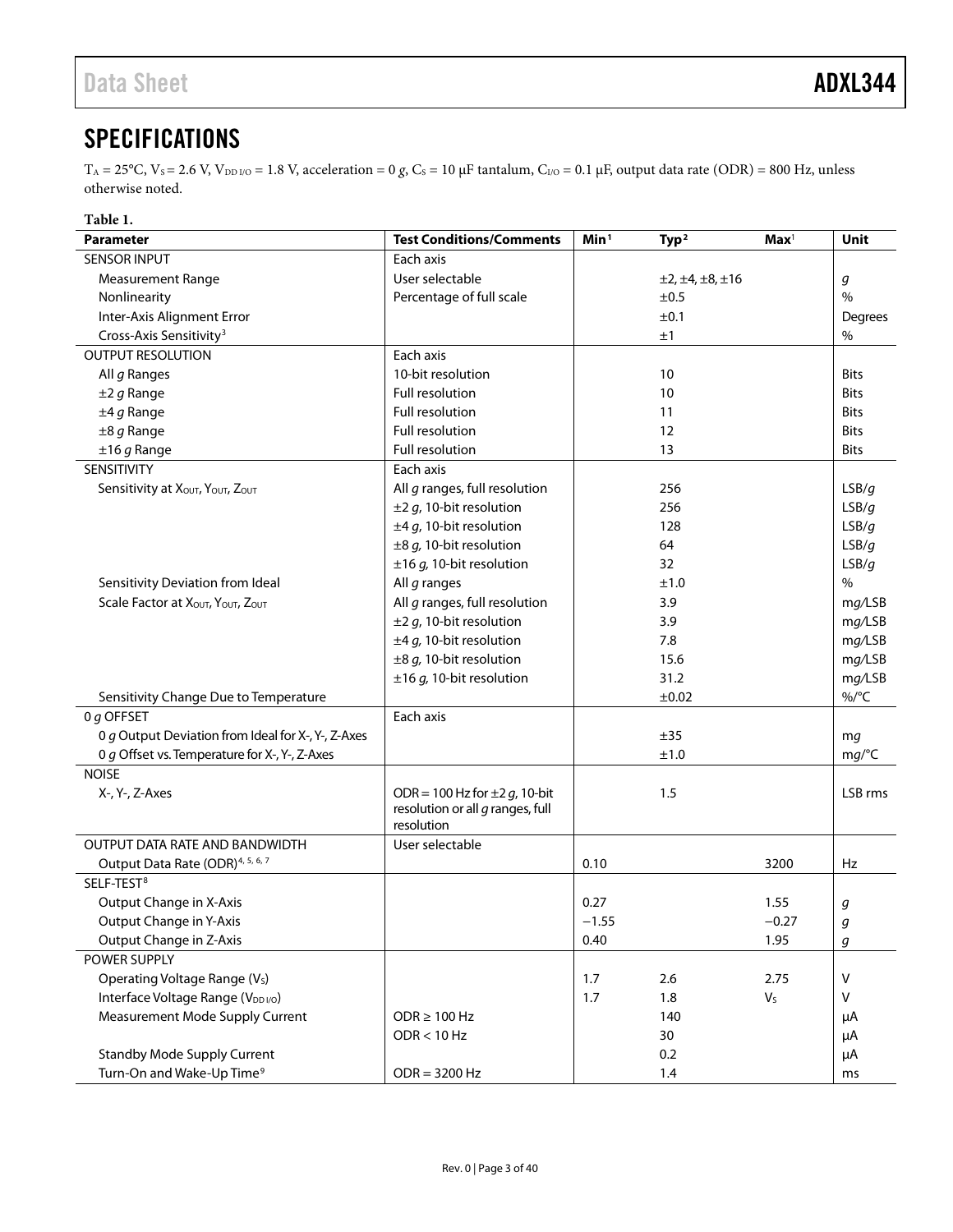<span id="page-3-0"></span>

| Parameter                   | <b>Test Conditions/Comments</b> | Min <sup>1</sup> | Type <sup>2</sup> | $\mathbf{Max}^1$ | Unit    |
|-----------------------------|---------------------------------|------------------|-------------------|------------------|---------|
| <b>TEMPERATURE</b>          |                                 |                  |                   |                  |         |
| Operating Temperature Range |                                 | $-40$            |                   | +85              | $\circ$ |
| WEIGHT                      |                                 |                  |                   |                  |         |
| Device Weight               |                                 |                  | 18                |                  | mq      |

<sup>1</sup> All minimum and maximum specifications are guaranteed. Typical specifications are not guaranteed.

<sup>2</sup> The typical specifications shown are for at least 68% of the population of parts and are based on the worst case of mean ±1 σ except for 0 *g* output and sensitivity, which represents the target value. For 0 *g* offset and sensitivity, the deviation from the ideal describes the worst case of mean ±1 σ.

<sup>3</sup> Cross-axis sensitivity is defined as coupling between any two axes.

<sup>4</sup> Bandwidth is the −3 dB frequency and is half the output data rate bandwidth = ODR/2.

<sup>5</sup> The output format for the 3200 Hz and 1600 Hz ODRs is different from the output format for the remaining ODRs. This difference is described in the Data Formatting of Upper Data Rates section.

<sup>6</sup> Output data rates below 6.25 Hz exhibit additional offset shift with increased temperature, depending on selected output data rate. Refer to the Offset Performance at [Lowest Data](#page-33-0) Rates section for details.

 $^7$  These are typical values for the lowest and highest output data rate settings.

<sup>8</sup> Self-test change is defined as the output (*g*) when the SELF\_TEST bit = 1 (in the DATA\_FORMAT register, Address 0x31) minus the output (*g*) when the SELF\_TEST bit = 0. Due to device filtering, the output reaches its final value after 4 × τ when enabling or disabling self-test, where τ = 1/(data rate). The part must be in normal power operation (LOW\_POWER bit = 0 in the BW\_RATE register, Address 0x2C) for self-test to operate correctly.

<sup>9</sup> Turn-on and wake-up times are determined by the user-defined bandwidth. At a 100 Hz data rate, the turn-on and wake-up times are each approximately 11.1 ms. For other data rates, the turn-on and wake-up times are each approximately  $\tau$  + 1.1 in milliseconds, where  $\tau$  = 1/(data rate).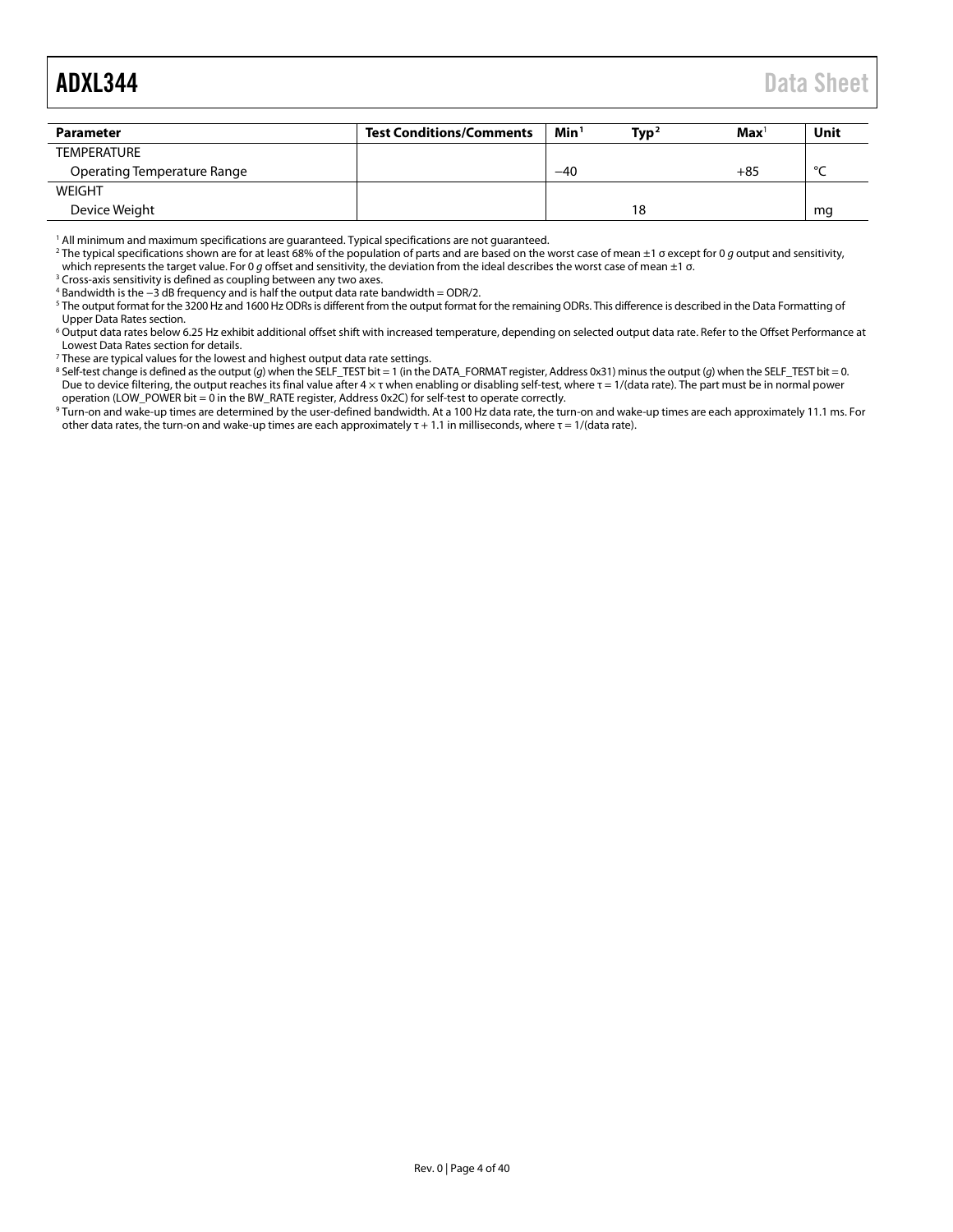# <span id="page-4-0"></span>ABSOLUTE MAXIMUM RATINGS

#### **Table 2.**

| Parameter                            | Rating                                     |
|--------------------------------------|--------------------------------------------|
| Acceleration                         |                                            |
| Any Axis, Unpowered                  | 10,000 $q$                                 |
| Any Axis, Powered                    | 10,000 $q$                                 |
| V٢                                   | $-0.3$ V to $+3.0$ V                       |
| V <sub>DD I/O</sub>                  | $-0.3$ V to $+3.0$ V                       |
| Digital Pins                         | $-0.3$ V to V <sub>DD I/0</sub> + 0.3 V or |
|                                      | 3.0 V, whichever is less                   |
| All Other Pins                       | $-0.3$ V to $+3.0$ V                       |
| <b>Output Short-Circuit Duration</b> | Indefinite                                 |
| (Any Pin to Ground)                  |                                            |
| Temperature Range                    |                                            |
| Powered                              | $-40^{\circ}$ C to $+105^{\circ}$ C        |
| Storage                              | $-40^{\circ}$ C to $+105^{\circ}$ C        |

Stresses above those listed under Absolute Maximum Ratings may cause permanent damage to the device. This is a stress rating only; functional operation of the device at these or any other conditions above those indicated in the operational section of this specification is not implied. Exposure to absolute maximum rating conditions for extended periods may affect device reliability.

# <span id="page-4-1"></span>**THERMAL RESISTANCE**

**Table 3. Package Characteristics**

| Package Type    | $\theta$ ıa       | $θ$ ις | <b>Device Weight</b> |
|-----------------|-------------------|--------|----------------------|
| 16-Terminal LGA | $150^{\circ}$ C/W | 85°C/W | 18 mg                |

# <span id="page-4-2"></span>**PACKAGE INFORMATION**

The information in [Figure 2](#page-4-4) an[d Table 4](#page-4-5) provide details about the package branding for the [ADXL344.](http://www.analog.com/ADXL344) For a complete listing of product availability, see th[e Ordering Guide](#page-36-1) section.



*Figure 2. Product Information on Package (Top View)* 

#### <span id="page-4-5"></span><span id="page-4-4"></span>**Table 4. Package Branding Information**

| <b>Branding Key</b> | <b>Field Description</b>        |  |
|---------------------|---------------------------------|--|
| Y4S                 | Part identifier for the ADXL344 |  |
| <b>VVVV</b>         | Factory lot code                |  |

## <span id="page-4-3"></span>**ESD CAUTION**



ESD (electrostatic discharge) sensitive device. Charged devices and circuit boards can discharge without detection. Although this product features patented or proprietary protection circuitry, damage may occur on devices subjected to high energy ESD. Therefore, proper ESD precautions should be taken to avoid performance degradation or loss of functionality.

10628-047

D47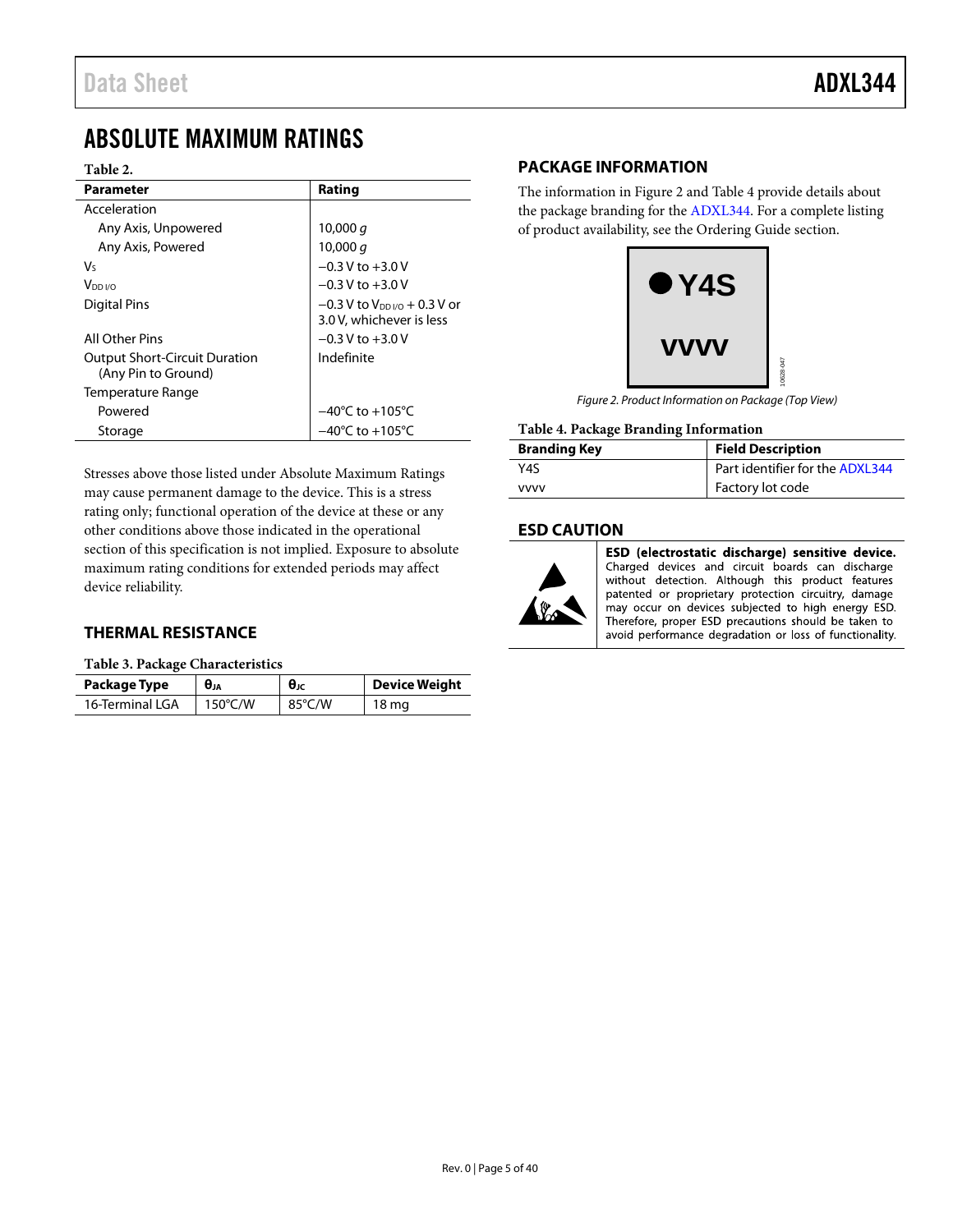# <span id="page-5-0"></span>PIN CONFIGURATION AND FUNCTION DESCRIPTIONS



*Figure 3. Pin Configuration (Top View)*

#### **Table 5. Pin Function Descriptions**

| Pin No. | <b>Mnemonic</b>        | <b>Description</b>                                                                                       |
|---------|------------------------|----------------------------------------------------------------------------------------------------------|
|         | $V_{DD I/O}$           | Digital Interface Supply Voltage.                                                                        |
|         | <b>NC</b>              | Not Internally Connected.                                                                                |
| 3       | <b>NC</b>              | Not Internally Connected.                                                                                |
|         | <b>SCL/SCLK</b>        | Serial Communications Clock.                                                                             |
| 5       | <b>NC</b>              | Not Internally Connected.                                                                                |
| 6       | SDA/SDI/SDIO           | Serial Data (I <sup>2</sup> C)/Serial Data Input (SPI 4-Wire)/Serial Data Input and Output (SPI 3-Wire). |
|         | <b>SDO/ALT ADDRESS</b> | Serial Data Output (SPI 4-Wire)/Alternate I <sup>2</sup> C Address Select (I <sup>2</sup> C).            |
| 8       | <b>CS</b>              | Chip Select.                                                                                             |
| 9       | INT <sub>2</sub>       | Interrupt 2 Output.                                                                                      |
| 10      | <b>NC</b>              | Not Internally Connected.                                                                                |
| 11      | INT <sub>1</sub>       | Interrupt 1 Output.                                                                                      |
| 12      | <b>GND</b>             | Must be connected to ground.                                                                             |
| 13      | <b>GND</b>             | Must be connected to ground.                                                                             |
| 14      | Vs                     | Supply Voltage.                                                                                          |
| 15      | <b>RESERVED</b>        | Reserved. This pin must be connected to V <sub>s</sub> .                                                 |
| 16      | <b>GND</b>             | Must be connected to ground.                                                                             |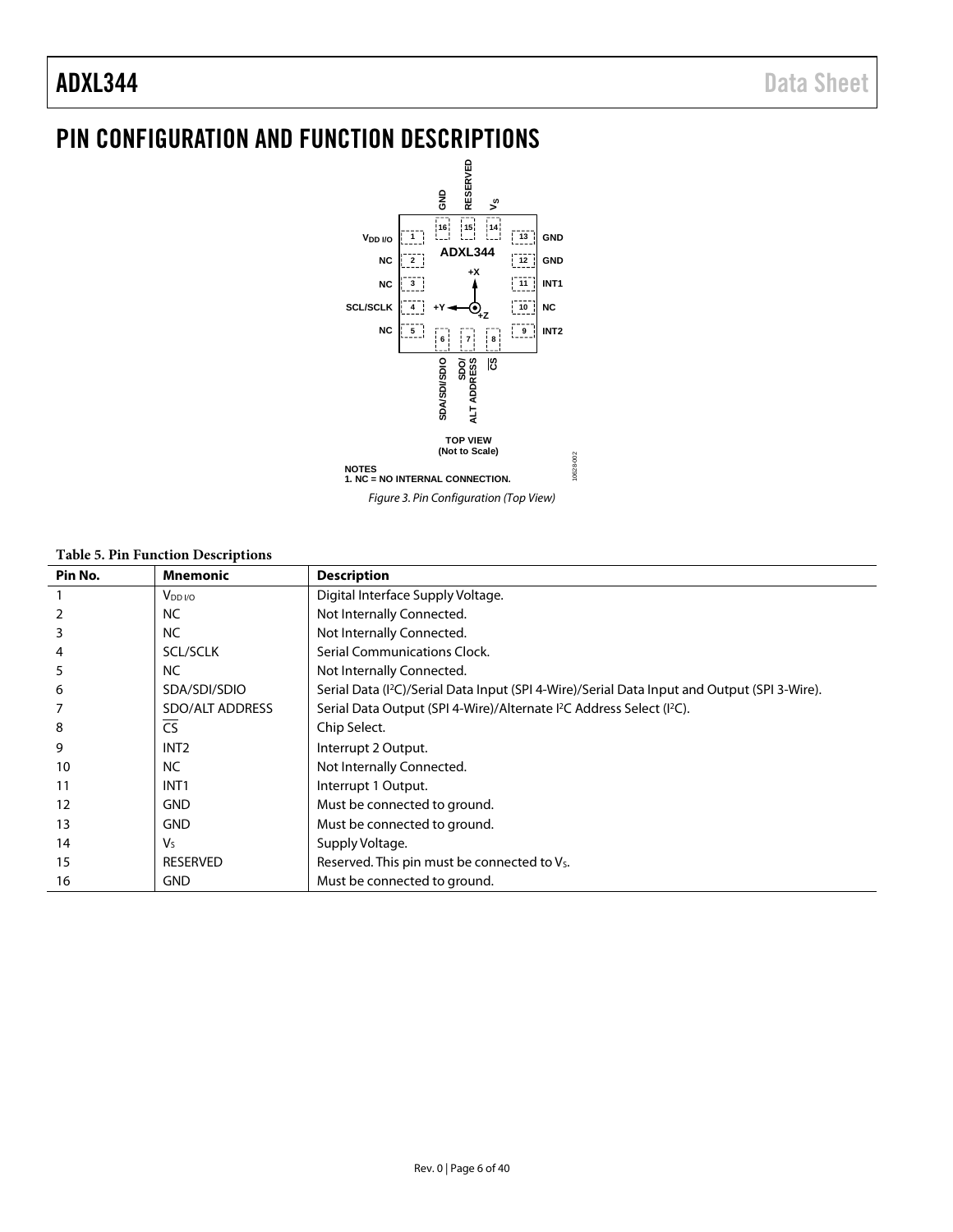# <span id="page-6-0"></span>TYPICAL PERFORMANCE CHARACTERISTICS



*Figure 4. Zero g Offset at 25°C, V<sub>S</sub> = 2.6 V, All Axes* 



*Figure 5. Zero g Offset at 25°C, V<sub>S</sub> = 1.8 V, All Axes* 





*Figure 7. X-Axis Zero* g *Offset vs. Temperature— Eight Parts Soldered to PCB, V<sub>S</sub> = 2.6 V* 



*Figure 8. Y-Axis Zero* g *Offset vs. Temperature— Eight Parts Soldered to PCB, V<sub>S</sub> = 2.6 V* 

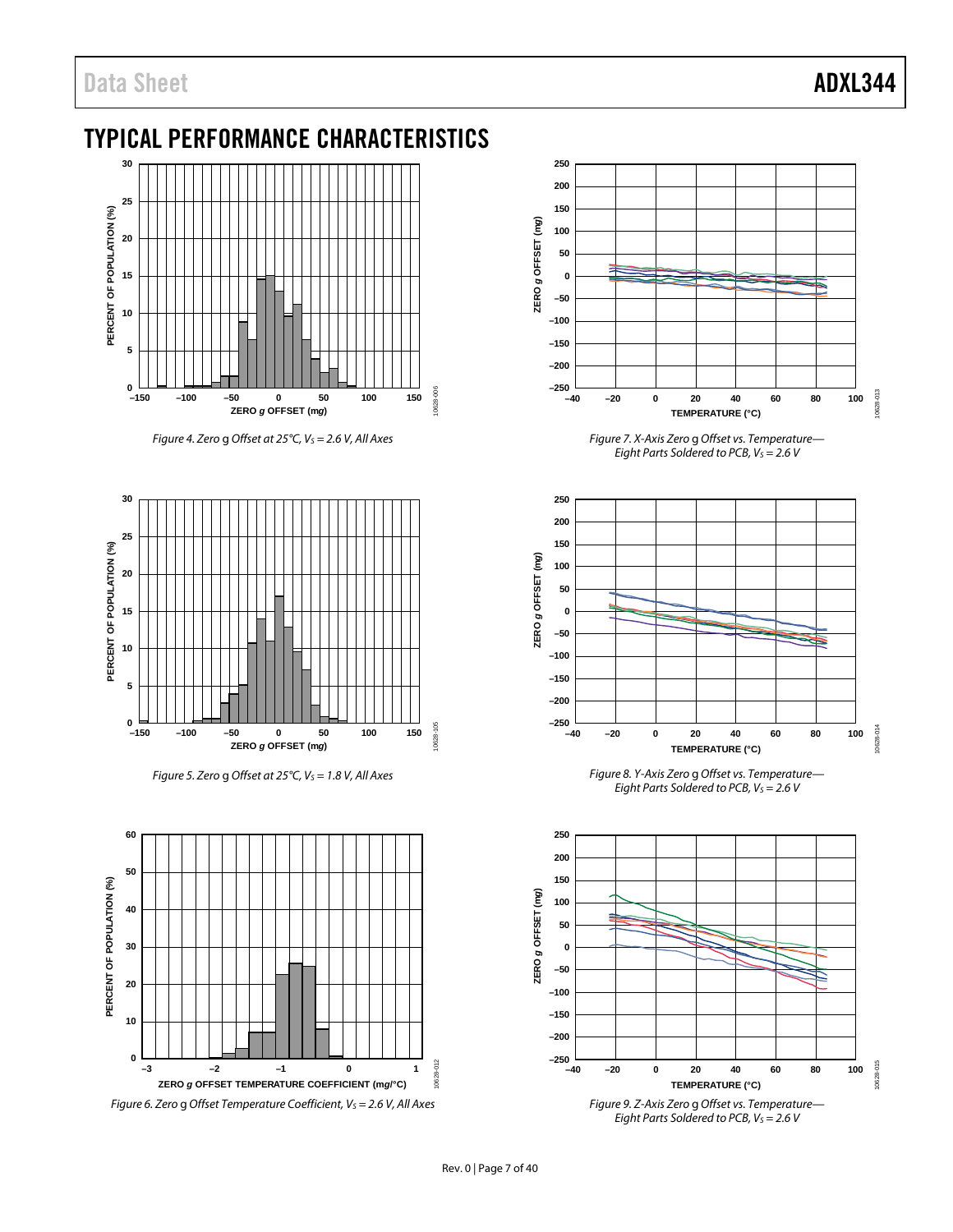

*Figure 10. Sensitivity at 25°C, VS = 2.6 V, Full Resolution, All Axes*



*Figure 11. Sensitivity at 25°C, V<sub>S</sub> = 1.8 V, Full Resolution, All Axes* 



*Figure 12. Sensitivity Temperature Coefficient, V<sub>S</sub> = 2.6 V, All Axes* 



*Figure 13. X-Axis Sensitivity vs. Temperature— Eight Parts Soldered to PCB, VS = 2.6 V, Full Resolution*



*Figure 14. Y-Axis Sensitivity vs. Temperature— Eight Parts Soldered to PCB, V<sub>S</sub> = 2.6 V, Full Resolution* 



*Figure 15. Z-Axis Sensitivity vs. Temperature— Eight Parts Soldered to PCB, V<sub>S</sub> = 2.6 V, Full Resolution*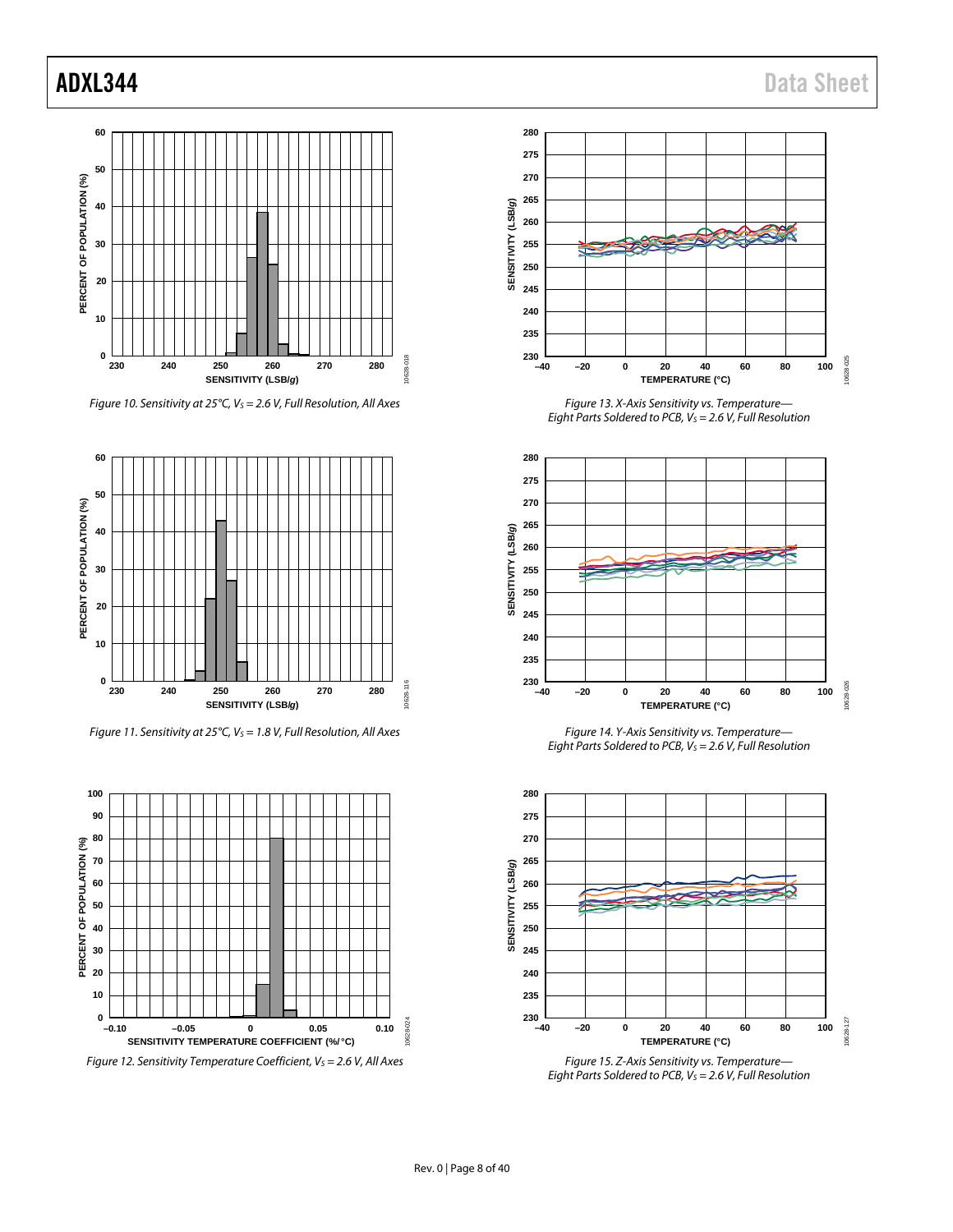# Data Sheet **ADXL344**



*Figure 16. X-Axis Self-Test Response at 25°C, Vs = 2.6 V* 



*Figure 17. Y-Axis Self-Test Response at 25°C, Vs* = 2.6 V



*Figure 18. Z-Axis Self-Test Response at 25°C, Vs = 2.6 V* 



*Figure 19. Supply Current at 25°C, 100 Hz Output Data Rate, Vs* = 2.6 V

**90 100 120 140 160 180 110 130 150 170 OUTPUT CURRENT (µA)**



*Figure 20. Supply Current vs. Output Data Rate at 25°C—10 Parts, Vs* = 2.6 V



<span id="page-8-0"></span>*Figure 21. Supply Current vs. Supply Voltage at 25°C*

# Rev. 0 | Page 9 of 40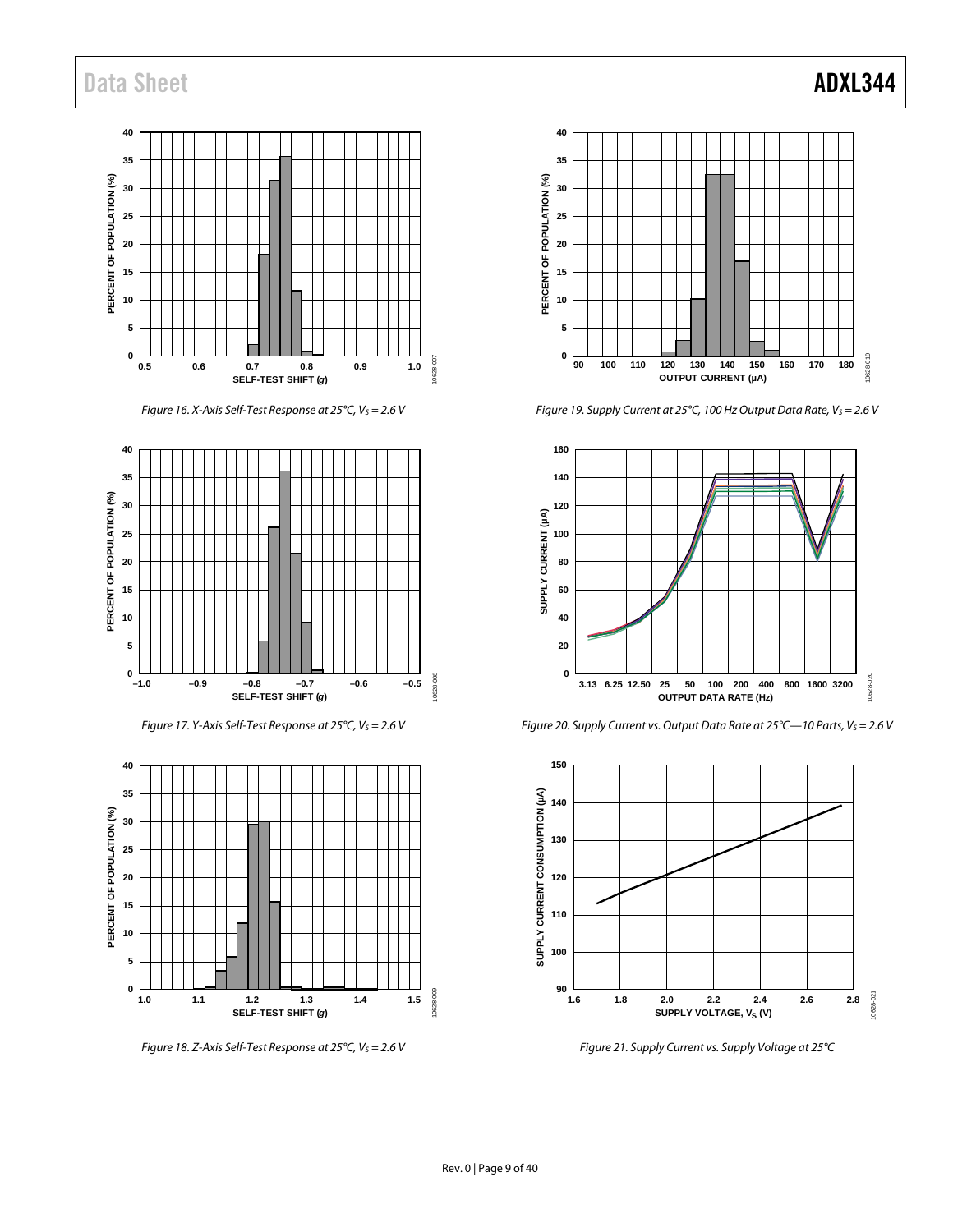# <span id="page-9-0"></span>THEORY OF OPERATION

Th[e ADXL344](http://www.analog.com/ADXL344) is a complete 3-axis acceleration measurement system with a selectable measurement range of ±2 *g, ±*4 *g, ±*8 *g*, or ±16 *g*. It measures both dynamic acceleration resulting from motion or shock and static acceleration, such as gravity, which allows the device to be used as a tilt sensor.

The sensor is a polysilicon surface-micromachined structure built on top of a silicon wafer. Polysilicon springs suspend the structure over the surface of the wafer and provide a resistance against forces due to applied acceleration.

Deflection of the structure is measured using differential capacitors that consist of independent fixed plates and plates attached to the moving mass. Acceleration deflects the proof mass and unbalances the differential capacitor, resulting in a sensor output with an amplitude proportional to acceleration. Phase-sensitive demodulation is used to determine the magnitude and polarity of the acceleration.

# <span id="page-9-1"></span>**POWER SEQUENCING**

Power can be applied to  $V_S$  or  $V_{DD I/O}$  in any sequence without damaging the [ADXL344.](http://www.analog.com/ADXL344) All possible power-on modes are summarized i[n Table 6.](#page-9-2) The interface voltage level is set with the interface supply voltage,  $V_{DD I/O}$ , which must be present to ensure that th[e ADXL344](http://www.analog.com/ADXL344) does not create a conflict on the communication bus. For single-supply operation,  $V_{DD I/O}$  can be the same as the main supply,  $V_s$ . In a dual-supply application, however, V<sub>DD I/O</sub> can differ from V<sub>s</sub> to accommodate the desired interface voltage, as long as  $V_s$  is greater than or equal to  $V_{DD I/O}$ .

After  $V_s$  is applied, the device enters standby mode, where power consumption is minimized and the device waits for  $V_{DD\,I/O}$  to be applied and for the command to enter measurement mode to be received. (This command can be initiated by setting the measure bit (Bit D3) in the POWER\_CTL register (Address 0x2D).) In addition, any register can be written to or read from to configure the part while the device is in standby mode. It is recommended to configure the device in standby mode and then to enable measurement mode. Clearing the measure bit returns the device to the standby mode.

#### <span id="page-9-2"></span>**Table 6. Power Sequencing**

| $\cdot$                        |         |             |                                                                                                                                                                                                                                    |  |  |
|--------------------------------|---------|-------------|------------------------------------------------------------------------------------------------------------------------------------------------------------------------------------------------------------------------------------|--|--|
| <b>Condition</b>               | $V_{S}$ | $V_{DDI/O}$ | <b>Description</b>                                                                                                                                                                                                                 |  |  |
| Power Off                      | Off     | Off         | The device is completely off, but there is a potential for a communication<br>bus conflict.                                                                                                                                        |  |  |
| <b>Bus Disabled</b>            | On      | Off         | The device is on in standby mode, but communication is unavailable and<br>will create a conflict on the communication bus. The duration of this state<br>should be minimized during power-up to prevent a conflict.                |  |  |
| <b>Bus Enabled</b>             | Off     | On          | No functions are available, but the device will not create a conflict on the<br>communication bus.                                                                                                                                 |  |  |
| Standby or<br>Measurement Mode | On      | On          | At power-up, the device is in standby mode, awaiting a command to<br>enter measurement mode, and all sensor functions are off. After the<br>device is instructed to enter measurement mode, all sensor functions are<br>available. |  |  |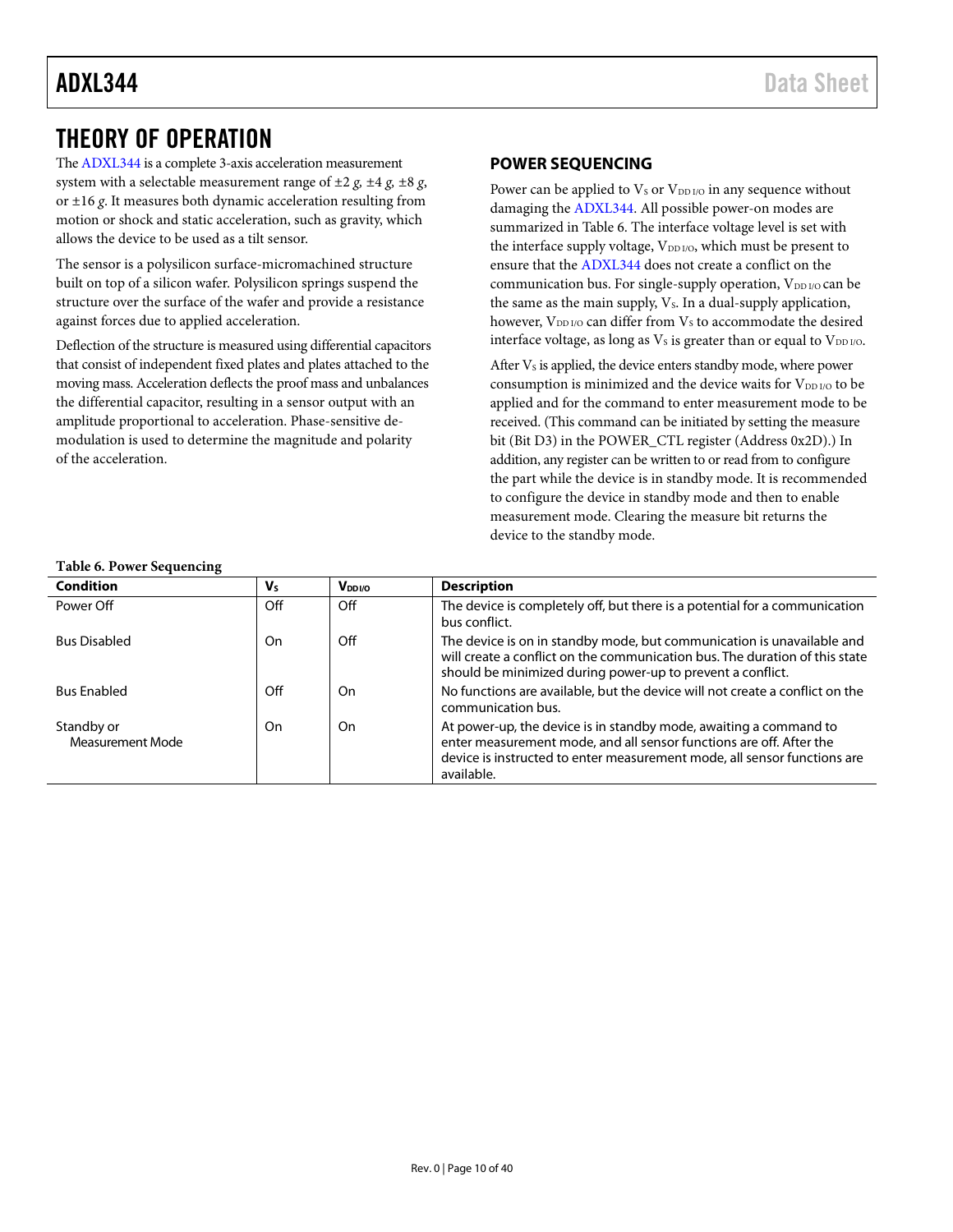# <span id="page-10-0"></span>**POWER SAVINGS**

#### <span id="page-10-3"></span>*Power Modes*

Th[e ADXL344](http://www.analog.com/ADXL344) automatically modulates its power consumption in proportion to its output data rate, as outlined i[n Table 7.](#page-10-1) If additional power savings is desired, a lower power mode is available. In this mode, the internal sampling rate is reduced, allowing for power savings in the 12.5 Hz to 400 Hz data rate range at the expense of slightly greater noise. To enter low power mode, set the LOW\_POWER bit (Bit D4) in the BW\_RATE register (Address 0x2C). The current consumption in low power mode is shown in [Table 8](#page-10-2) for cases where there is an advantage to using low power mode. Use of low power mode for a data rate not shown i[n Table 8](#page-10-2) does not provide any advantage over the same data rate in normal power mode. Therefore, it is recommended that only data rates listed in [Table 8](#page-10-2) be used in low power mode. The current consumption values shown in [Table 7](#page-10-1) an[d Table 8](#page-10-2) are for a  $V_s$  of 2.6 V.

<span id="page-10-1"></span>**Table 7. Typical Current Consumption vs. Data Rate**  $(T_A = 25^{\circ}C, V_s = 2.6 V, V_{DD I/O} = 1.8 V)$ 

| <b>Output Data</b><br>Rate (Hz) | <b>Bandwidth (Hz)</b> | <b>Rate Code</b> | $I_{DD}(\mu A)$ |
|---------------------------------|-----------------------|------------------|-----------------|
| 3200                            | 1600                  | 1111             | 140             |
| 1600                            | 800                   | 1110             | 90              |
| 800                             | 400                   | 1101             | 140             |
| 400                             | 200                   | 1100             | 140             |
| 200                             | 100                   | 1011             | 140             |
| 100                             | 50                    | 1010             | 140             |
| 50                              | 25                    | 1001             | 90              |
| 25                              | 12.5                  | 1000             | 55              |
| 12.5                            | 6.25                  | 0111             | 40              |
| 6.25                            | 3.13                  | 0110             | 31              |
| 3.13                            | 1.56                  | 0101             | 27              |
| 1.56                            | 0.78                  | 0100             | 23              |
| 0.78                            | 0.39                  | 0011             | 23              |
| 0.39                            | 0.20                  | 0010             | 23              |
| 0.20                            | 0.10                  | 0001             | 23              |
| 0.10                            | 0.05                  | 0000             | 23              |

| Power Mode (T <sub>A</sub> = 25 <sup>o</sup> C, V <sub>S</sub> = 2.6 V, V <sub>DD I/O</sub> = 1.8 V) |                  |                 |  |  |  |  |
|------------------------------------------------------------------------------------------------------|------------------|-----------------|--|--|--|--|
| <b>Bandwidth (Hz)</b>                                                                                | <b>Rate Code</b> | $I_{DD}(\mu A)$ |  |  |  |  |
| 200                                                                                                  | 1100             | 90              |  |  |  |  |
| 100                                                                                                  | 1011             | 55              |  |  |  |  |
| 50                                                                                                   | 1010             | 40              |  |  |  |  |
| 25                                                                                                   | 1001             | 31              |  |  |  |  |
| 12.5                                                                                                 | 1000             | 27              |  |  |  |  |
|                                                                                                      |                  |                 |  |  |  |  |

<span id="page-10-2"></span>**Table 8. Typical Current Consumption vs. Data Rate, Low** 

# 12.5 6.25 0111 23

#### **Autosleep Mode**

Additional power can be saved if the [ADXL344](http://www.analog.com/ADXL344) automatically switches to sleep mode during periods of inactivity. To enable this feature, set the THRESH\_INACT register (Address 0x25) and the TIME\_INACT register (Address 0x26) each to a value that signifies inactivity (the appropriate value depends on the application), and then set the AUTO\_SLEEP bit (Bit D4) and the link bit (Bit D5) in the POWER\_CTL register(Address 0x2D). Current consumption at the sub-8 Hz data rates used in this mode is typically 23  $\mu$ A for a Vs of 2.6 V.

#### **Standby Mode**

For even lower power operation, standby mode can be used. In standby mode, current consumption is reduced to 0.2 µA (typical). In this mode, no measurements are made. Standby mode is entered by clearing the measure bit (Bit D3) in the POWER CTL register (Address 0x2D). Placing the device into standby mode preserves the contents of FIFO.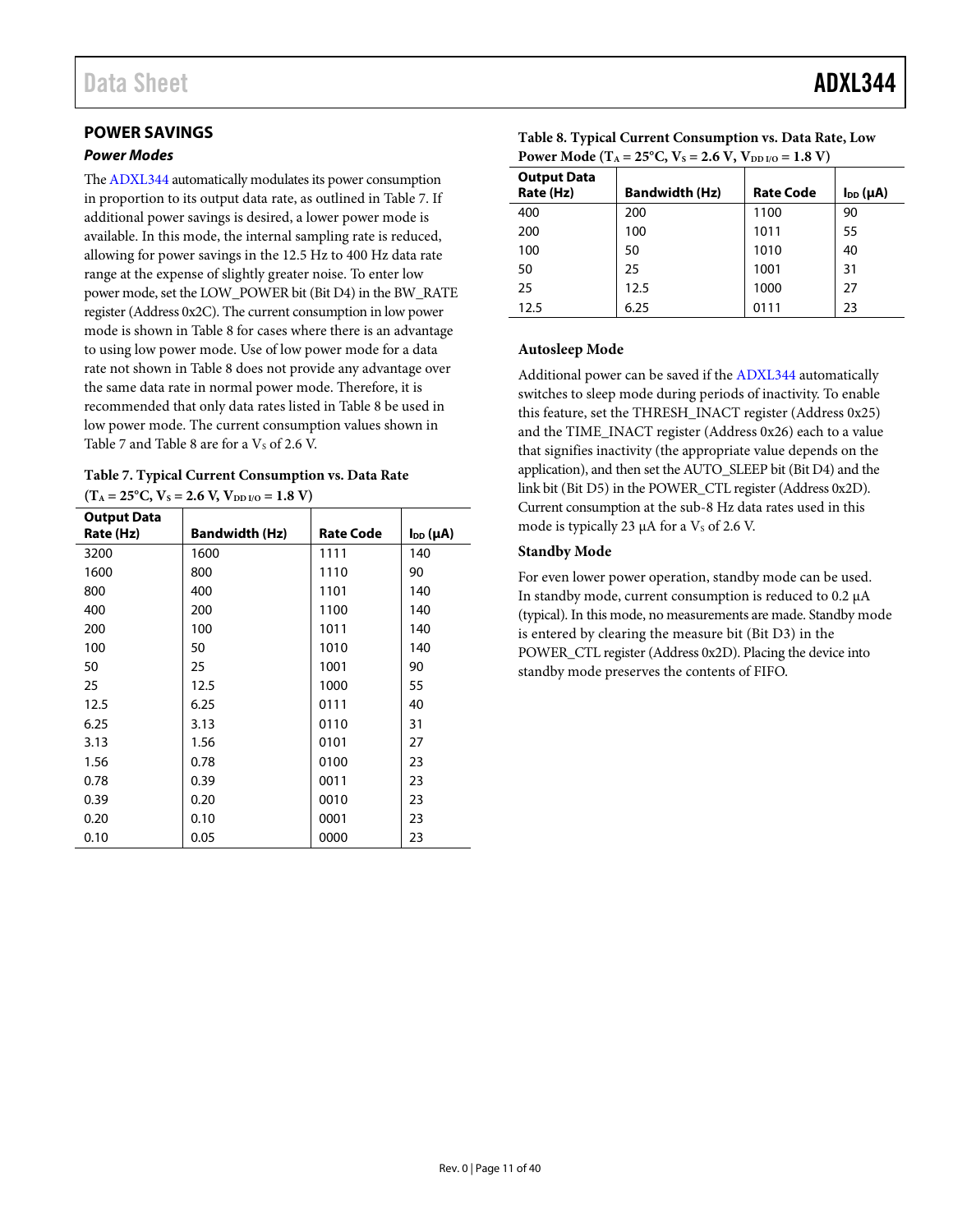# ADXL344 Data Sheet

# <span id="page-11-0"></span>SERIAL COMMUNICATIONS

I 2 C and SPI digital communications are available. In both cases, th[e ADXL344](http://www.analog.com/ADXL344) operates as a slave. I<sup>2</sup>C mode is enabled if the CS pin is tied high to  $V_{DD I/O}$ . The  $\overline{CS}$  pin should always be tied high to V<sub>DD I/O</sub> or be driven by an external controller because there is no default mode if the CS pin is left unconnected. Therefore, not taking these precautions may result in an inability to communicate with the part. In SPI mode, the  $\overline{\text{CS}}$  pin is controlled by the bus master. In both SPI and I2 C modes of operation, data transmitted from th[e ADXL344](http://www.analog.com/ADXL344) to the master device should be ignored during writes to the [ADXL344.](http://www.analog.com/ADXL344) 

#### <span id="page-11-1"></span>**SPI**

For SPI, either 3- or 4-wire configuration is possible, as shown in the connection diagrams i[n Figure 22](#page-11-2) an[d Figure 23.](#page-11-3) Clearing the SPI bit (Bit D6) in the DATA\_FORMAT register (Address 0x31) selects 4-wire mode, whereas setting the SPI bit selects 3-wire mode. The maximum SPI clock speed is 5 MHz with 100 pF maximum loading, and the timing scheme follows clock polarity  $(CPOL) = 1$  and clock phase  $(CPHA) = 1$ . If power is applied to the [ADXL344](http://www.analog.com/ADXL344) before the clock polarity and phase of the host processor are configured, the CS pin should be brought high before changing the clock polarity and phase. When using 3-wire SPI, it is recommended that the SDO pin be either pulled up to V<sub>DD I/O</sub> or pulled down to GND via a 10 k $\Omega$  resistor.



<span id="page-11-2"></span>*Figure 22. 3-Wire SPI Connection Diagram*



*Figure 23. 4-Wire SPI Connection Diagram*

<span id="page-11-3"></span>CS is the serial port enable line and is controlled by the SPI master. This line must go low at the start of a transmission and high at the end of a transmission, as shown in [Figure 25.](#page-12-0) SCLK is the serial port clock and is supplied by the SPI master. SCLK should idle high during a period of no transmission. SDI and SDO are the serial data input and output, respectively. Data is updated on the falling edge of SCLK and should be sampled on the rising edge of SCLK.

To read or write multiple bytes in a single transmission, the multiple-byte bit, located after the  $R/\overline{W}$  bit in the first byte transfer

(MB i[n Figure 25](#page-12-0) to [Figure 27\)](#page-12-1), must be set. After the register addressing and the first byte of data, each subsequent set of clock pulses (eight clock pulses) causes the [ADXL344](http://www.analog.com/ADXL344) to point to the next register for a read or write. This shifting continues until the clock pulses cease and  $\overline{\text{CS}}$  is deasserted. To perform reads or writes on different, nonsequential registers,  $\overline{\text{CS}}$  must be deasserted between transmissions and the new register must be addressed separately.

The timing diagram for 3-wire SPI reads or writes is shown in [Figure 27.](#page-12-1) The 4-wire equivalents for SPI writes and reads are shown in [Figure 25](#page-12-0) and [Figure 26,](#page-12-2) respectively. For correct operation of the part, the logic thresholds and timing parameters in [Table 9](#page-13-0) an[d Table 10](#page-13-1) must be met at all times.

Use of the 3200 Hz and 1600 Hz output data rates is only recommended with SPI communication rates greater than or equal to 2 MHz. The 800 Hz output data rate is recommended only for communication speeds greater than or equal to 400 kHz, and the remaining data rates scale proportionally. For example, the minimum recommended communication speed for a 200 Hz output data rate is 100 kHz. Operation at an output data rate above the recommended maximum may result in undesirable effects on the acceleration data, including missing samples or additional noise.

#### *Preventing Bus Traffic Errors*

The  $ADXL344 \overline{CS}$  pin is used both for initiating SPI transactions and for enabling I<sup>2</sup>C mode. When the ADXL344 is used on a SPI bus with multiple devices, its CS pin is held high while the master communicates with the other devices. There may be conditions where a SPI command transmitted to another device looks like a valid  $I^2C$  command. In this case, the  $ADXL344$  interprets this as an attempt to communicate in  $I^2C$ mode, and may interfere with other bus traffic. Unless bus traffic can be adequately controlled to assure such a condition never occurs, it is recommended to add a logic gate in front of the SDI pin as shown i[n Figure 24.](#page-11-4) This OR gate holds the SDI line high when CS is high to prevent SPI bus traffic at the [ADXL344](http://www.analog.com/ADXL344) from appearing as an I<sup>2</sup>C start command. Note that this recommendation applies only in cases where th[e ADXL344](http://www.analog.com/ADXL344) is used on a SPI bus with multiple devices.



<span id="page-11-4"></span>*Figure 24. Recommended SPI Connection Diagram when Using Multiple SPI Devices on a Single Bus*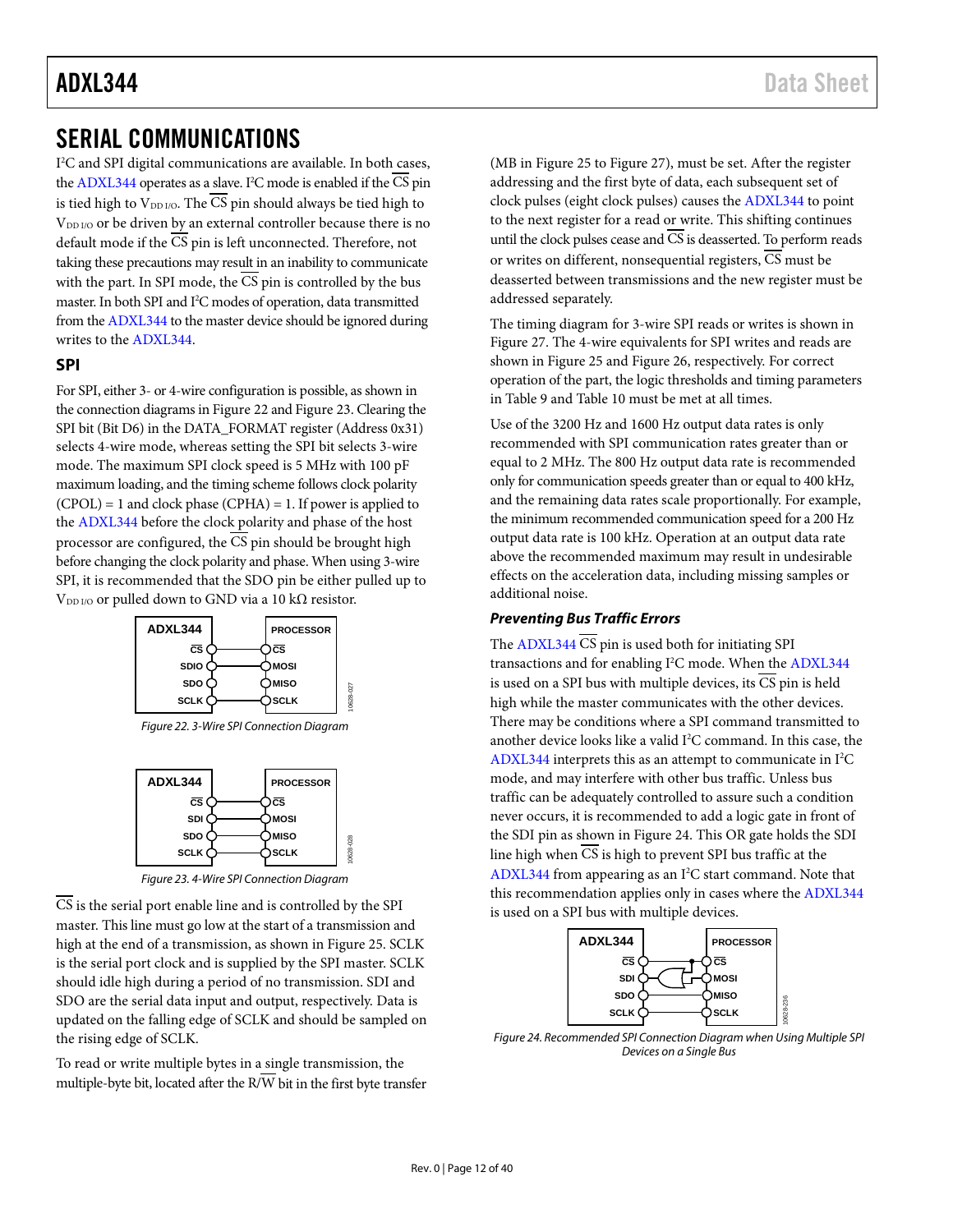# Data Sheet **ADXL344**

<span id="page-12-0"></span>

<span id="page-12-2"></span><span id="page-12-1"></span>NOTES<br>1. t<sub>SDO</sub> IS ONLY PRESENT DURING READS.

*Figure 27. SPI 3-Wire Read/Write*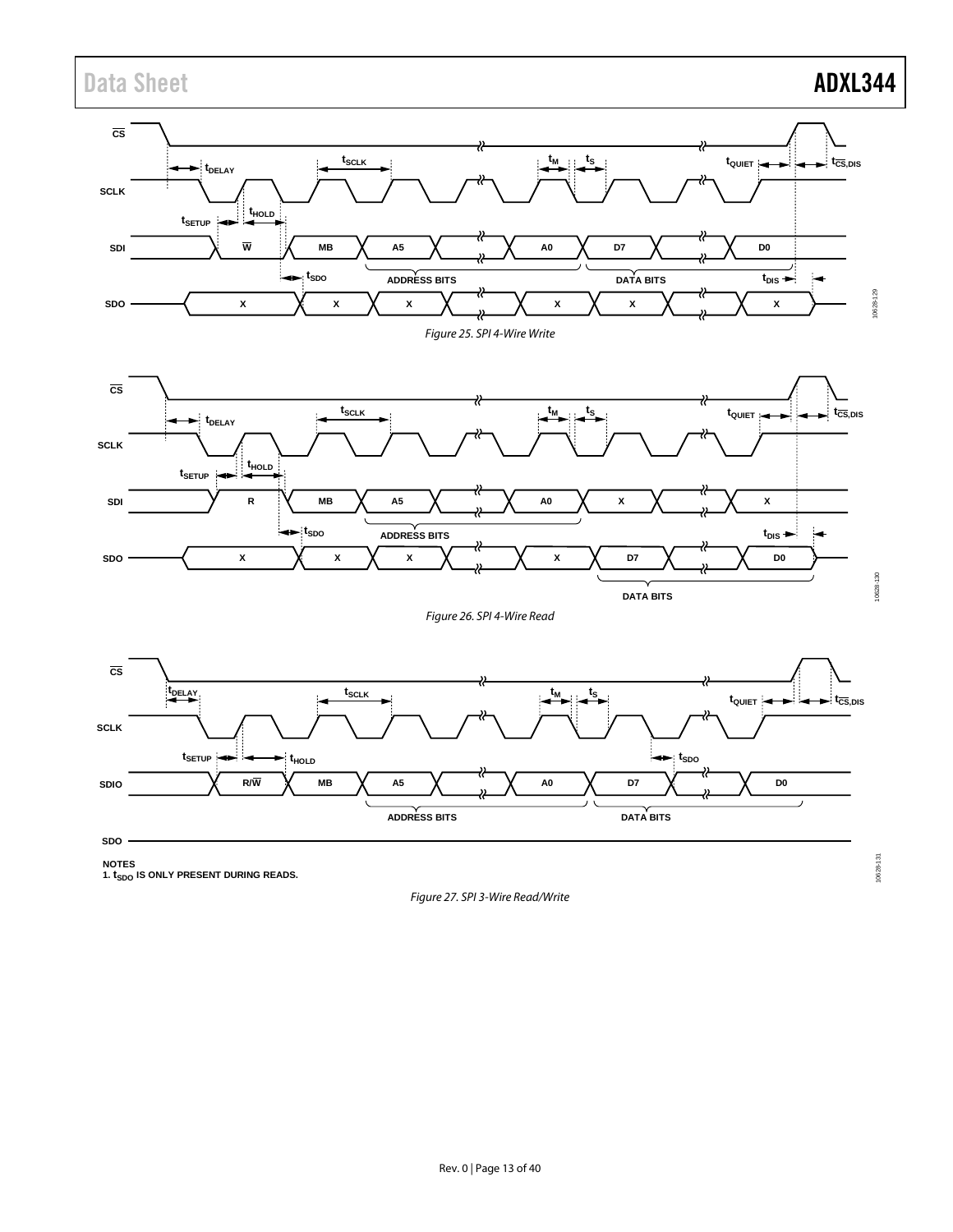# <span id="page-13-0"></span>**Table 9. SPI Digital Input/Output**

|                                              |                                    | Limit <sup>1</sup>      |                     |      |
|----------------------------------------------|------------------------------------|-------------------------|---------------------|------|
| <b>Parameter</b>                             | <b>Test Conditions</b>             | Min                     | Max                 | Unit |
| Digital Input                                |                                    |                         |                     |      |
| Low Level Input Voltage (VL)                 |                                    |                         | $0.3 \times V_{DD}$ | V    |
| High Level Input Voltage (V <sub>IH</sub> )  |                                    | $0.7 \times V_{DD}$ i/o |                     | v    |
| Low Level Input Current $(I_{\parallel L})$  | $V_{IN} = V_{DD I/O}$              |                         | 0.1                 | μA   |
| High Level Input Current (I <sub>H</sub> )   | $V_{IN} = 0 V$                     | $-0.1$                  |                     | μA   |
| Digital Output                               |                                    |                         |                     |      |
| Low Level Output Voltage $(V_{OL})$          | $I_{OL} = 10 \text{ mA}$           |                         | $0.2 \times V_{DD}$ | v    |
| High Level Output Voltage (V <sub>OH</sub> ) | $I_{OH} = -4 \text{ mA}$           | $0.8 \times V_{DD}$ i/o |                     | v    |
| Low Level Output Current (loL)               | $V_{OL} = V_{OL,max}$              | 10                      |                     | mA   |
| High Level Output Current (I <sub>OH</sub> ) | $V_{OH} = V_{OH, min}$             |                         | $-4$                | mA   |
| Pin Capacitance                              | $f_{IN} = 1$ MHz, $V_{IN} = 2.6$ V |                         | 8                   | pF   |

 $<sup>1</sup>$  Limits are based on characterization results; not production tested.</sup>

# <span id="page-13-1"></span>Table 10. SPI Timing (T<sub>A</sub> = 25°C, V<sub>S</sub> = 2.6 V, V<sub>DD I/O</sub> = 1.8 V)<sup>1</sup>

|                           |                     | Limit <sup><math>2, 3</math></sup> |            |                                                                               |  |
|---------------------------|---------------------|------------------------------------|------------|-------------------------------------------------------------------------------|--|
| <b>Parameter</b>          | Min                 | Max                                | Unit       | <b>Description</b>                                                            |  |
| fsclk                     |                     | 5                                  | <b>MHz</b> | SPI clock frequency                                                           |  |
| t <sub>SCLK</sub>         | 200                 |                                    | ns         | 1/(SPI clock frequency) mark-space ratio for the SCLK input is 40/60 to 60/40 |  |
| <b>T</b> DELAY            | 5                   |                                    | ns         | CS falling edge to SCLK falling edge                                          |  |
| tQUIET                    | 5                   |                                    | ns         | SCLK rising edge to $\overline{CS}$ rising edge                               |  |
| $t_{\text{DIS}}$          |                     | 10                                 | ns         | CS rising edge to SDO disabled                                                |  |
| $t_{\overline{CS}}$ , DIS | 150                 |                                    | ns         | CS deassertion between SPI communications                                     |  |
| t <sub>S</sub>            | $0.3 \times t$ SCLK |                                    | ns         | SCLK low pulse width (space)                                                  |  |
| tм                        | $0.3 \times t$ SCLK |                                    | ns         | SCLK high pulse width (mark)                                                  |  |
| tsetup                    |                     |                                    | ns         | SDI valid before SCLK rising edge                                             |  |
| <b>t</b> <sub>HOLD</sub>  | 5                   |                                    | ns         | SDI valid after SCLK rising edge                                              |  |
| tspo                      |                     | 40                                 | ns         | SCLK falling edge to SDO/SDIO output transition                               |  |
| $tr^4$                    |                     | 20                                 | ns         | SDO/SDIO output low to output high transition                                 |  |
| $t_F$ <sup>4</sup>        |                     | 20                                 | ns         | SDO/SDIO output high to output low transition                                 |  |

<sup>1</sup> The CS, SCLK, SDI, and SDO pins are not internally pulled up or down; they must be driven for proper operation.

<sup>2</sup> Limits are based on characterization results; not production tested.

<sup>3</sup> The timing values are measured corresponding to the input thresholds (V<sub>IL</sub> and V<sub>IH</sub>) given i[n Table 9.](#page-13-0)  $4$  Output rise and fall times are measured with a capacitive load of 150 pF.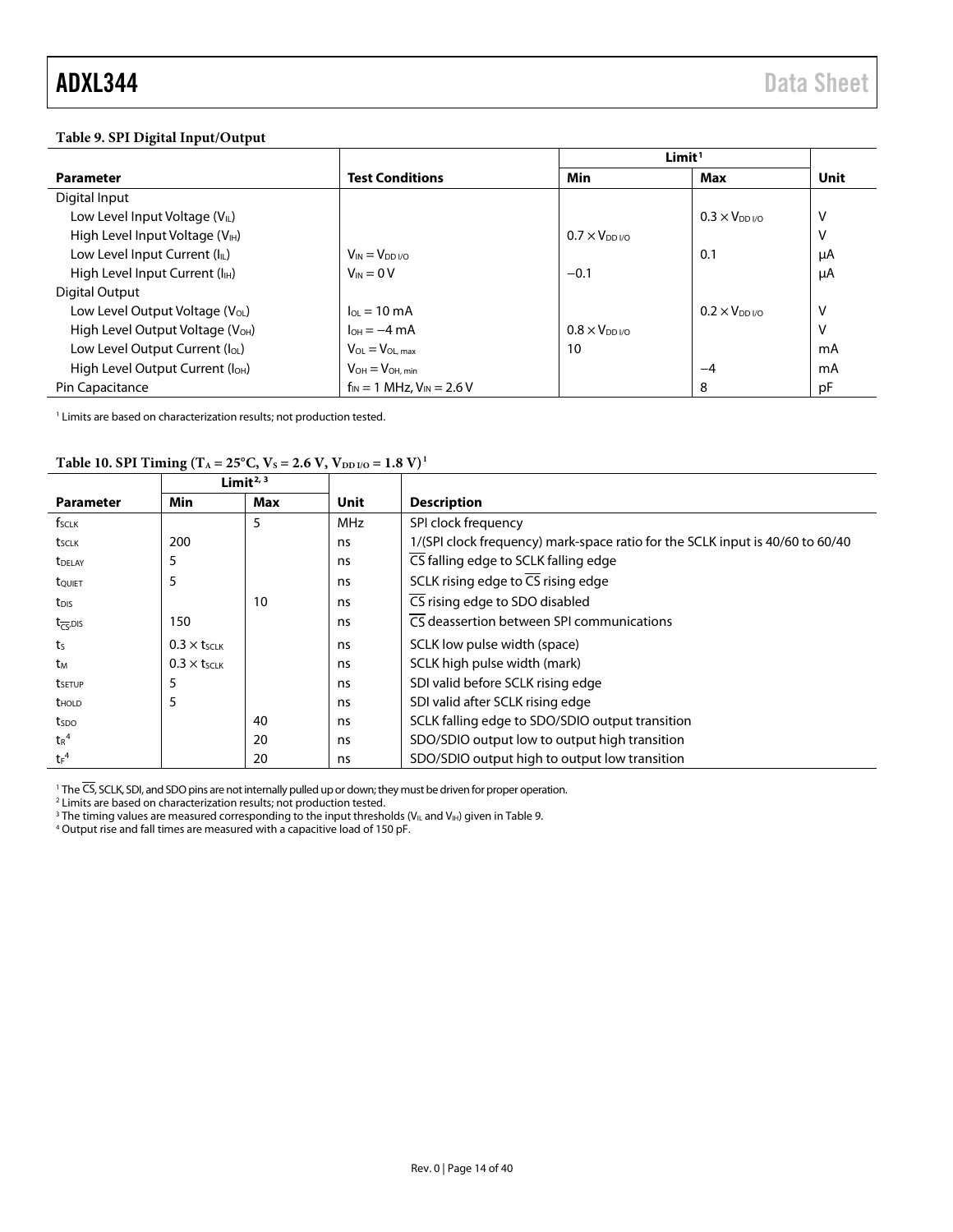# Data Sheet **ADXL344**

10628-032

\$28-032

# <span id="page-14-0"></span> $\mathsf{I}^2\mathsf{C}$

With CS tied high to  $V_{DD I/O}$ , th[e ADXL344](http://www.analog.com/ADXL344) is in I<sup>2</sup>C mode, requiring a simple 2-wire connection as shown i[n Figure 28.](#page-14-1) The [ADXL344](http://www.analog.com/ADXL344) conforms to the *UM10204 I 2 C-Bus Specification and User Manual*, Rev. 03—19 June 2007, available from NXP Semiconductor. It supports standard (100 kHz) and fast (400 kHz) data transfer modes if the bus parameters given i[n Table 11](#page-14-2) and [Table 12](#page-15-0) are met. Single- or multiple-byte reads/writes are supported, as shown i[n Figure 29.](#page-14-3) With the ALT ADDRESS pin (Pin 7) high, the 7-bit I<sup>2</sup>C address for the device is 0x1D, followed by the R/W bit. This translates to 0x3A for a write and 0x3B for a read. An alternate I<sup>2</sup>C address of 0x53 (followed by the R/W bit) can be chosen by grounding the ALT ADDRESS pin. This translates to 0xA6 for a write and 0xA7 for a read.

There are no internal pull-up or pull-down resistors for any unused pins; therefore, there is no known state or default state for the CS or ALT ADDRESS pin if left floating or unconnected. It is required that the  $\overline{CS}$  pin be connected to  $V_{DD}$  and that the ALT ADDRESS pin be connected to either V<sub>DD I/O</sub> or GND when using  $I^2C$ .

Due to communication speed limitations, the maximum output data rate when using 400 kHz I2 C is 800 Hz and scales linearly with a change in the  $I^2C$  communication speed. For example, using  $I^2C$ at 100 kHz limits the maximum ODR to 200 Hz. Operation at an output data rate above the recommended maximum may result in an undesirable effect on the acceleration data, including missing samples or additional noise.



*Figure 28. I2 C Connection Diagram (Address 0x53)*

<span id="page-14-1"></span>If other devices are connected to the same I<sup>2</sup>C bus, the nominal operating voltage level of these other devices cannot exceed V<sub>DDI/O</sub> by more than 0.3 V. External pull-up resistors, R<sub>P</sub>, are necessary for proper I2 C operation. Refer to the *UM10204 I 2 C-Bus Specification and User Manual*, Rev. 03—19 June 2007, when selecting pull-up resistor values to ensure proper operation.

#### <span id="page-14-2"></span>**Table 11. I2 C Digital Input/Output**

|                                             |                                                    | Limit <sup>1</sup>      |                        |      |
|---------------------------------------------|----------------------------------------------------|-------------------------|------------------------|------|
| <b>Parameter</b>                            | <b>Test Conditions</b>                             | Min                     | Max                    | Unit |
| Digital Input                               |                                                    |                         |                        |      |
| Low Level Input Voltage (VL)                |                                                    |                         | $0.3 \times V_{DD}$    | V    |
| High Level Input Voltage (V <sub>IH</sub> ) |                                                    | $0.7 \times V_{DD}$ i/o |                        | V    |
| Low Level Input Current (IL)                | $V_{IN} = V_{DD I/O}$                              |                         | 0.1                    | μA   |
| High Level Input Current (I <sub>H</sub> )  | $V_{IN} = 0 V$                                     | $-0.1$                  |                        | μA   |
| Digital Output                              |                                                    |                         |                        |      |
| Low Level Output Voltage (V <sub>OL</sub> ) | $V_{DD VO}$ < 2 V, $I_{OL}$ = 3 mA                 |                         | $0.2 \times V_{DD1/0}$ | V    |
|                                             | $V_{DD}$ <sub>VO</sub> $\geq$ 2 V, $I_{OL}$ = 3 mA |                         | 400                    | mV   |
| Low Level Output Current (loL)              | $V_{OL} = V_{OL, max}$                             | 3                       |                        | mA   |
| Pin Capacitance                             | $f_{IN} = 1$ MHz, $V_{IN} = 2.6$ V                 |                         | 8                      | pF   |

<sup>1</sup> Limits are based on characterization results; not production tested.



**1THIS START IS EITHER A RESTART OR A STOP FOLLOWED BY A START.**

<span id="page-14-3"></span>**NOTES 1. THE SHADED AREAS REPRESENT WHEN THE DEVICE IS LISTENING.**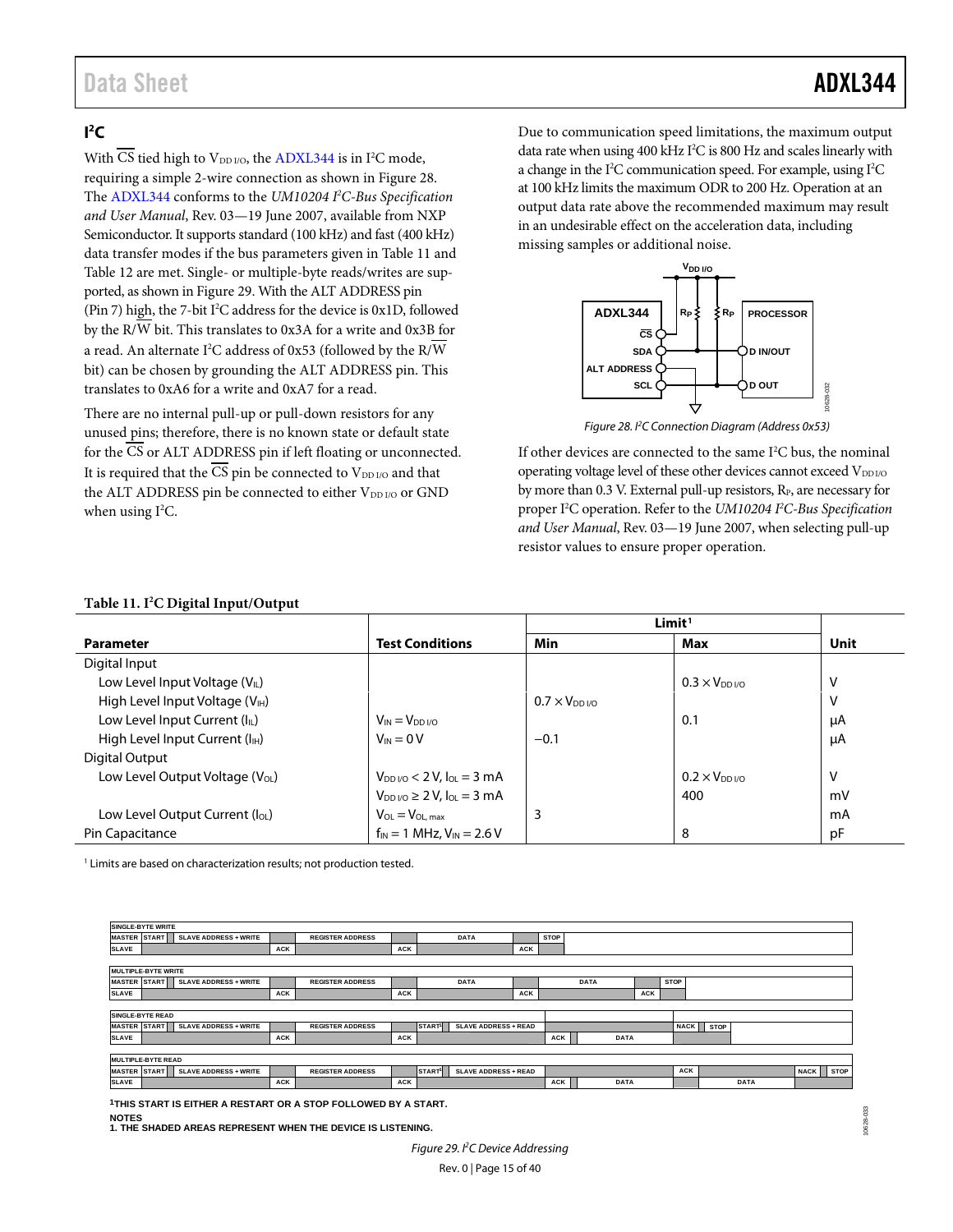$\overline{a}$ 

|                             |            | Limit $1/2$ |            |                                                                                 |
|-----------------------------|------------|-------------|------------|---------------------------------------------------------------------------------|
| <b>Parameter</b>            | <b>Min</b> | Max         | Unit       | <b>Description</b>                                                              |
| $f_{\text{SCL}}$            |            | 400         | kHz        | SCL clock frequency                                                             |
| $t_1$                       | 2.5        |             | μs         | SCL cycle time                                                                  |
| t <sub>2</sub>              | 0.6        |             | μs         | t <sub>HIGH</sub> , SCL high time                                               |
| t <sub>3</sub>              | 1.3        |             | us         | t <sub>LOW</sub> , SCL low time                                                 |
| t4                          | 0.6        |             | μs         | t <sub>HD, STA</sub> , start/repeated start condition hold time                 |
| t <sub>5</sub>              | 100        |             | ns         | t <sub>su, DAT</sub> , data setup time                                          |
| $t_6$ <sup>3, 4, 5, 6</sup> | 0          | 0.9         | us         | t <sub>HD, DAT</sub> , data hold time                                           |
| t <sub>7</sub>              | 0.6        |             | μs         | tsu, STA, setup time for repeated start                                         |
| $t_8$                       | 0.6        |             | us         | $t_{\text{SU, STO}}$ , stop condition setup time                                |
| t9                          | 1.3        |             | <b>LIS</b> | t <sub>BUF</sub> , bus-free time between a stop condition and a start condition |
| $t_{10}$                    |            | 300         | ns         | $t_{R}$ , rise time of both SCL and SDA when receiving                          |
|                             | 0          |             | ns         | $t_{R}$ , rise time of both SCL and SDA when receiving or transmitting          |
| $t_{11}$                    |            | 300         | ns         | t <sub>F</sub> , fall time of SDA when receiving                                |
|                             |            | 250         | ns         | $t_F$ , fall time of both SCL and SDA when transmitting                         |
| $C_B$                       |            | 400         | рF         | Capacitive load for each bus line                                               |

#### <span id="page-15-0"></span>**Table 12. I2 C Timing (TA = 25°C, VS = 2.6 V, VDD I/O = 1.8 V)**

<sup>1</sup> Limits are based on characterization results, with f<sub>SCL</sub> = 400 kHz and a 3 mA sink current; not production tested. <sup>2</sup> All values referred to the V<sub>IH</sub> and the V<sub>IL</sub> levels given in Table 11.

<sup>3</sup> t<sub>6</sub> is the data hold time that is measured from the falling edge of SCL. It applies to data in transmission and acknowledge.

<sup>4</sup> A transmitting device must internally provide an output hold time of at least 300 ns for the SDA signal (with respect to V<sub>IH,min</sub> of the SCL signal) to bridge the undefined region of<br>the falling edge of SCL.

The maximum t<sub>6</sub> value must be met only if the device does not stretch the low period (t<sub>3</sub>) of the SCL signal.

<sup>6</sup> The maximum value for t<sub>6</sub> is a function of the clock low time (t<sub>3</sub>), the clock rise time (t<sub>10</sub>), and the minimum data setup time (t<sub>5(min</sub>). This value is calculated as t<sub>6(max)</sub> = t<sub>3</sub> - t<sub>10</sub> - t<sub>5(min</sub>).



*Figure 30. I2 C Timing Diagram*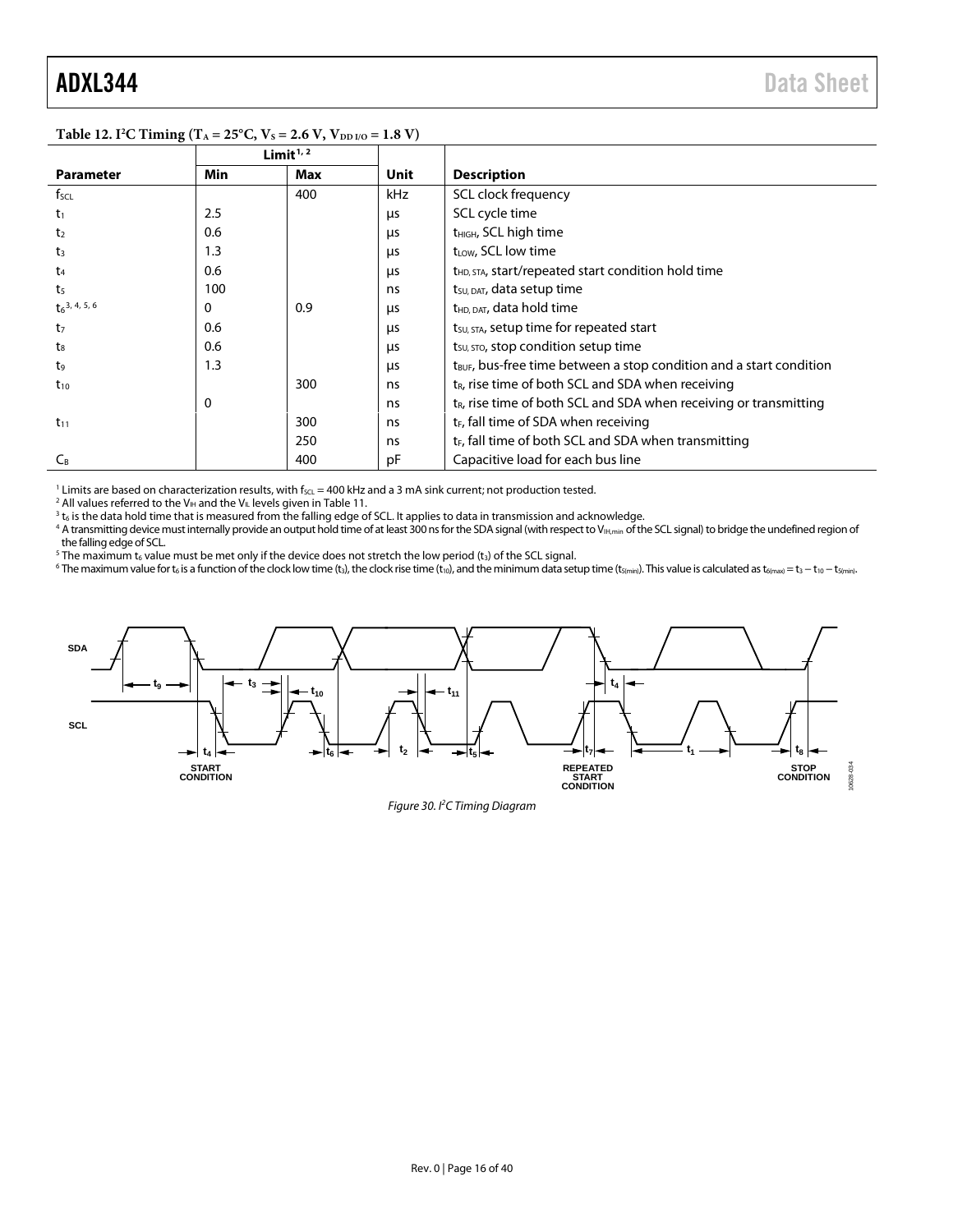# <span id="page-16-0"></span>**INTERRUPTS**

The [ADXL344](http://www.analog.com/ADXL344) provides two output pins for driving interrupts: INT1 and INT2. Both interrupt pins are push-pull, low impedance pins with the output specifications listed in [Table 13.](#page-16-1) The default configuration of the interrupt pins is active high. This can be changed to active low by setting the INT\_INVERT bit (Bit D5) in the DATA\_FORMAT (Address 0x31) register. All functions can be used simultaneously, with the only limiting feature being that some functions may need to share interrupt pins.

Interrupts are enabled by setting the appropriate bit in the INT\_ENABLE register (Address 0x2E) and are mapped to either the INT1 or INT2 pin based on the contents of the INT\_MAP register (Address 0x2F). When initially configuring the interrupt pins, it is recommended that the functions and interrupt mapping be done before enabling the interrupts. When changing the configuration of an interrupt, it is recommended that the interrupt be disabled first, by clearing the bit corresponding to that function in the INT\_ENABLE register, and then the function be reconfigured before enabling the interrupt again. Configuration of the functions while the interrupts are disabled helps to prevent the accidental generation of an interrupt before it is desired.

The interrupt functions are latched and cleared by either reading the DATAX, DATAY, and DATAZ registers (Address 0x32 to Address 0x37) until the interrupt condition is no longer valid for the data-related interrupts or by reading the INT\_SOURCE register (Address 0x30) for the remaining interrupts. This section describes the interrupts that can be set in the INT\_ENABLE register and monitored in the INT\_SOURCE register.

## *DATA\_READY Bit*

The DATA\_READY bit is set when new data is available and is cleared when no new data is available.

## *SINGLE\_TAP Bit*

The SINGLE\_TAP bit is set when a single acceleration event that is greater than the value in the THRESH\_TAP register (Address 0x1D) occurs for less time than is specified in the DUR register (Address 0x21).

#### <span id="page-16-1"></span>**Table 13. Interrupt Pin Digital Output**

### *DOUBLE\_TAP Bit*

The DOUBLE\_TAP bit is set when two acceleration events that are greater than the value in the THRESH\_TAP register (Address 0x1D) occur for less time than is specified in the DUR register (Address 0x21). The second tap starts after the time specified by the latent register (Address 0x22) but within the time specified in the window register (Address 0x23). See th[e Tap](#page-26-3)  [Detection](#page-26-3) section for more details.

### *Activity Bit*

The activity bit is set when acceleration greater than the value stored in the THRESH\_ACT register (Address 0x24) is experienced on any participating axis, as set by the ACT\_INACT\_CTL register (Address 0x27).

#### *Inactivity Bit*

The inactivity bit is set when acceleration of less than the value stored in the THRESH\_INACT register (Address 0x25) is experienced for more time than is specified in the TIME\_INACT register (Address 0x26) on all participating axes, as set by the ACT\_INACT\_CTL register (Address 0x27). The maximum value for TIME\_INACT is 255 sec.

#### *FREE\_FALL Bit*

The FREE\_FALL bit is set when acceleration of less than the value stored in the THRESH\_FF register (Address 0x28) is experienced for more time than is specified in the TIME\_FF register (Address 0x29) on all axes (logical AND). The FREE\_FALL interrupt differs from the inactivity interrupt as follows: all axes always participate and are logically AND'ed, the timer period is much smaller (1.28 sec maximum), and the mode of operation is always dc-coupled.

#### *Watermark Bit*

The watermark bit is set when the number of samples in FIFO equals the value stored in the samples bits (Register FIFO\_CTL, Address 0x38). The watermark bit is cleared automatically when FIFO is read, and the content returns to a value below the value stored in the samples bits.

|                                              |                                    | Limit <sup>1</sup>                |                        |      |
|----------------------------------------------|------------------------------------|-----------------------------------|------------------------|------|
| <b>Parameter</b>                             | <b>Test Conditions</b>             | Min                               | <b>Max</b>             | Unit |
| Digital Output                               |                                    |                                   |                        |      |
| Low Level Output Voltage (V <sub>OL</sub> )  | $I_{OL}$ = 300 $\mu$ A             |                                   | $0.2 \times V_{DD1/0}$ | V    |
| High Level Output Voltage (V <sub>OH</sub> ) | $I_{OH} = -150 \mu A$              | $0.8 \times V_{DD}$ <sub>VO</sub> |                        | V    |
| Low Level Output Current (loL)               | $V_{OL} = V_{OL,max}$              | 300                               |                        | μA   |
| High Level Output Current (I <sub>OH</sub> ) | $V_{OH} = V_{OH, min}$             |                                   | $-150$                 | μA   |
| Pin Capacitance                              | $f_{IN}$ = 1 MHz, $V_{IN}$ = 2.6 V |                                   | 8                      | pF   |
| Rise/Fall Time                               |                                    |                                   |                        |      |
| Rise Time $(t_R)^2$                          | $C_{LOAD} = 150$ pF                |                                   | 210                    | ns   |
| Fall Time $(t_F)^3$                          | $CLOAD = 150 pF$                   |                                   | 150                    | ns   |

<sup>1</sup> Limits are based on characterization results; not production tested.

<sup>2</sup> Rise time is measured as the transition time from  $V_{OL, max}$  to  $V_{OH, min}$  of the interrupt pin.

<sup>3</sup> Fall time is measured as the transition time from  $V_{OH, min}$  to  $V_{OL, max}$  of the interrupt pin.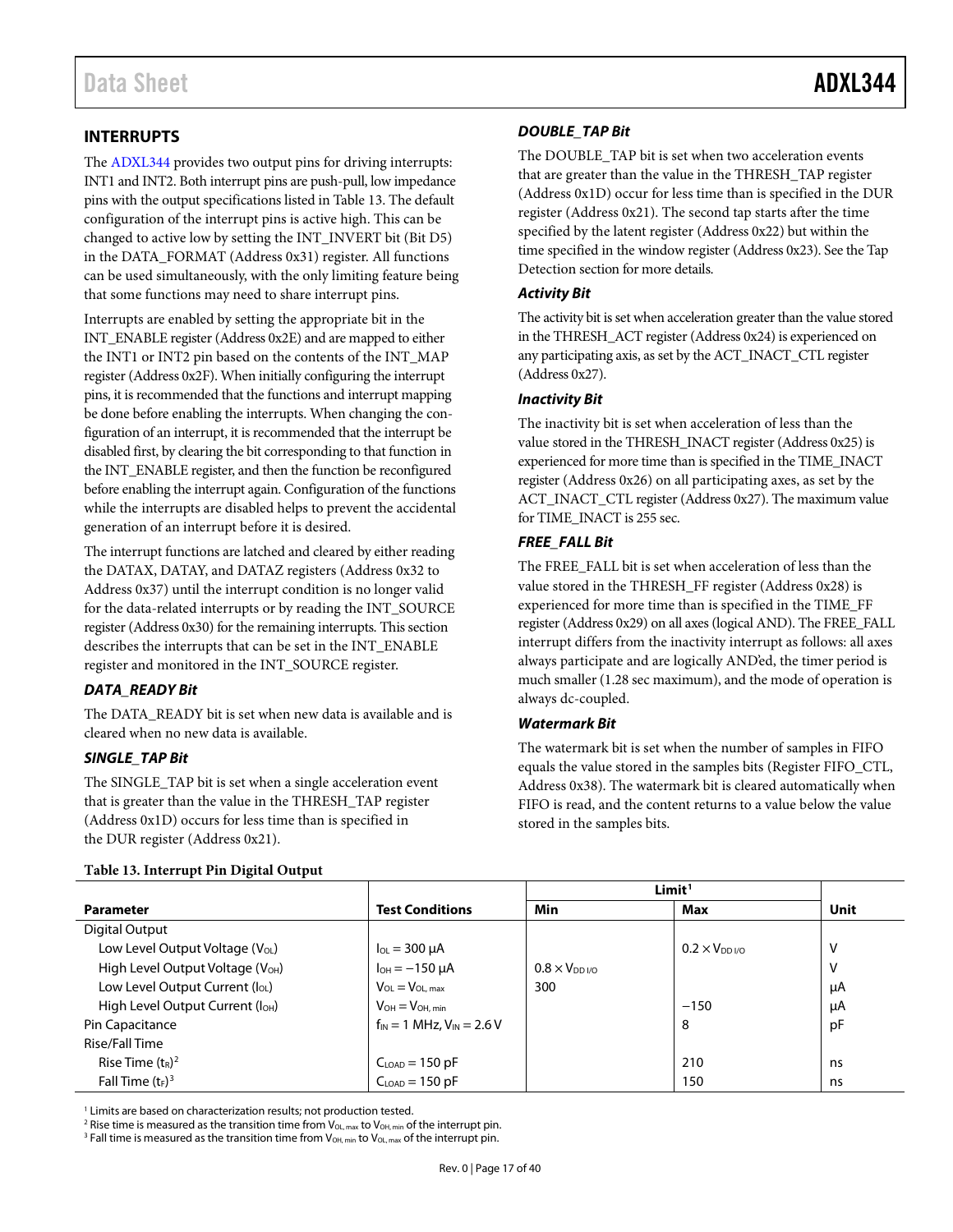### *Overrun Bit*

The overrun bit is set when new data replaces unread data. The precise operation of the overrun function depends on the FIFO mode. In bypass mode, the overrun bit is set when new data replaces unread data in the DATAX, DATAY, and DATAZ registers (Address 0x32 to Address 0x37). In all other modes, the overrun bit is set when FIFO is filled. The overrun bit is automatically cleared when the contents of FIFO are read.

### *Orientation Bit*

The orientation bit is set when the orientation of the accelerometer changes from a valid orientation to a different valid orientation. An interrupt is not generated, however, if the orientation of the accelerometer changes from a valid orientation to an invalid orientation, or from a valid orientation to an invalid orientation and then back to the same valid orientation. An invalid orientation is defined as an orientation within the dead zone, or the region of hysteresis. This region helps to prevent rapid orientation change due to noise when the accelerometer orientation is close to the boundary between two valid orientations.

The orientations that are valid for the interrupt depend on which mode, 2D or 3D, is linked to the orientation interrupt. The mode is selected with the INT\_3D bit (Bit D3) in the ORIENT\_CONF register (Address 0x3B). See the [Register 0x3B—ORIENT\\_CONF](#page-24-0)  [\(Read/Write\)](#page-24-0) section for more details on how to enable the orientation interrupt.

# <span id="page-17-0"></span>**FIFO**

The [ADXL344](http://www.analog.com/ADXL344) contains an embedded memory management system with a 32-level FIFO memory buffer that can be used to minimize host processor burden. This buffer has four modes: bypass, FIFO, stream, and trigger (see [Table 22\)](#page-23-0). Each mode is selected by the settings of the FIFO\_MODE bits (Bits[D7:D6]) in the FIFO\_CTL register (Address 0x38).

If use of the FIFO is not desired, the FIFO should be placed in bypass mode.

## *Bypass Mode*

In bypass mode, FIFO is not operational and, therefore, remains empty.

## *FIFO Mode*

In FIFO mode, data from measurements of the x-, y-, and z-axes are stored in FIFO. When the number of samples in FIFO equals the level specified in the samples bits of the FIFO\_CTL register (Address 0x38), the watermark interrupt is set. FIFO continues accumulating samples until it is full (32 samples from measurements of the x-, y-, and z-axes) and then stops collecting data. After FIFO stops collecting data, the device continues to operate; therefore, features such as tap detection can be used after FIFO is full. The watermark interrupt continues to occur until the number of samples in FIFO is less than the value stored in the samples bits of the FIFO\_CTL register.

# *Stream Mode*

In stream mode, data from measurements of the x-, y-, and zaxes are stored in FIFO. When the number of samples in FIFO equals the level specified in the samples bits of the FIFO\_CTL register (Address 0x38), the watermark interrupt is set. FIFO continues accumulating samples and holds the latest 32 samples from measurements of the x-, y-, and z-axes, discarding older data as new data arrives. The watermark interrupt continues occurring until the number of samples in FIFO is less than the value stored in the samples bits of the FIFO\_CTL register.

## *Trigger Mode*

In trigger mode, FIFO accumulates samples, holding the latest 32 samples from measurements of the x-, y-, and z-axes. After a trigger event occurs and an interrupt is sent to the INT1 or INT2 pin (determined by the trigger bit in the FIFO\_CTL register), FIFO keeps the last n samples (where n is the value specified by the samples bits in the FIFO\_CTL register) and then operates in FIFO mode, collecting new samples only when FIFO is not full. A delay of at least 5 μs should be present between the trigger event occurring and the start of reading data from the FIFO to allow the FIFO to discard and retain the necessary samples. Additional trigger events cannot be recognized until the trigger mode is reset. To reset the trigger mode, set the device to bypass mode and then set the device back to trigger mode. Note that the FIFO data should be read first because placing the device into bypass mode clears FIFO.

## *Retrieving Data from FIFO*

The FIFO data is read through the DATAX, DATAY, and DATAZ registers (Address 0x32 to Address 0x37). When the FIFO is in FIFO, stream, or trigger mode, reads to the DATAX, DATAY, and DATAZ registers read data stored in the FIFO. Each time data is read from the FIFO, the oldest x-, y-, and z-axes data are placed into the DATAX, DATAY, and DATAZ registers.

If a single-byte read operation is performed, the remaining bytes of data for the current FIFO sample are lost. Therefore, all axes of interest should be read in a burst (or multiple-byte) read operation. To ensure that the FIFO has completely popped (that is, that new data has completely moved into the DATAX, DATAY, and DATAZ registers), there must be at least 5 μs between the end of reading the data registers and the start of a new read of the FIFO or a read of the FIFO\_STATUS register (Address 0x39). The end of reading a data register is signified by the transition of data from Register 0x37 to Register 0x38 or by the CS pin going high.

For SPI operation at 1.6 MHz or less, the register addressing portion of the transmission is a sufficient delay to ensure that the FIFO has completely popped. For SPI operation greater than 1.6 MHz, it is necessary to deassert the  $\overline{\text{CS}}$  pin to ensure a total delay of 5 μs; otherwise, the delay is not be sufficient. The total delay necessary for 5 MHz operation is at most 3.4 μs. This is not a concern when using I<sup>2</sup>C mode because the communication rate is low enough to ensure a sufficient delay between FIFO reads.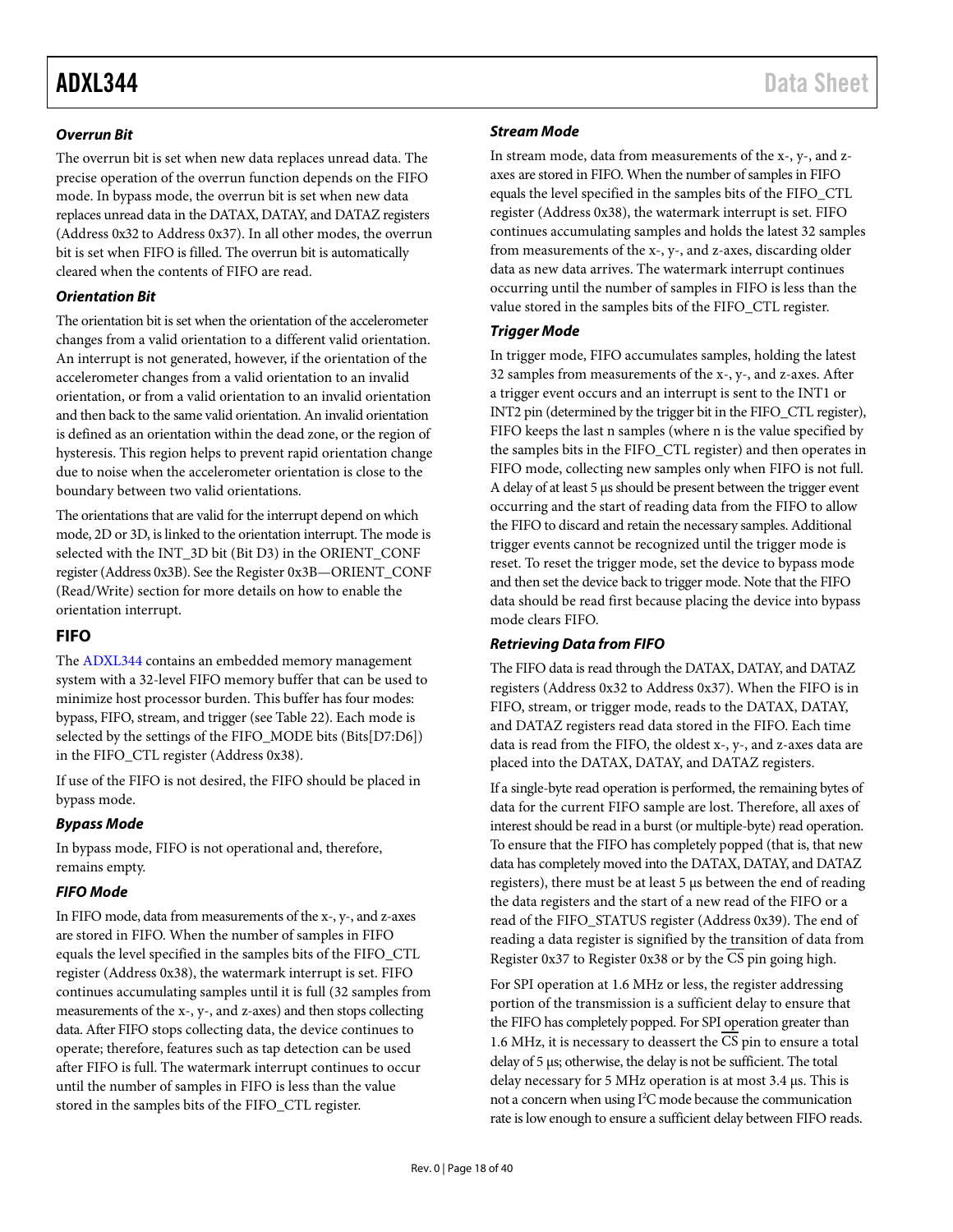# <span id="page-18-0"></span>**SELF-TEST**

The [ADXL344](http://www.analog.com/ADXL344) incorporates a self-test feature that effectively tests its mechanical and electronic systems simultaneously. When the self-test function is enabled (via the SELF\_TEST bit (Bit D7 in the DATA\_FORMAT register, Address 0x31), an electrostatic force is exerted on the mechanical sensor. This electrostatic force moves the mechanical sensing element in the same manner as acceleration would, and it is additive to the acceleration experienced by the device. This added electrostatic force results in an output change in the x-, y-, and z-axes. Because the electrostatic force is proportional to  $V_s^2$ , the output change varies with V<sub>s</sub>. This effect is shown in Figure 31.

The scale factors listed i[n Table 14](#page-18-2) can be used to adjust the expected self-test output limits for different supply voltages,  $V_s$ . The self-test feature of th[e ADXL344](http://www.analog.com/ADXL344) also exhibits a bimodal behavior. However, the limits listed in [Table 1](#page-2-1) and [Table 15](#page-18-3) to [Table 18](#page-18-4) are valid for both potential self-test values due to bimodality. Use of the self-test feature at data rates less than 100 Hz or at 1600 Hz may yield values outside these limits. Therefore, the part must be in normal power operation (LOW\_POWER bit = 0 in the BW\_RATE register, Address 0x2C) and be placed into a data rate of 100 Hz through 800 Hz or 3200 Hz for the self-test function to operate correctly.



<span id="page-18-1"></span>*Figure 31. Self-Test Output Change Limits vs. Supply Voltage*

<span id="page-18-2"></span>

| Table 14. Self-Test Output Scale Factors for Different Supply |
|---------------------------------------------------------------|
| Voltages, Vs                                                  |

| Supply Voltage, Vs | X-, Y-Axes | Z-Axis |
|--------------------|------------|--------|
| 1.70V              | 0.43       | 0.38   |
| 1.80 V             | 0.48       | 0.47   |
| 2.00V              | 0.59       | 0.58   |
| 2.60V              | 1.00       | 1.00   |
| 2.75V              | 1.13       | 1 1 1  |

<span id="page-18-3"></span>

| Table 15. Self-Test Output in LSB for $\pm 2$ g, 10-Bit or Full                                      |
|------------------------------------------------------------------------------------------------------|
| Resolution (T <sub>A</sub> = 25 <sup>o</sup> C, V <sub>S</sub> = 2.6 V, V <sub>DD I/O</sub> = 1.8 V) |

| $\frac{1}{2}$ |        |       |            |  |
|---------------|--------|-------|------------|--|
| <b>Axis</b>   | Min    | Max   | Unit       |  |
|               | 70     | 400   | <b>LSB</b> |  |
|               | $-400$ | $-70$ | <b>LSB</b> |  |
|               | 100    | 500   | LSB        |  |

<span id="page-18-5"></span>**Table 16. Self-Test Output in LSB for ±4** *g***, 10-Bit Resolution**  $(T_A = 25^{\circ}C, V_s = 2.6 V, V_{DDU} = 1.8 V)$ 

| <b>Axis</b> | Min    | Max   | Unit       |
|-------------|--------|-------|------------|
|             | 35     | 200   | <b>LSB</b> |
|             | $-200$ | $-35$ | <b>LSB</b> |
|             | 50     | 250   | LSB        |

**Table 17. Self-Test Output in LSB for ±8** *g***, 10-Bit Resolution**  $(T_A = 25^{\circ}C, V_S = 2.6 V, V_{DD I/O} = 1.8 V)$ 

| <b>Axis</b> | Min    | Max   | Unit |
|-------------|--------|-------|------|
|             | 17     | 100   | LSB  |
|             | $-100$ | $-17$ | LSB  |
|             | 25     | 125   | LSB  |

<span id="page-18-4"></span>**Table 18. Self-Test Output in LSB for ±16** *g***, 10-Bit Resolution**  $(T_A = 25^{\circ}C, V_S = 2.6 V, V_{DDUO} = 1.8 V)$ 

| $\mathbf{v}$ | $-20$ $-10$ $-10$ $-10$ $-10$ $-10$ |     |            |  |  |
|--------------|-------------------------------------|-----|------------|--|--|
| <b>Axis</b>  | Min                                 | Max | Unit       |  |  |
|              | 8                                   | 50  | <b>LSB</b> |  |  |
|              | $-50$                               | -8  | <b>LSB</b> |  |  |
|              | 12                                  | 63  | LSB        |  |  |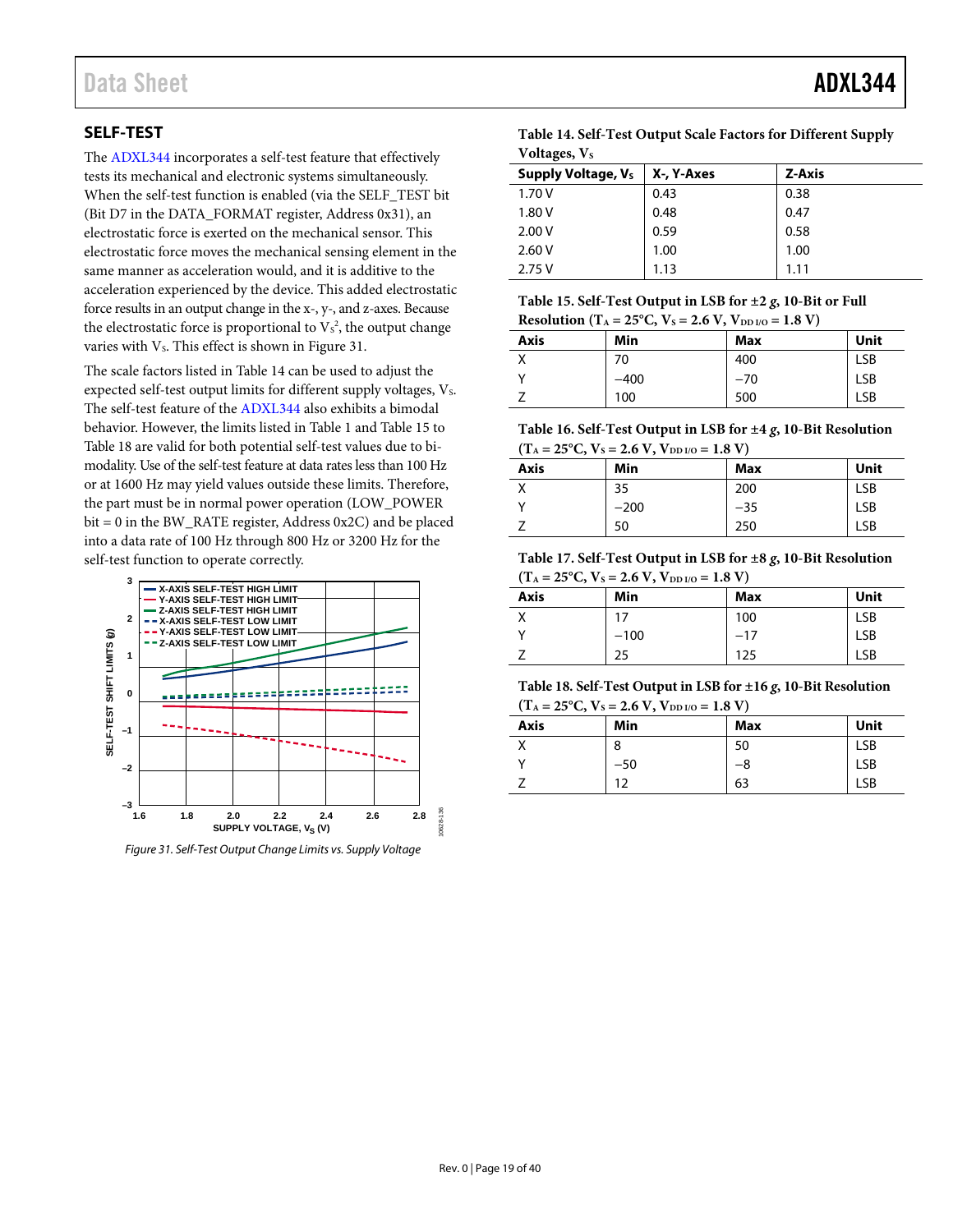# <span id="page-19-0"></span>REGISTER MAP

**Table 19. Register Map**

|              | <b>Address</b> |                |                  |                    |                                                            |
|--------------|----------------|----------------|------------------|--------------------|------------------------------------------------------------|
| Hex          | <b>Dec</b>     | <b>Name</b>    | <b>Type</b>      | <b>Reset Value</b> | <b>Description</b>                                         |
| 0x00         | $\Omega$       | <b>DEVID</b>   | $\mathsf{R}$     | 11100110           | Device ID.                                                 |
| 0x01 to 0x1C | 1 to 28        | Reserved       |                  |                    | Reserved. Do not access.                                   |
| 0x1D         | 29             | THRESH_TAP     | $R/\overline{W}$ | 00000000           | Tap threshold.                                             |
| 0x1E         | 30             | <b>OFSX</b>    | $R/\overline{W}$ | 00000000           | X-axis offset.                                             |
| 0x1F         | 31             | <b>OFSY</b>    | $R/\overline{W}$ | 00000000           | Y-axis offset.                                             |
| 0x20         | 32             | OFSZ           | $R/\overline{W}$ | 00000000           | Z-axis offset.                                             |
| 0x21         | 33             | <b>DUR</b>     | $R/\overline{W}$ | 00000000           | Tap duration.                                              |
| 0x22         | 34             | Latent         | $R/\overline{W}$ | 00000000           | Tap latency.                                               |
| 0x23         | 35             | Window         | $R/\overline{W}$ | 00000000           | Tap window.                                                |
| 0x24         | 36             | THRESH_ACT     | $R/\overline{W}$ | 00000000           | Activity threshold.                                        |
| 0x25         | 37             | THRESH_INACT   | $R/\overline{W}$ | 00000000           | Inactivity threshold.                                      |
| 0x26         | 38             | TIME_INACT     | $R/\overline{W}$ | 00000000           | Inactivity time.                                           |
| 0x27         | 39             | ACT_INACT_CTL  | $R/\overline{W}$ | 00000000           | Axis enable control for activity and inactivity detection. |
| 0x28         | 40             | THRESH FF      | $R/\overline{W}$ | 00000000           | Free-fall threshold.                                       |
| 0x29         | 41             | TIME_FF        | $R/\overline{W}$ | 00000000           | Free-fall time.                                            |
| 0x2A         | 42             | TAP_AXES       | $R/\overline{W}$ | 00000000           | Axis control for single tap/double tap.                    |
| 0x2B         | 43             | ACT_TAP_STATUS | ${\sf R}$        | 00000000           | Source of single tap/double tap.                           |
| 0x2C         | 44             | <b>BW_RATE</b> | $R/\overline{W}$ | 00001010           | Data rate and power mode control.                          |
| 0x2D         | 45             | POWER_CTL      | $R/\overline{W}$ | 00000000           | Power-saving features control.                             |
| 0x2E         | 46             | INT_ENABLE     | $R/\overline{W}$ | 00000000           | Interrupt enable control.                                  |
| 0x2F         | 47             | INT_MAP        | $R/\overline{W}$ | 00000000           | Interrupt mapping control.                                 |
| 0x30         | 48             | INT_SOURCE     | $\mathsf{R}$     | 00000010           | Source of interrupts.                                      |
| 0x31         | 49             | DATA_FORMAT    | $R/\overline{W}$ | 00000000           | Data format control.                                       |
| 0x32         | 50             | DATAX0         | R                | 00000000           | X-Axis Data 0.                                             |
| 0x33         | 51             | DATAX1         | R                | 00000000           | X-Axis Data 1.                                             |
| 0x34         | 52             | DATAY0         | R                | 00000000           | Y-Axis Data 0.                                             |
| 0x35         | 53             | DATAY1         | R                | 00000000           | Y-Axis Data 1.                                             |
| 0x36         | 54             | DATAZ0         | R                | 00000000           | Z-Axis Data 0.                                             |
| 0x37         | 55             | DATAZ1         | R                | 00000000           | Z-Axis Data 1.                                             |
| 0x38         | 56             | FIFO_CTL       | $R/\overline{W}$ | 00000000           | FIFO control.                                              |
| 0x39         | 57             | FIFO_STATUS    | ${\sf R}$        | 00000000           | FIFO status.                                               |
| 0x3A         | 58             | TAP_SIGN       | R                | 00000000           | Sign and source for single tap/double tap.                 |
| 0x3B         | 59             | ORIENT_CONF    | $R/\overline{W}$ | 00100101           | Orientation configuration.                                 |
| 0x3C         | 60             | Orient         | R                | 00000000           | Orientation status.                                        |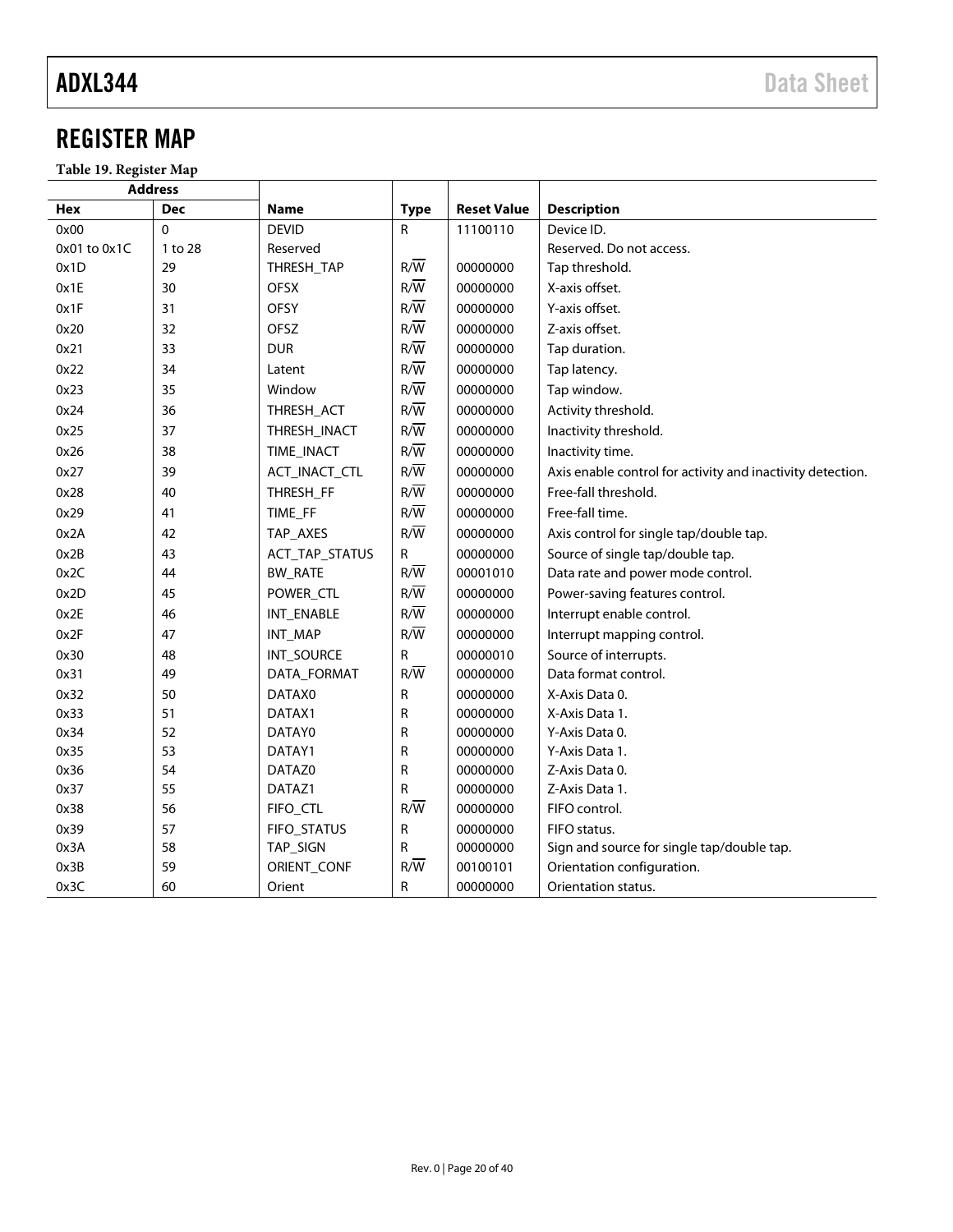# <span id="page-20-0"></span>**REGISTER DEFINITIONS**

#### *Register 0x00—DEVID (Read Only)*

| D7 | D <sub>6</sub> | D5 | $\blacksquare$ D4 | $\overline{D}$ $\overline{D}$ $\overline{3}$ | $\overline{D2}$ | D1 | D <sub>0</sub> |
|----|----------------|----|-------------------|----------------------------------------------|-----------------|----|----------------|
|    |                |    |                   |                                              |                 |    |                |
|    |                |    |                   |                                              |                 |    |                |

The DEVID register holds a fixed device ID code of 0xE6 (346 octal).

#### *Register 0x1D—THRESH\_TAP (Read/Write)*

The THRESH\_TAP register is eight bits and holds the threshold value for tap interrupts. The data format is unsigned, therefore, the magnitude of the tap event is compared with the value in THRESH\_TAP for normal tap detection. For information on improved tap detection, refer to th[e Improved Tap Detection](#page-27-0) section. The scale factor is 62.5 mg/LSB (that is,  $0xFF = +16 g$ ). A value of 0 may result in undesirable behavior if single-tap/ double-tap interrupts are enabled.

#### *Register 0x1E, Register 0x1F, Register 0x20—OFSX, OFSY, OFSZ (Read/Write)*

The OFSX, OFSY, and OFSZ registers are each eight bits and offer user-set offset adjustments in twos complement format with a scale factor of 15.6 m*g*/LSB (that is, 0x7F = 2 *g*). The values stored in the offset registers are automatically added to the acceleration data, and the resulting value is stored in the output data registers. For additional information regarding offset calibration and the use of the offset registers, refer to the [Offset Calibration](#page-28-3) section.

#### *Register 0x21—DUR (Read/Write)*

The DUR register is eight bits and contains an unsigned time value representing the maximum time that an event must be above the THRESH\_TAP threshold to qualify as a tap event. For information on improved tap detection, refer to th[e Improved Tap](#page-27-0)  [Detection](#page-27-0) section. The scale factor is 625 µs/LSB. A value of 0 disables the single-tap/double-tap functions.

#### *Register 0x22—Latent (Read/Write)*

The latent register is eight bits and contains an unsigned time value representing the wait time from the detection of a tap event to the start of the time window (defined by the window register) during which a possible second tap event can be detected. For information on improved tap detection, refer to th[e Improved](#page-27-0)  [Tap Detection s](#page-27-0)ection. The scale factor is 1.25 ms/LSB. A value of 0 disables the double-tap function.

#### *Register 0x23—Window (Read/Write)*

The window register is eight bits and contains an unsigned time value representing the amount of time after the expiration of the latency time (determined by the latent register) during which a second valid tap can begin. For information on improved tap detection, refer to the Improved Tap Detection section. The scale factor is 1.25 ms/LSB. A value of 0 disables the double-tap function.

#### *Register 0x24—THRESH\_ACT (Read/Write)*

The THRESH\_ACT register is eight bits and holds the threshold value for detecting activity. The data format is unsigned, therefore, the magnitude of the activity event is compared with the value in the THRESH\_ACT register. The scale factor is 62.5 m*g*/LSB. A value of 0 may result in undesirable behavior if the activity interrupt is enabled.

## *Register 0x25—THRESH\_INACT (Read/Write)*

The THRESH\_INACT register is eight bits and holds the threshold value for detecting inactivity. The data format is unsigned, therefore, the magnitude of the inactivity event is compared with the value in the THRESH\_INACT register. The scale factor is 62.5 m*g*/LSB. A value of 0 may result in undesirable behavior if the inactivity interrupt is enabled.

### *Register 0x26—TIME\_INACT (Read/Write)*

The TIME\_INACT register is eight bits and contains an unsigned time value representing the amount of time that acceleration must be less than the value in the THRESH\_INACT register for inactivity to be declared. The scale factor is 1 sec/LSB. Unlike the other interrupt functions, which use unfiltered data (see the [Threshold](#page-28-0) section), the inactivity function uses filtered output data. At least one output sample must be generated for the inactivity interrupt to be triggered. This results in the function appearing unresponsive if the TIME\_INACT register is set to a value less than the time constant of the output data rate. A value of 0 results in an interrupt when the output data is less than the value in the THRESH\_INACT register.

| Register 0x27—ACT_INACT_CTL (Read/Write) |  |  |
|------------------------------------------|--|--|
|------------------------------------------|--|--|

| D7             | D6                    | D5                    | D4                   |
|----------------|-----------------------|-----------------------|----------------------|
| ACT ac/dc      | ACT X enable          | ACT Y enable          | ACT Z enable         |
| D <sub>3</sub> | D <sub>2</sub>        | D1                    | D <sub>0</sub>       |
| INACT ac/dc    | <b>INACT X enable</b> | <b>INACT Y enable</b> | <b>INACT Zenable</b> |

### **ACT AC/DC and INACT AC/DC Bits**

A setting of 0 selects dc-coupled operation, and a setting of 1 enables ac-coupled operation. In dc-coupled operation, the current acceleration magnitude is compared directly with THRESH\_ACT and THRESH\_INACT to determine whether activity or inactivity is detected.

In ac-coupled operation for activity detection, the acceleration value at the start of activity detection is taken as a reference value. New samples of acceleration are then compared to this reference value, and if the magnitude of the difference exceeds the THRESH\_ACT value, the device triggers an activity interrupt.

Similarly, in ac-coupled operation for inactivity detection, a reference value is used for comparison and is updated whenever the device exceeds the inactivity threshold. After the reference value is selected, the device compares the magnitude of the difference between the reference value and the current acceleration with THRESH\_INACT. If the difference is less than the value in THRESH\_INACT for the time in TIME\_INACT, the device is considered inactive and the inactivity interrupt is triggered.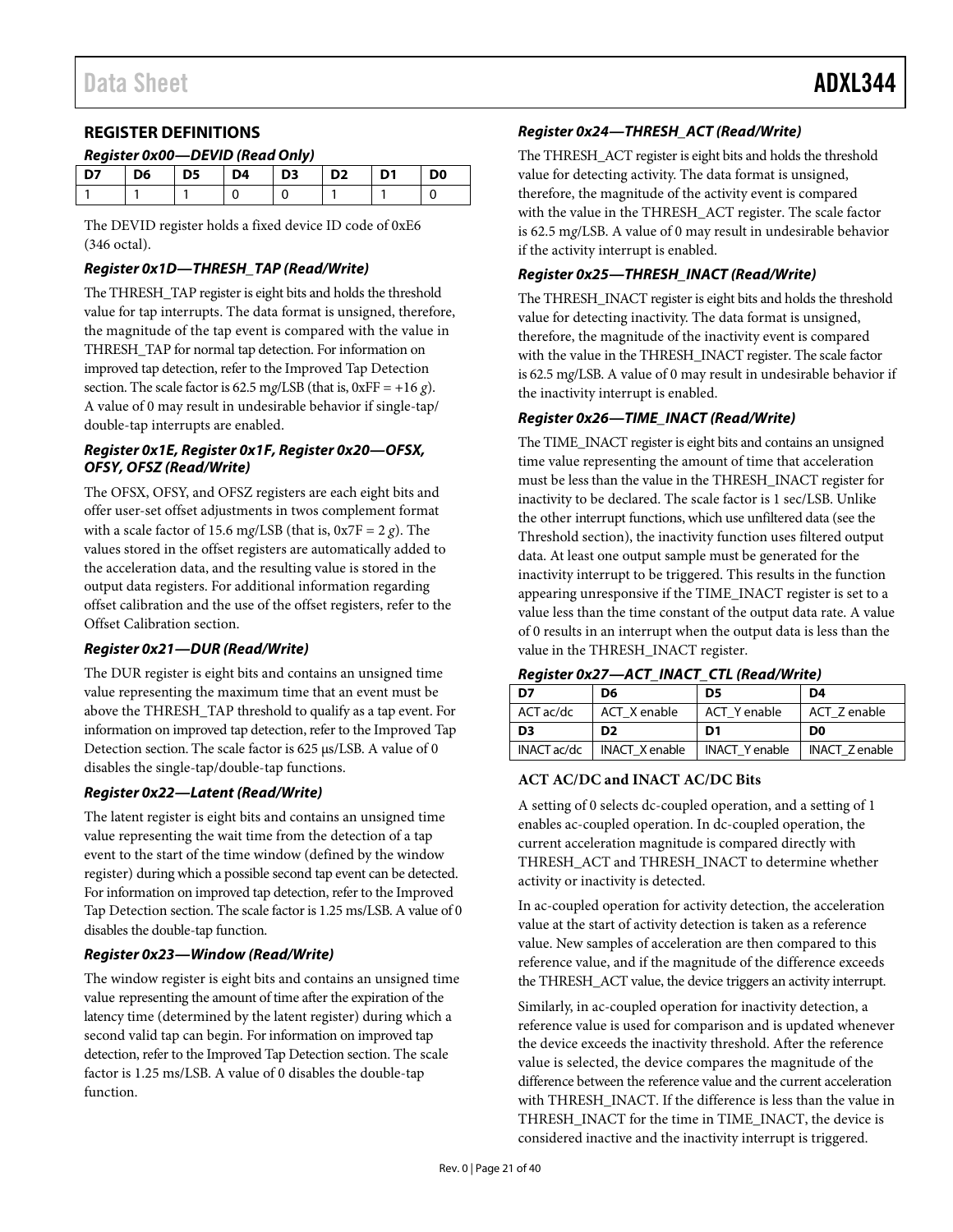A setting of 1 enables x-, y-, or z-axis participation in detecting activity or inactivity. A setting of 0 excludes the selected axis from participation. If all axes are excluded, the function is disabled. For activity detection, all participating axes are logically OR'ed, causing the activity function to trigger when any of the participating axes exceeds the threshold. For inactivity detection, all participating axes are logically AND'ed, causing the inactivity function to trigger only if all participating axes are below the threshold for the specified period of time.

#### *Register 0x28—THRESH\_FF (Read/Write)*

The THRESH\_FF register is eight bits and holds the threshold value, in unsigned format, for free-fall detection. The acceleration on all axes is compared with the value in THRESH\_FF to determine if a free-fall event occurred. The scale factor is 62.5 m*g*/LSB. Note that a value of 0 m*g* may result in undesirable behavior if the free-fall interrupt is enabled. Values between 300 m*g* and 600 m*g* (0x05 to 0x09) are recommended.

### *Register 0x29—TIME\_FF (Read/Write)*

The TIME\_FF register is eight bits and stores an unsigned time value representing the minimum time that the value of all axes must be less than THRESH\_FF to generate a free-fall interrupt. The scale factor is 5 ms/LSB. A value of 0 may result in undesirable behavior if the free-fall interrupt is enabled. Values between 100 ms and 350 ms (0x14 to 0x46) are recommended.

#### *Register 0x2A—TAP\_AXES (Read/Write)*

| D7 | D <sub>6</sub> | D5 | D4              | D3              |                 | D <sub>1</sub>       | D <sub>0</sub> |
|----|----------------|----|-----------------|-----------------|-----------------|----------------------|----------------|
|    |                |    | Improved<br>tap | <b>Suppress</b> | TAP X<br>enable | <b>TAP</b><br>enable | TAP<br>enable  |

#### **Improved Tap Bit**

The improved tap bit is used to enable improved tap detection. This mode of operation improves tap detection by performing an ac-coupled differential comparison of the output acceleration data. The improved tap detection is performed on the same output data available in the DATAX, DATAY, and DATAZ registers. Due to the dependency on the output data rate and the ac-coupled differential measurement, the threshold and timing values for single taps and double taps must be adjusted for improved tap detection. For further explanation of improved tap detection, see the [Improved Tap Detection](#page-27-0) section. Improved tap is enabled by setting the improved tap bit to a value of 1 and is disabled by clearing the bit to a value of 0.

#### **Suppress Bit**

Setting the suppress bit suppresses double-tap detection if acceleration greater than the value in THRESH\_TAP is present between taps. See th[e Tap Detection](#page-26-3) section for more details.

#### **TAP\_x Enable Bits**

A setting of 1 in the TAP\_X enable, TAP\_Y enable, or TAP\_Z enable bit enables x-, y-, or z-axis participation in tap detection. A setting of 0 excludes the selected axis from participation in tap detection.

#### *Register 0x2B—ACT\_TAP\_STATUS (Read Only)*

| D7 | D <sub>6</sub> | D <sub>5</sub> | D <sub>4</sub> | D <sub>3</sub> | D <sub>2</sub>                                 | D <sub>1</sub> | D <sub>0</sub> |
|----|----------------|----------------|----------------|----------------|------------------------------------------------|----------------|----------------|
|    |                |                |                |                | ACT_X   ACT_Y   ACT_Z   Asleep   TAP_X   TAP_Y |                | TAP Z          |
|    | source         | source         | l source       |                | source Source                                  |                | source         |

#### **ACT\_x Source and TAP\_x Source Bits**

These bits indicate the first axis involved in a tap or activity event. A setting of 1 corresponds to involvement in the event, and a setting of 0 corresponds to no involvement. When new data is available, these bits are not cleared but are overwritten by the new data. The ACT\_TAP\_STATUS register should be read before clearing the interrupt. Disabling an axis from participation clears the corresponding source bit when the next activity or single-tap/double-tap event occurs.

#### **Asleep Bit**

A setting of 1 in the asleep bit indicates that the part is asleep, and a setting of 0 indicates that the part is not asleep. This bit toggles only if the device is configured for autosleep. See the [Register 0x2D—POWER\\_CTL \(Read/Write\)](#page-21-0) section for more information on autosleep mode.

### *Register 0x2C—BW\_RATE (Read/Write)*

| D7 | D6 | כע | D4                  | כח   | כח | D <sub>1</sub> | D <sub>0</sub> |
|----|----|----|---------------------|------|----|----------------|----------------|
|    |    |    | POWER<br><b>IOW</b> | Rate |    |                |                |

#### **LOW\_POWER Bit**

A setting of 0 in the LOW\_POWER bit selects normal operation, and a setting of 1 selects reduced power operation, which is associated with somewhat higher noise (see the [Power Modes](#page-10-3) section for details).

#### **Rate Bits**

These bits select the device bandwidth and output data rate (see [Table 7](#page-10-1) and [Table 8](#page-10-2) for details). The default value is 0x0A, which translates to a 100 Hz output data rate. An output data rate should be selected that is appropriate for the communication protocol and frequency selected. Selecting too high of an output data rate with a low communication speed results in samples being discarded.

### <span id="page-21-0"></span>*Register 0x2D—POWER\_CTL (Read/Write)*

|  | D7   D6   D5   D4 |                                              | D <sub>3</sub> | D <sub>2</sub> | D1 D0 |  |
|--|-------------------|----------------------------------------------|----------------|----------------|-------|--|
|  |                   | Link   AUTO_SLEEP   Measure   Sleep   Wakeup |                |                |       |  |

#### <span id="page-21-1"></span>**Link Bit**

A setting of 1 in the link bit with both the activity and inactivity functions enabled delays the start of the activity function until inactivity is detected. After activity is detected, inactivity detection begins, preventing the detection of activity. This bit serially links the activity and inactivity functions. When this bit is set to 0, the inactivity and activity functions are concurrent. Additional information can be found in th[e Link Mode](#page-28-1) section.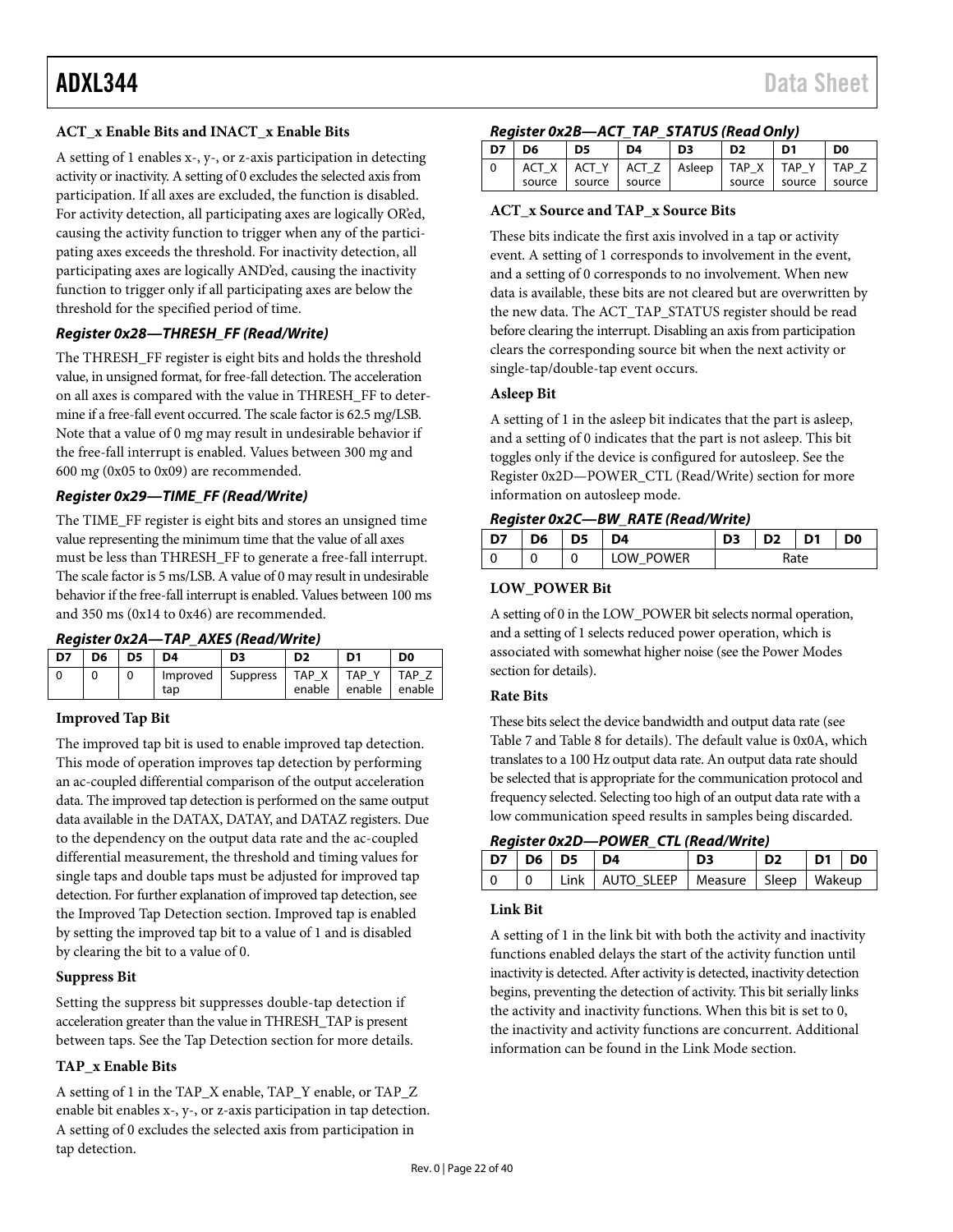When clearing the link bit, it is recommended that the part be placed into standby mode and then set back to measurement mode with a subsequent write. This is done to ensure that the device is properly biased if sleep mode is manually disabled; otherwise, the first few samples of data after the link bit is cleared may have additional noise, especially if the device was asleep when the bit was cleared.

## **AUTO\_SLEEP Bit**

If the link bit is set, a setting of 1 in the AUTO\_SLEEP bit enables the autosleep functionality. In this mode, th[e ADXL344](http://www.analog.com/ADXL344) automatically switches to sleep mode if the inactivity function is enabled and inactivity is detected (that is, when acceleration is below the THRESH\_INACT value for at least the time indicated by TIME\_INACT). If activity is also enabled, th[e ADXL344](http://www.analog.com/ADXL344) automatically wakes up from sleep after detecting activity and returns to operation at the output data rate set in the BW\_RATE register. A setting of 0 in the AUTO\_SLEEP bit disables automatic switching to sleep mode. See the description of the sleep bit in this section for more information on sleep mode.

If the link bit is not set, the AUTO\_SLEEP feature is disabled, and setting the AUTO\_SLEEP bit does not have any impact on device operation. Refer to th[e Link Bit](#page-21-1) section or th[e Link Mode](#page-28-1) section for more information about using the link feature.

When clearing the AUTO\_SLEEP bit, it is recommended that the part be placed into standby mode and then set back to measurement mode with a subsequent write. This is done to ensure that the device is properly biased if sleep mode is manually disabled; otherwise, the first few samples of data after the AUTO\_SLEEP bit is cleared may have additional noise, especially if the device was asleep when the bit was cleared.

#### **Measure Bit**

A setting of 0 in the measure bit places the part into standby mode, and a setting of 1 places the part into measurement mode. The [ADXL344](http://www.analog.com/ADXL344) powers up in standby mode with minimum power consumption.

#### **Sleep Bit**

A setting of 0 in the sleep bit puts the part into the normal mode of operation, and a setting of 1 places the part into sleep mode. Sleep mode suppresses DATA\_READY, stops transmission of data to FIFO, and switches the sampling rate to one specified by the wakeup bits. In sleep mode, only the activity function can be used. While the DATA\_READY interrupt is suppressed, the output data registers are still updated at the sampling rate set by the wakeup bits.

When clearing the sleep bit, it is recommended that the part be placed into standby mode and then set back to measurement mode with a subsequent write. This is done to ensure that the device is properly biased if sleep mode is manually disabled; otherwise, the first few samples of data after the sleep bit is cleared may have additional noise, especially if the device was asleep when the bit was cleared.

### **Wakeup Bits**

These bits control the frequency of readings in sleep mode as described in [Table 20.](#page-22-0) 

<span id="page-22-0"></span>**Table 20. Frequency of Readings in Sleep Mode**

| <b>Setting</b> |                |                       |
|----------------|----------------|-----------------------|
| D1             | D <sub>0</sub> | <b>Frequency (Hz)</b> |
|                |                | 8                     |
|                |                |                       |
|                |                |                       |
|                |                |                       |

#### *Register 0x2E—INT\_ENABLE (Read/Write)*

| D7             | D6               | D5         | D4                      |
|----------------|------------------|------------|-------------------------|
| DATA READY     | SINGLE TAP       | DOUBLE TAP | Activity                |
| D <sub>3</sub> | D <sub>2</sub>   | D1         | D <sub>0</sub>          |
| Inactivity     | <b>FREE FALL</b> | Watermark  | Overrun/<br>orientation |

Setting bits in this register to a value of 1 enables their respective functions to generate interrupts, whereas a value of 0 prevents the functions from generating interrupts. The DATA\_READY, watermark, and overrun/orientation bits enable only the interrupt output; the functions are always enabled. It is recommended that interrupts be configured before enabling their outputs.

### *Register 0x2F—INT\_MAP (Read/Write)*

| D7             | D6               | D5         | D4                      |
|----------------|------------------|------------|-------------------------|
| DATA READY     | SINGLE TAP       | DOUBLE TAP | Activity                |
| D <sub>3</sub> | D <sub>2</sub>   | D1         | D0                      |
| Inactivity     | <b>FREE FALL</b> | Watermark  | Overrun/<br>orientation |

Bits set to 0 in this register send their respective interrupts to the INT1 pin, whereas bits set to 1 send their respective interrupts to the INT2 pin. All selected interrupts for a given pin are OR'ed.

### *Register 0x30—INT\_SOURCE (Read Only)*

| ,,,,,,,,,,,,,,, | $m_{1}$ soond now only |            |                         |
|-----------------|------------------------|------------|-------------------------|
| D7              | D6                     | D5         | D <sub>4</sub>          |
| DATA READY      | SINGLE TAP             | DOUBLE TAP | Activity                |
| D <sub>3</sub>  | D <sub>2</sub>         | D1         | D <sub>0</sub>          |
| Inactivity      | FREE FALL              | Watermark  | Overrun/<br>orientation |

Bits set to 1 in this register indicate that their respective functions have triggered an event, whereas bits set to 0 indicate that the corresponding events have not occurred. The DATA\_READY, watermark, and overrun/orientation bits are always set if the corresponding events occur, regardless of the INT\_ENABLE register settings, and are cleared by reading data from the DATAX, DATAY, and DATAZ registers. The DATA\_READY and watermark bits may require multiple reads, as indicated in the FIFO mode descriptions in th[e FIFO](#page-17-0) section. Other bits, and the corresponding interrupts, including orientation if enabled, are cleared by reading the INT\_SOURCE register.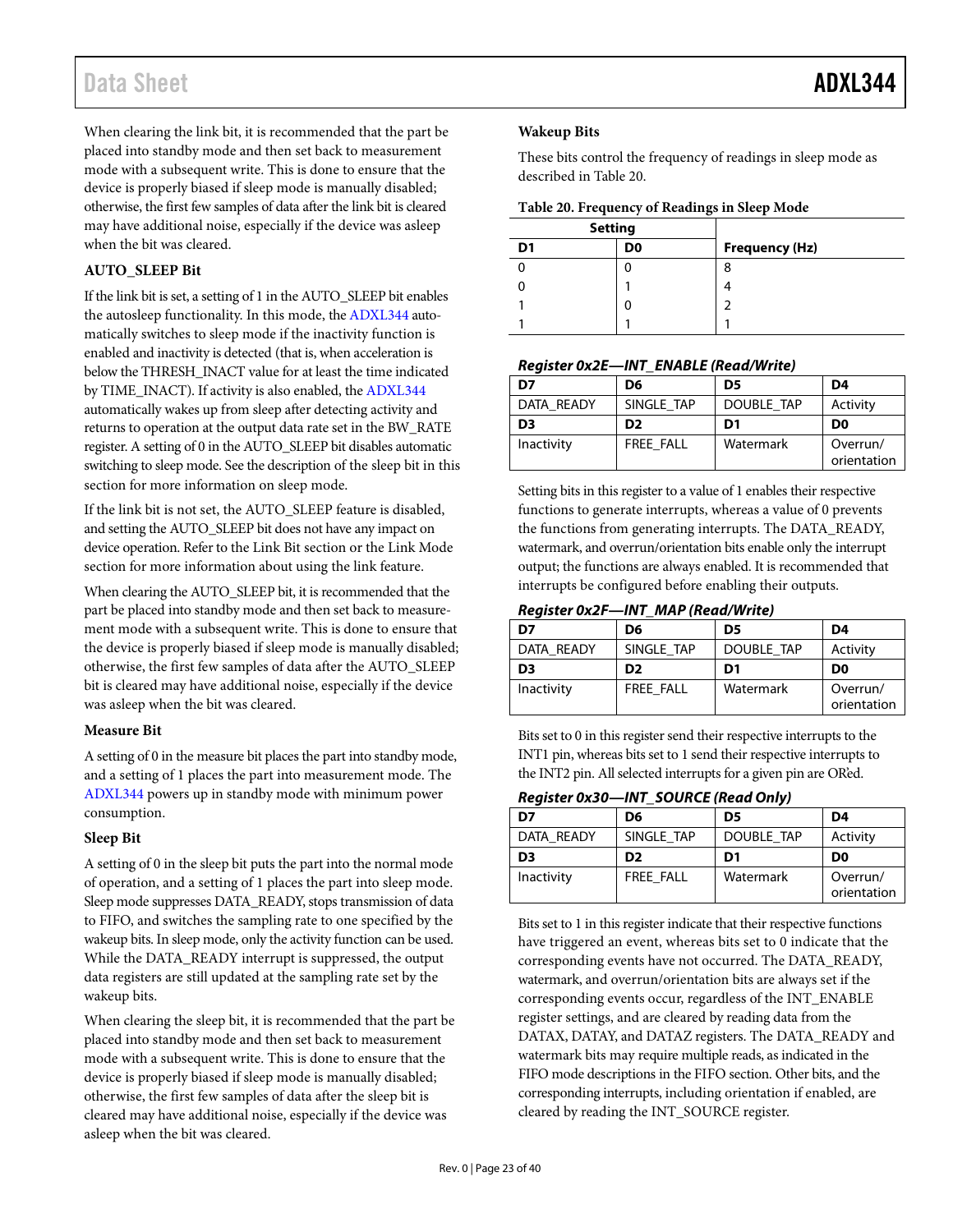#### *Register 0x31—DATA\_FORMAT (Read/Write)*

| D7 | $D6$ $D5$ |                                  | $D4$ $D3$ |                            | D <sub>2</sub> | $\vert$ D1 $\vert$ D0 |  |
|----|-----------|----------------------------------|-----------|----------------------------|----------------|-----------------------|--|
|    |           | SELF TEST   SPI   INT INVERT   0 |           | FULL RES   Justify   Range |                |                       |  |

The DATA\_FORMAT register controls the presentation of data to Register 0x32 through Register 0x37. All data, except that for the ±16 *g* range, must be clipped to avoid rollover.

### **SELF\_TEST Bit**

A setting of 1 in the SELF\_TEST bit applies a self-test force to the sensor, causing a shift in the output data. A value of 0 disables the self-test force.

#### **SPI Bit**

A value of 1 in the SPI bit sets the device to 3-wire SPI mode, and a value of 0 sets the device to 4-wire SPI mode.

### **INT\_INVERT Bit**

A value of 0 in the INT\_INVERT bit sets the interrupts to active high, and a value of 1 sets the interrupts to active low.

#### **FULL\_RES Bit**

When this bit is set to a value of 1, the device is in full resolution mode, where the output resolution increases with the *g* range set by the range bits to maintain a 4 m*g*/LSB scale factor. When the FULL\_RES bit is set to 0, the device is in 10-bit mode, and the range bits determine the maximum *g* range and scale factor.

#### **Justify Bit**

A setting of 1 in the justify bit selects left-justified (MSB) mode, and a setting of 0 selects right-justified mode with sign extension.

#### **Range Bits**

These bits set the *g* range as described in [Table 21.](#page-23-1) 

<span id="page-23-1"></span>**Table 21.** *g* **Range Setting**

| <b>Setting</b> |    |                         |
|----------------|----|-------------------------|
| D <sub>1</sub> | D0 | g Range                 |
|                | 0  |                         |
| 0              |    | $\pm 2 g$<br>$\pm 4 g$  |
|                | 0  | $\pm 8 g$<br>$\pm 16 g$ |
|                |    |                         |

### *Register 0x32 to Register 0x37—DATAX0, DATAX1, DATAY0, DATAY1, DATAZ0, DATAZ1 (Read Only)*

These six bytes (Register 0x32 to Register 0x37) are eight bits each and hold the output data for each axis. Register 0x32 and Register 0x33 hold the output data for the x-axis, Register 0x34 and Register 0x35 hold the output data for the y-axis, and Register 0x36 and Register 0x37 hold the output data for the z-axis. The output data is twos complement, with DATAx0 as the least significant byte

and DATAx1 as the most significant byte, where x represents X, Y, or Z. The DATA\_FORMAT register (Address 0x31) controls the format of the data. It is recommended that a multiple-byte read of all registers be performed to prevent a change in data between reads of sequential registers.

#### *Register 0x38—FIFO\_CTL (Read/Write)*

|                     | D <sub>6</sub> | D5 | D4      |  |  |  | D <sub>0</sub> |  |
|---------------------|----------------|----|---------|--|--|--|----------------|--|
| FIFO_MODE   Trigger |                |    | Samples |  |  |  |                |  |

#### **FIFO\_MODE Bits**

These bits set the FIFO mode, as described in [Table 22.](#page-23-0) 

<span id="page-23-0"></span>

|  | Table 22. FIFO Modes |
|--|----------------------|
|--|----------------------|

|    | <b>Setting</b> |               |                                                                                                                                                                                                                      |
|----|----------------|---------------|----------------------------------------------------------------------------------------------------------------------------------------------------------------------------------------------------------------------|
| D7 | D6             | Mode          | <b>Function</b>                                                                                                                                                                                                      |
| U  | O              | <b>Bypass</b> | FIFO is bypassed.                                                                                                                                                                                                    |
|    |                | <b>FIFO</b>   | FIFO collects up to 32 values and then<br>stops collecting data, collecting new<br>data only when FIFO is not full.                                                                                                  |
|    | O              | Stream        | FIFO holds the last 32 data values.<br>When FIFO is full, the oldest data is<br>overwritten with newer data.                                                                                                         |
|    |                | Trigger       | When triggered by the trigger bit,<br>FIFO holds the last data samples<br>before the trigger event and then<br>continues to collect data until FIFO is<br>full. New data is collected only when<br>FIFO is not full. |

#### **Trigger Bit**

A value of 0 in the trigger bit links the trigger event of trigger mode to INT1, and a value of 1 links the trigger event to INT2.

#### **Samples Bits**

The function of these bits depends on the FIFO mode selected (see [Table 23\)](#page-23-2). Entering a value of 0 in the samples bits immediately sets the watermark bit in the INT\_SOURCE register (Address 0x30), regardless of which FIFO mode is selected. Undesirable operation may occur if a value of 0 is used for the samples bits when trigger mode is used.

#### <span id="page-23-2"></span>**Table 23. Samples Bits Functions**

|                  | 1 W017 201 0 Will pays 2110 1 Will the Mo       |
|------------------|-------------------------------------------------|
| <b>FIFO Mode</b> | <b>Samples Bits Function</b>                    |
| <b>Bypass</b>    | None.                                           |
| <b>FIFO</b>      | Specifies how many FIFO entries are needed to   |
|                  | trigger a watermark interrupt.                  |
| Stream           | Specifies how many FIFO entries are needed to   |
|                  | trigger a watermark interrupt.                  |
| <b>Trigger</b>   | Specifies how many FIFO samples are retained in |
|                  | the FIFO buffer before a trigger event.         |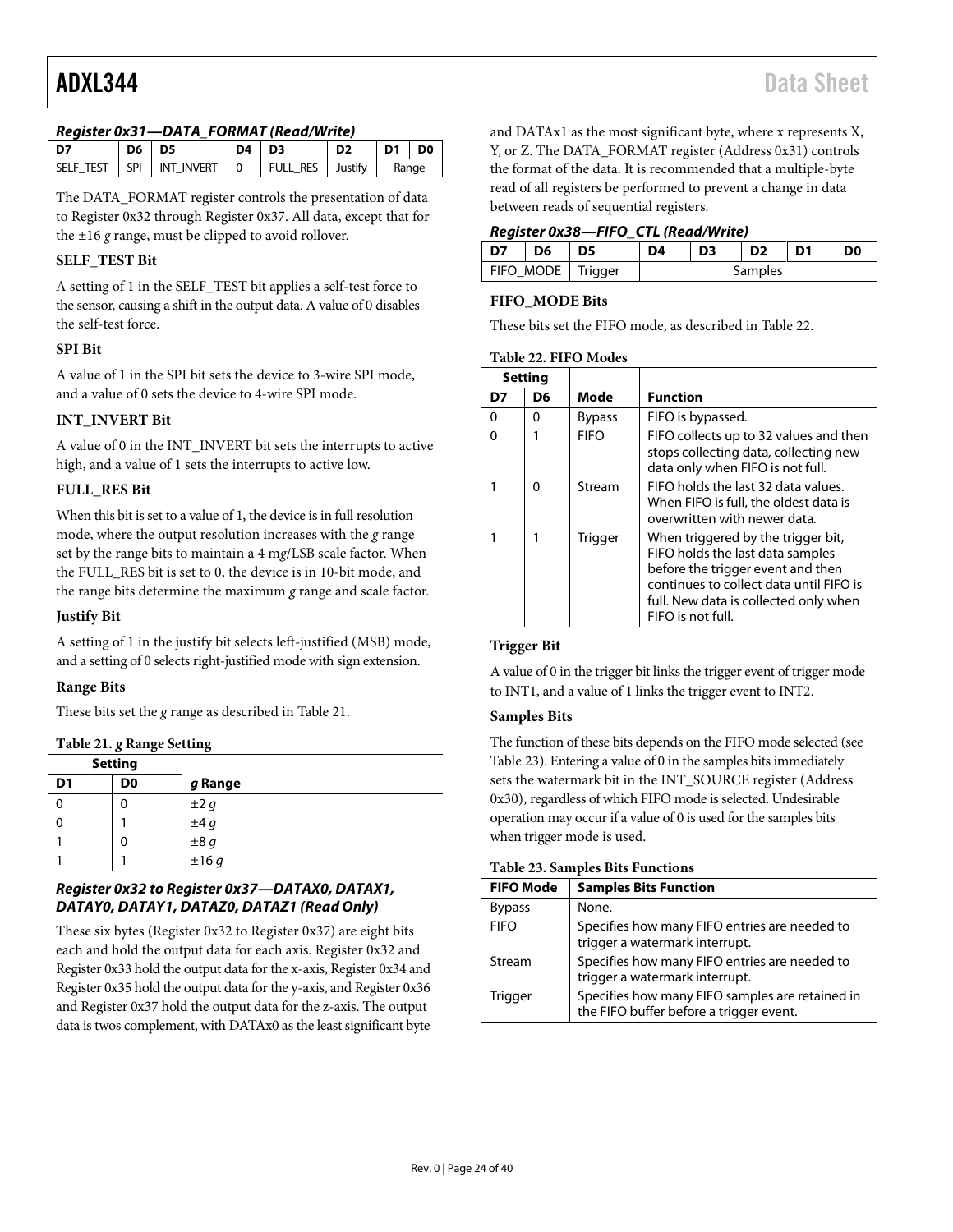| Register 0x39-FIFO_STATUS (Read Only) |  |
|---------------------------------------|--|
|                                       |  |

|                  | D6 | D5      | D <sub>4</sub> | D3 | D <sub>2</sub> | D1 | D <sub>0</sub> |
|------------------|----|---------|----------------|----|----------------|----|----------------|
| ัRIG<br>$F$ FIFC | U  | Entries |                |    |                |    |                |

## **FIFO\_TRIG Bit**

A 1 in the FIFO\_TRIG bit corresponds to a trigger event occurring, and a 0 means that a FIFO trigger event has not occurred.

### **Entries Bits**

These bits report how many data values are stored in FIFO. Access to collect the data from FIFO is provided through the DATAX, DATAY, and DATAZ registers. FIFO reads must be done in burst or multiple-byte mode because each FIFO level is cleared after any read (single- or multiple-byte) of FIFO. FIFO stores a maximum of 32 entries, which equates to a maximum of 33 entries available at any given time because an additional entry is available at the output filter of the device.

*Register 0x3A—TAP\_SIGN (Read Only)*

| <b>XSIGN</b><br><b>YSIGN</b><br><b>7SIGN</b><br><b>VTAP</b><br><b>7TAD</b><br><b>YTAP</b><br>- 0 | D7 | D6 | D5 | D4 | D <sub>3</sub> | D <sub>2</sub> | D1 | D <sub>0</sub> |
|--------------------------------------------------------------------------------------------------|----|----|----|----|----------------|----------------|----|----------------|
|                                                                                                  |    |    |    |    |                |                |    |                |

#### **xSIGN Bits**

These bits indicate the sign of the first axis involved in a tap event. A setting of 1 corresponds to acceleration in the negative direction, and a setting of 0 corresponds to acceleration in the positive direction. These bits update only when a new singletap/double-tap event is detected, and only the axes enabled in the TAP\_AXES register (Address 0x2A) are updated. The TAP\_SIGN register should be read before clearing the interrupt. See the [Tap](#page-27-1)  [Sign](#page-27-1) section for more details.

## **xTAP Bits**

These bits indicate the first axis involved in a tap event. A setting of 1 corresponds to involvement in the event, and a setting of 0 corresponds to no involvement. When new data is available, these bits are not cleared but are overwritten by the new data. The TAP\_SIGN register should be read before clearing the interrupt. Disabling an axis from participation clears the corresponding source bit when the next single-tap/double-tap event occurs.

<span id="page-24-0"></span>*Register 0x3B—ORIENT\_CONF (Read/Write)*

| ---           |           |    |    | .              |                                                    |  |  |  |
|---------------|-----------|----|----|----------------|----------------------------------------------------|--|--|--|
| D7            | D6        | D5 | D4 | D <sub>3</sub> | D <sub>0</sub><br>D <sub>1</sub><br>D <sub>2</sub> |  |  |  |
| INT<br>ORIENT | Dead zone |    |    | INT<br>3D      | <b>Divisor</b>                                     |  |  |  |

## **INT\_ORIENT Bit**

Setting the INT\_ORIENT bit enables the orientation interrupt. A value of 1 overrides the overrun function of the device and replaces overrun in the INT\_MAP (Address 0x2F), INT\_ENABLE (Address 0x2E), and INT\_SOURCE (Address 0x30) registers with the orientation function. After setting the INT\_ORIENT bit, the orientation bits in the INT\_MAP and INT\_ENABLE registers must be configured to map the orientation interrupt to INT1 or INT2 and to enable generation of the interrupt to the pin.

An orientation interrupt is generated whenever the orientation status for the mode selected by the INT\_3D bit changes in the orient register (Address 0x3C). The orientation interrupt is cleared by reading the INT\_SOURCE register. Clearing the INT\_ORIENT bit or the orientation bit in the INT\_ENABLE register (Address 0x2E) disables and clears the interrupt.

Writing to the BW\_RATE register (Address 0x2C) or placing the part into standby mode resets the orientation feature, clearing the orientation filter and the interrupt. However, resetting the orientation feature also resets the orientation status in the orient register (Address 0x3C) and, therefore, causes an interrupt to be generated when the next output sample is available if the present orientation is not the default orientation. A value of 0 for the INT\_ORIENT bit disables generation of the orientation interrupt and permits the use of the overrun function.

## **Dead Zone Bits**

These bits determine the region between two adjacent orientations, where the orientation is considered invalid and is not updated. A value of 0 may result in undesirable behavior when the orientation is close to the bisector between two adjacent regions. The dead zone angle is determined by these bits, as described in [Table 24.](#page-24-1) See the [Orientation Sensing](#page-30-0) section for more details.

| <b>Decimal</b> | <b>Binary</b> | Dead Zone Angle<br>(Degrees) | <b>Divisor</b><br><b>Bandwidth (Hz)</b> |
|----------------|---------------|------------------------------|-----------------------------------------|
| 0              | 000           | 5.1                          | ODR/9                                   |
|                | 001           | 10.2                         | ODR/22                                  |
| $\mathcal{P}$  | 010           | 15.2                         | <b>ODR/50</b>                           |
| 3              | 011           | 20.4                         | ODR/100                                 |
| 4              | 100           | 25.5                         | ODR/200                                 |
| 5              | 101           | 30.8                         | ODR/400                                 |
| 6              | 110           | 36.1                         | <b>ODR/800</b>                          |
|                | 111           | 41.4                         | ODR/1600                                |

<span id="page-24-1"></span>**Table 24. Dead Zone and Divisor Codes**

## **INT\_3D Bit**

If the orientation interrupt is enabled, the INT\_3D bit determines whether 2D or 3D orientation detection generates an interrupt. A value of 0 generates an interrupt only if the 2D orientation changes from a valid 2D orientation to a different valid 2D orientation. A value of 1 generates an interrupt only if the 3D orientation changes from a valid 3D orientation to a different valid 3D orientation.

#### **Divisor Bits**

These bits set the bandwidth of the filter used to low-pass filter the measured acceleration for stable orientation sensing. The divisor bandwidth is determined by these bits, as detailed in [Table 24,](#page-24-1) where ODR is the output data rate set in the BW\_RATE register (Address 0x2C). See th[e Orientation Sensing](#page-30-0) section for more details.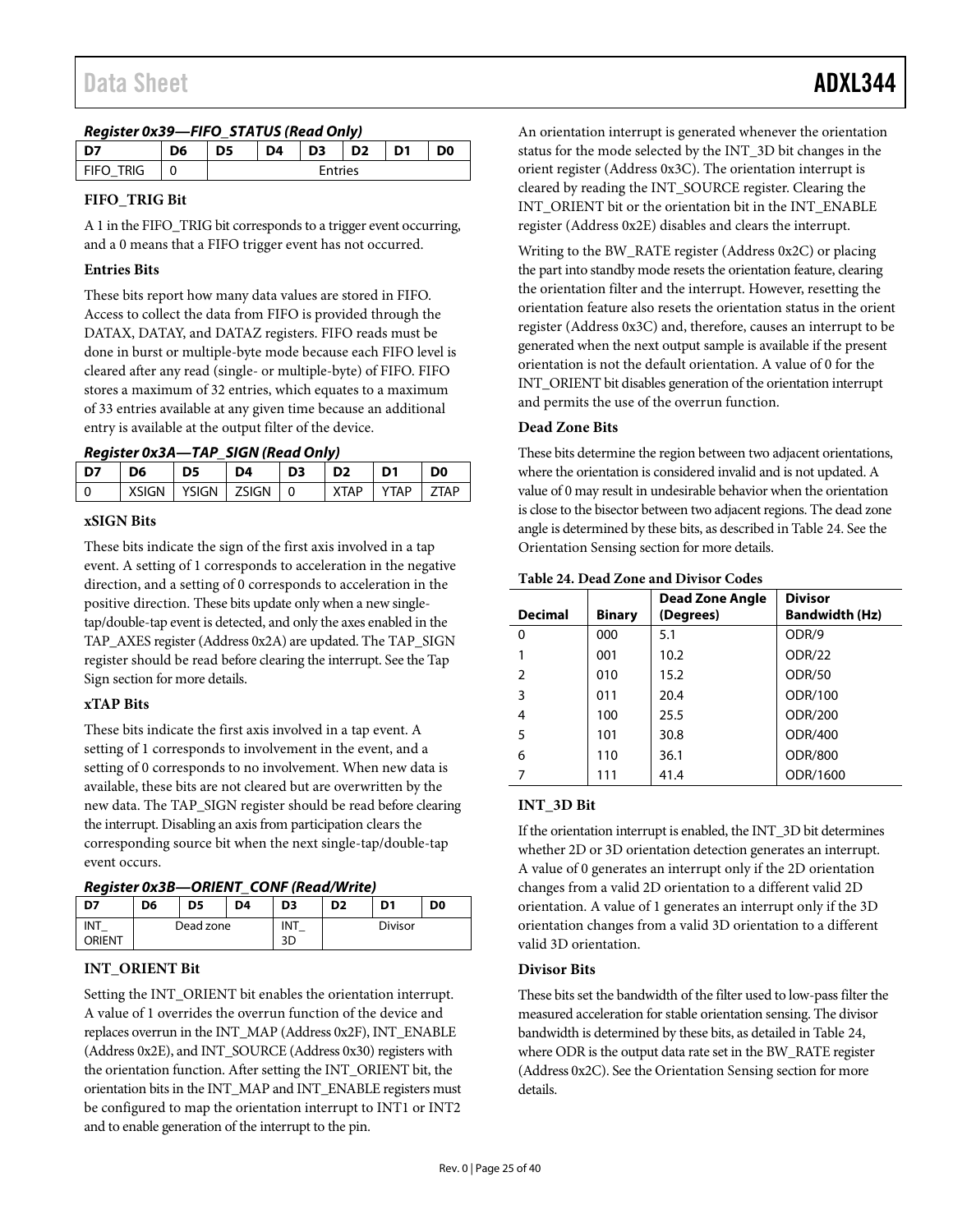| $n_{\rm G}$ |            |                  |    |  |                |    |    |  |  |
|-------------|------------|------------------|----|--|----------------|----|----|--|--|
| D7          | D6         | D5               | D4 |  | D <sub>2</sub> | D1 | D0 |  |  |
|             | $V^{\sim}$ | <b>2D ORIENT</b> |    |  | ORIENT         |    |    |  |  |

# *Register 0x3C—Orient (Read Only)*

#### **Vx Bits**

These bits show the validity of the 2D (V2) and 3D (V3) orientations. A value of 1 corresponds to the orientation being valid. A value of 0 means that the orientation is invalid because the current orientation is in the dead zone.

## **xD\_ORIENT Bits**

These bits represent the current 2D (2D\_ORIENT) and 3D (3D\_ORIENT) orientations of the accelerometer. If the orientation interrupt is enabled, this register is read to determine the orientation of the device when the interrupt occurs. Because this register updates with each new sample of acceleration data, it should be read at the time of the orientation interrupt to ensure that the orientation change that caused the interrupt has been identified. Orientation values are shown i[n Table 25](#page-25-0) an[d Table 26.](#page-25-1)  See the [Orientation Sensing](#page-30-0) section for more details.

Writing to the BW\_RATE register (Address 0x2C) or placing the part into standby mode resets the orientation feature, clearing the orientation filter and the orientation status. An orientation interrupt (if enabled) results from these actions if the orientation during the next output sample is different from the default value (+X for 2D orientation detection and undefined for 3D orientation).

#### <span id="page-25-0"></span>**Table 25. 2D Orientation Codes**

| <b>Decimal</b> | <b>Binary</b> | <b>Orientation</b> | <b>Dominant Axis</b> |  |
|----------------|---------------|--------------------|----------------------|--|
|                | 00            | Portrait positive  | $+X$                 |  |
|                | 01            | Portrait negative  | $-X$                 |  |
|                | 10            | Landscape positive | $+Y$                 |  |
|                |               | Landscape negative |                      |  |

## <span id="page-25-1"></span>**Table 26. 3D Orientation Codes**

| <b>Decimal</b> | <b>Binary</b> | <b>Orientation</b> | <b>Dominant Axis</b> |
|----------------|---------------|--------------------|----------------------|
| 3              | 011           | Front              | $+X$                 |
| 4              | 100           | <b>Back</b>        | $-X$                 |
| 2              | 010           | Left               | $+Y$                 |
| 5              | 101           | Right              | $-Y$                 |
|                | 001           | Top                | $+Z$                 |
| 6              | 110           | <b>Bottom</b>      |                      |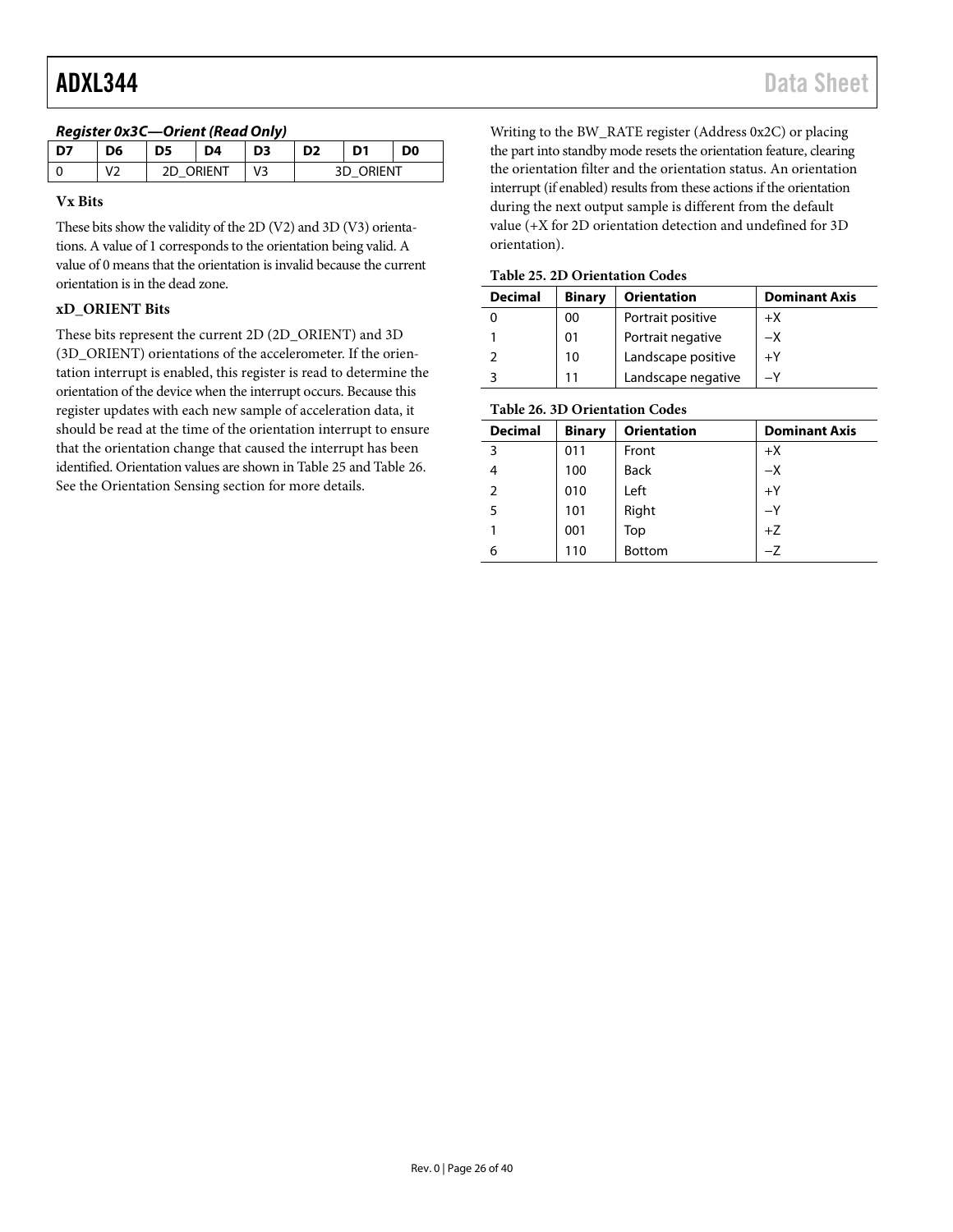# <span id="page-26-1"></span><span id="page-26-0"></span>APPLICATIONS INFORMATION **POWER SUPPLY DECOUPLING**

A 1  $\mu$ F tantalum capacitor (C<sub>s</sub>) at V<sub>s</sub> and a 0.1  $\mu$ F ceramic capacitor  $(C<sub>I/O</sub>)$  at  $V<sub>DD I/O</sub>$  placed close to th[e ADXL344](http://www.analog.com/ADXL344) supply pins is recommended to adequately decouple the accelerometer from noise on the power supply. If additional decoupling is necessary, a resistor or ferrite bead, no larger than 100  $Ω$ , in series with  $V_s$ may be helpful. Additionally, increasing the bypass capacitance on  $V_s$  to a 10 μF tantalum capacitor in parallel with a 0.1 μF ceramic capacitor may also improve noise.

Care should be taken to ensure that the connection from the [ADXL344](http://www.analog.com/ADXL344) ground to the power supply ground has low impedance because noise transmitted through ground has an effect similar to noise transmitted through  $V_s$ . It is recommended that  $V_s$  and V<sub>DD I/O</sub> be separate supplies to minimize digital clock noise on the V<sub>s</sub> supply. If this is not possible, additional filtering of the supplies as previously mentioned may be necessary.



*Figure 32. Applications Diagram*

## <span id="page-26-2"></span>**MECHANICAL CONSIDERATIONS FOR MOUNTING**

The [ADXL344](http://www.analog.com/ADXL344) should be mounted on the PCB in a location close to a hard mounting point of the PCB to the case. Mounting the [ADXL344](http://www.analog.com/ADXL344) at an unsupported PCB location, as shown in [Figure 33,](#page-26-4) may result in large, apparent measurement errors due to undampened PCB vibration. Locating the accelerometer near a hard mounting point ensures that any PCB vibration at the accelerometer is above the accelerometer's mechanical sensor resonant frequency and, therefore, effectively invisible to the accelerometer. Multiple mounting points close to the sensor and/or a thicker PCB also help to reduce the effect of system resonance on the performance of the sensor.

<span id="page-26-4"></span>

# <span id="page-26-3"></span>**TAP DETECTION**

The tap interrupt function is capable of detecting either single or double taps. The following parameters are shown i[n Figure 34](#page-26-5) for a valid single-tap event and a valid double-tap event:

- The tap detection threshold is defined by the THRESH\_TAP register (Address 0x1D).
- The maximum tap duration time is defined by the DUR register (Address 0x21).
- The tap latency time is defined by the latent register (Address 0x22) and is the waiting period from the end of the first tap until the start of the time window when a second tap can be detected, which is determined by the value in the window register (Address 0x23).
- The interval after the latency time (set by the latent register) is defined by the window register. Although a second tap must begin after the latency time has expired, it need not finish before the end of the time defined by the window register.



<span id="page-26-5"></span>*Figure 34. Tap Interrupt Function with Valid Single and Double Taps*

If only the single-tap function is in use, the single-tap interrupt is triggered when the acceleration goes below the threshold, as long as DUR has not been exceeded. If both single and doubletap functions are in use, the single-tap interrupt is triggered when the double-tap event has been either validated or invalidated.

Several events can occur to invalidate the second tap of a double-tap event. First, if the suppress bit in the TAP\_AXES register (Address 0x2A) is set, any acceleration spike above the threshold during the latency time (set by the latent register) invalidates the double-tap detection, as shown i[n Figure 35.](#page-27-2)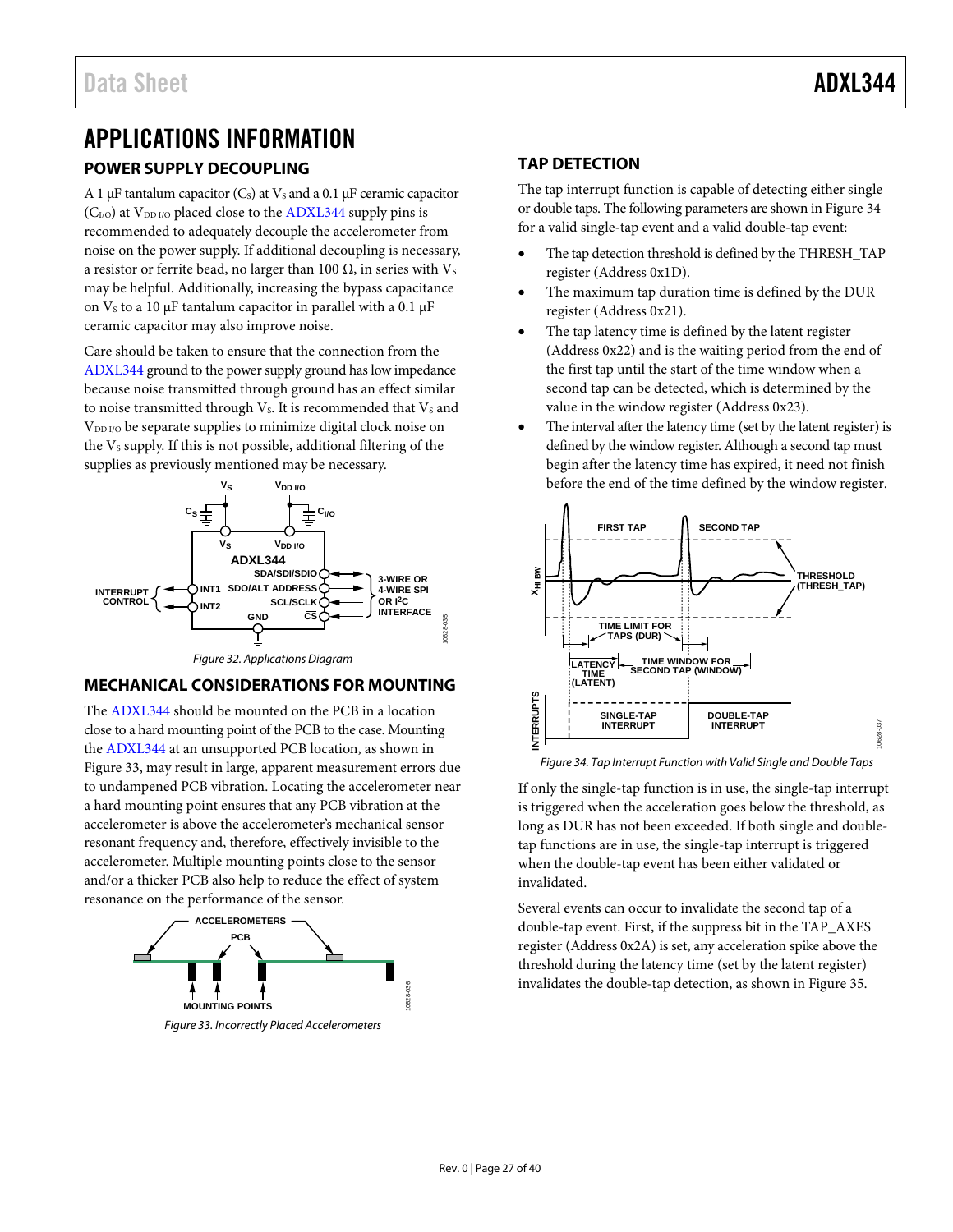

<span id="page-27-2"></span>A double-tap event can also be invalidated if acceleration above the threshold is detected at the start of the time window for the second tap (set by the window register (Address 0x23)). This results in an invalid double tap at the start of this window, as shown in [Figure 36.](#page-27-3) Additionally, a double-tap event can be invalidated if an acceleration exceeds the time limit for taps (set by the DUR register (Address 0x21)), resulting in an invalid double tap at the end of the DUR time limit for the second tap event, also shown in [Figure 36.](#page-27-3) 



*Figure 36. Tap Interrupt Function with Invalid Double Taps*

<span id="page-27-3"></span>Single taps, double taps, or both can be detected by setting the respective bits in the INT\_ENABLE register (Address 0x2E). Control over participation of each of the three axes in single-tap/ double-tap detection is exerted by setting the appropriate bits in the TAP\_AXES register (Address 0x2A). For the double-tap function to operate, both the latent and window registers must be set to a nonzero value.

Every mechanical system has somewhat different single-tap/ double-tap responses based on the mechanical characteristics of the system. Therefore, some experimentation with values for the

DUR, latent, window, and THRESH\_TAP registers is required. In general, a good starting point is to set the DUR register to a value greater than 0x10 (10 ms), the latent register to a value greater than 0x10 (20 ms), the window register to a value greater than 0x40 (80 ms), and the THRESH\_TAP register to a value greater than 0x30 (3 *g*). Setting a very low value in the latent, window, or THRESH\_TAP register may result in an unpredictable response due to the accelerometer picking up echoes of the tap inputs.

After a tap interrupt has been received, the first axis to exceed the THRESH\_TAP level is reported in the ACT\_TAP\_STATUS register (Address 0x2B). This register is never cleared but is overwritten with new data.

#### <span id="page-27-0"></span>**IMPROVED TAP DETECTION**

Improved tap detection is enabled by setting the improved tap bit of the TAP\_AXES register (Address 0x2A). When improved tap detection is enabled, the filtered output data corresponding to the output data rate set in the BW\_RATE register (Address 0x2C) is processed to determine if a tap event occurred. In addition, an ac-coupled differential measurement is used. This results in the timing values and threshold values for improved tap detection being different from those used for normal tap detection.

When improved tap detection is used, new values must be determined based on test results. In general, no timing values (in the DUR, latent, or window registers) should be set that are less than the time step resolution set by the output data rate. The threshold value for improved tap detection can typically be set much lower than the threshold for normal tap detection. The value used depends on the value in the BW\_RATE register and should be determined through system testing. Refer to the [Threshold](#page-28-0) section for more details.

#### <span id="page-27-1"></span>**TAP SIGN**

A negative sign is produced by experiencing a negative acceleration, which corresponds to tapping on the positive face of the device for the desired axis. The positive face of the device is the face such that movement in that direction is positive acceleration. For example, tapping on the face that corresponds to the  $+X$ direction, labeled as front in [Figure 37,](#page-27-4) results in a negative sign for the x-axis. Tapping on the face labeled as left i[n Figure 37](#page-27-4) results in a negative sign for the y-axis, and tapping on the face labeled top results in a negative sign for the z-axis. Conversely, tapping on the back, right, or bottom side results in positive signs for the corresponding axes.



<span id="page-27-4"></span>*Figure 37. 3D Orientation with Coordinate System*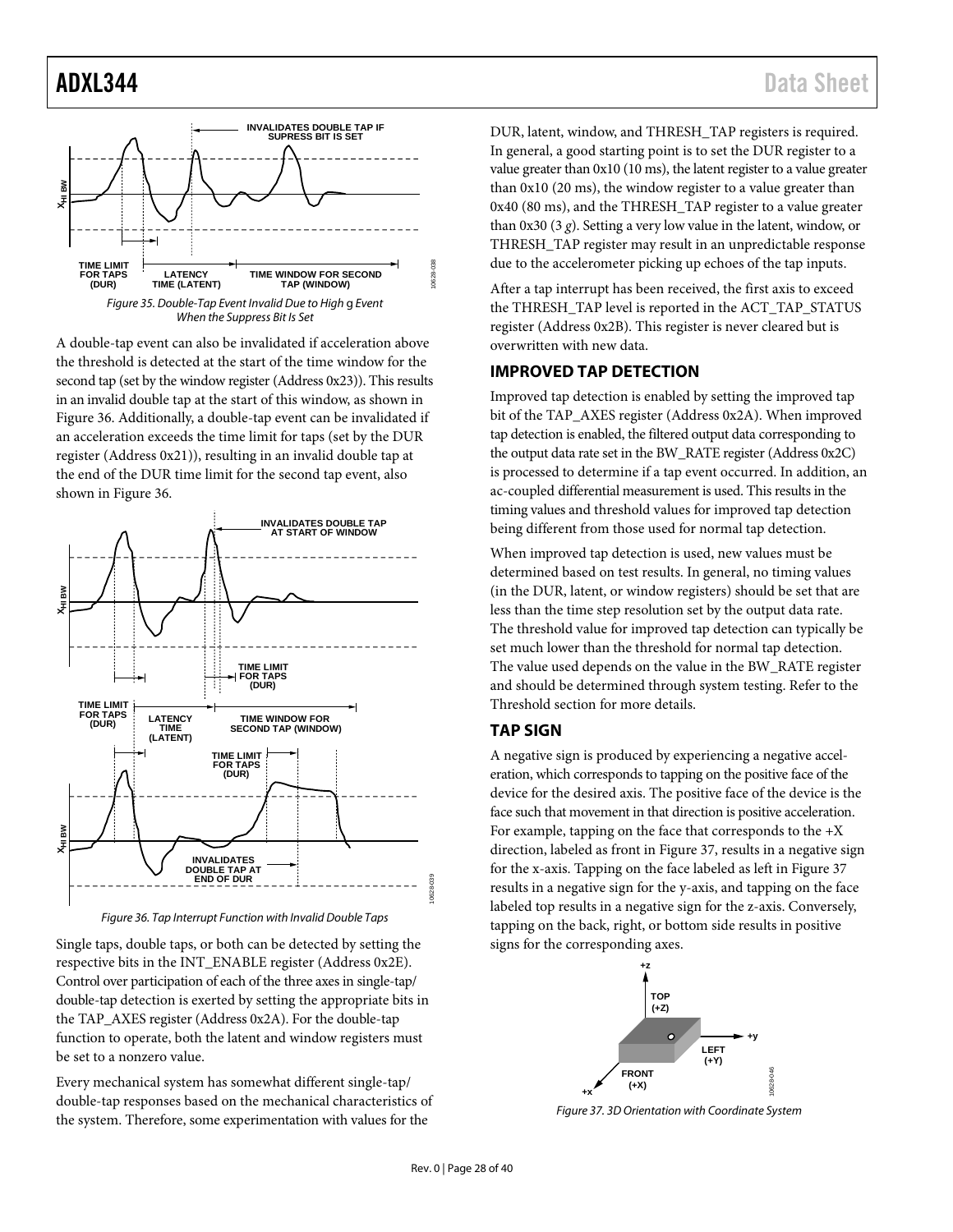# <span id="page-28-0"></span>**THRESHOLD**

The lower output data rates are achieved by decimating a common sampling frequency inside the device. The activity, free-fall, and single-tap/double-tap detection functions without improved tap enabled are performed using undecimated data. As the bandwidth of the output data varies with the data rate and is lower than the bandwidth of the undecimated data, the high frequency and high *g* data that is used to determine activity, free-fall, and single-tap/double-tap events may not be present if the output of the accelerometer is examined. This may result in functions triggering when acceleration data does not appear to meet the conditions set by the user for the corresponding function.

## <span id="page-28-1"></span>**LINK MODE**

The function of the link bit is to reduce the number of activity interrupts that the processor must service by setting the device to look for activity only after inactivity. For proper operation of this feature, the processor must still respond to the activity and inactivity interrupts by reading the INT\_SOURCE register (Address 0x30) and, therefore, clearing the interrupts. If an activity interrupt is not cleared, the part cannot go into autosleep mode. The asleep bit in the ACT\_TAP\_STATUS register (Address 0x2B) indicates whether the part is asleep.

### <span id="page-28-2"></span>**SLEEP MODE VS. LOW POWER MODE**

In applications where a low data rate and low power consumption are desired (at the expense of noise performance), it is recommended that low power mode be used. The use of low power mode preserves the functionality of the DATA\_READY interrupt and FIFO for postprocessing of the acceleration data. Sleep mode, while offering a low data rate and power consumption, is not intended for data acquisition.

However, when sleep mode is used in conjunction with the AUTO\_SLEEP mode and the link mode, the part can automatically switch to a low power, low sampling rate mode when inactivity is detected. To prevent the generation of redundant inactivity interrupts, the inactivity interrupt is automatically disabled and activity is enabled. When th[e ADXL344](http://www.analog.com/ADXL344) is in sleep mode, the host processor can also be placed into sleep mode or low power mode to save significant system power. Once activity is detected, the accelerometer automatically switches back to the original data rate of the application and provides an activity interrupt that can be used to wake up the host processor. Similar to when inactivity occurs, detection of activity events is disabled and inactivity is enabled.

## <span id="page-28-3"></span>**OFFSET CALIBRATION**

Accelerometers are mechanical structures containing elements that are free to move. These moving parts can be very sensitive to mechanical stresses, much more so than solid-state electronics. The 0 *g* bias or offset is an important accelerometer metric because it defines the baseline for measuring acceleration. Additional stresses can be applied during assembly of a system containing an accelerometer. These stresses can come from, but are not limited to, component soldering, board stress during mounting,

and application of any compounds on or over the component. If calibration is deemed necessary, it is recommended that calibration be performed after system assembly to compensate for these effects.

A simple method of calibration is to measure the offset while assuming that the sensitivity of th[e ADXL344](http://www.analog.com/ADXL344) is as specified in [Table 1.](#page-2-1) The offset can then be automatically accounted for by using the built-in offset registers (Register 0x1E, Register 0x1F, and Register 0x20). This results in the data acquired from the DATAX, DATAY, and DATAZ registers (Address 0x32 to Address 0x37) already compensating for any offset.

In a no-turn or single-point calibration scheme, the part is oriented such that one axis, typically the z-axis, is in the 1 *g* field of gravity and the remaining axes, typically the x- and y-axes, are in a 0 *g* field. The output is then measured by taking the average of a series of samples. The number of samples averaged is a choice of the system designer, but a recommended starting point is 0.1 sec worth of data for data rates of 100 Hz or greater. This corresponds to 10 samples at the 100 Hz data rate. For data rates of less than 100 Hz, it is recommended that at least 10 samples be averaged together. These values are stored as X0*g*, Y0*g,* and Z+1*<sup>g</sup>* for the 0 *g* measurements on the x- and y-axes and the 1 *g* measurement on the z-axis, respectively.

The values measured for  $X_{0g}$  and  $Y_{0g}$  correspond to the offset of the x- and y-axes, and compensation is done by subtracting those values from the output of the accelerometer to obtain the actual acceleration:

$$
X_{ACTUAL} = X_{MEAS} - X_{0g}
$$

$$
Y_{ACTUAL} = Y_{MEAS} - Y_{0g}
$$

Because the z-axis measurement is done in a 1 *g* field, a no-turn or single-point calibration scheme assumes an ideal sensitivity,  $S_{Z}$ , for the z-axis. This is subtracted from Z+1*<sup>g</sup>* to attain the z-axis offset, which is then subtracted from future measured values to obtain the actual value:

$$
Z_{0g} = Z_{1g} - S_Z
$$
  
Zactual = Zmeas - Z<sub>0g</sub>

Th[e ADXL344](http://www.analog.com/ADXL344) can automatically compensate the output for offset by using the offset registers (Register 0x1E, Register 0x1F, and Register 0x20). These registers contain an 8-bit, twos complement value that is automatically added to all measured acceleration values, and the result is then placed into the DATAX, DATAY, and DATAZ registers. Because the value placed in an offset register is additive, a negative value is placed into the register to eliminate a positive offset and vice versa for a negative offset. The register has a scale factor of 15.6 m*g*/LSB and is independent of the selected *g* range.

As an example, assume that th[e ADXL344](http://www.analog.com/ADXL344) is placed into fullresolution mode with a sensitivity of typically 256 LSB/*g*. The part is oriented such that the z-axis is in the field of gravity and the outputs of the x-, y-, and z-axes are measured as +10 LSB, −13 LSB, and +9 LSB, respectively. Using the previous equations, X0*<sup>g</sup>* is +10 LSB, Y0*<sup>g</sup>* is −13 LSB, and Z0*<sup>g</sup>* is +9 LSB. Each LSB of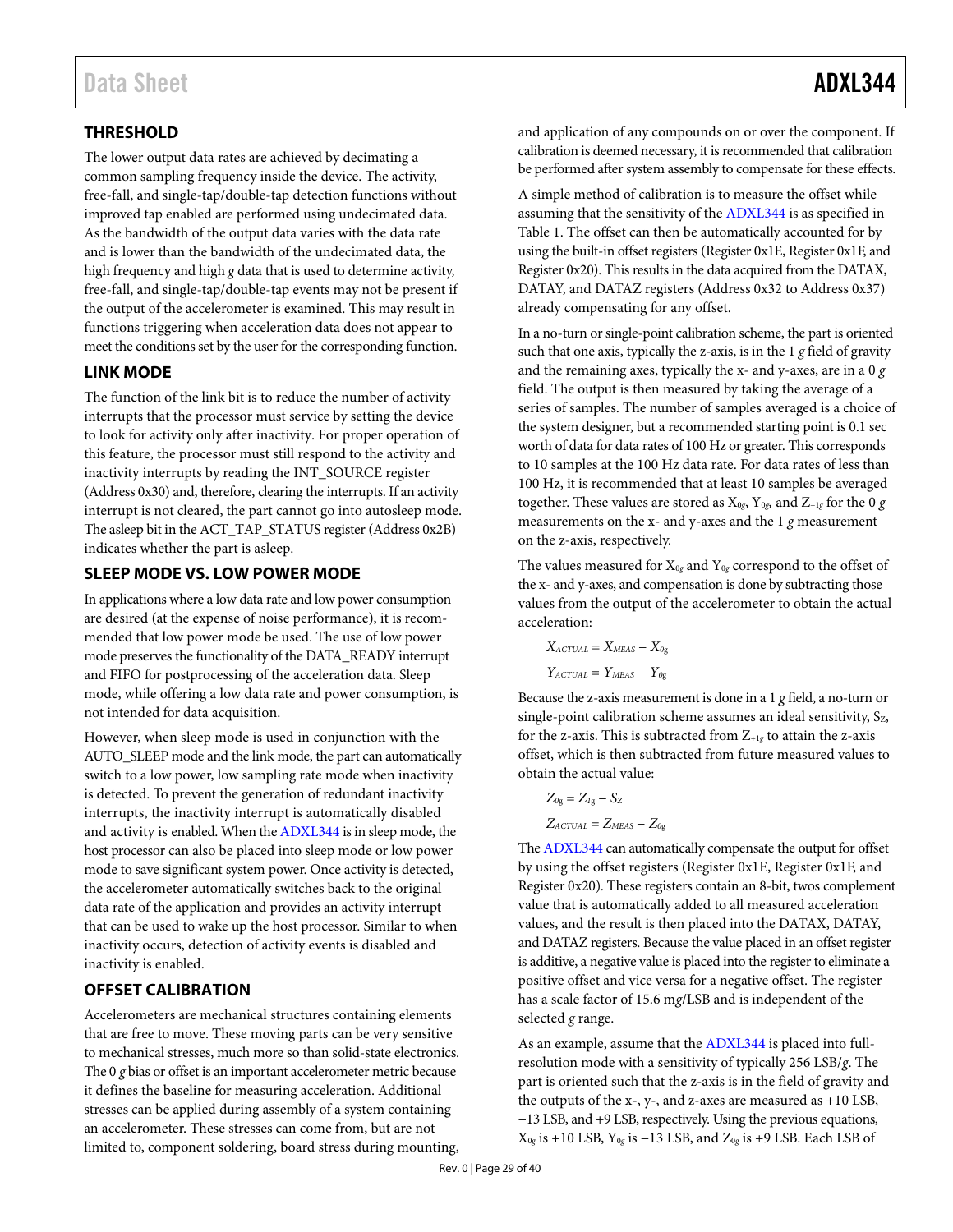output in full-resolution is 3.9 m*g* or one-quarter of an LSB of the offset register.

Because the offset register is additive, the 0 *g* values are negated and rounded to the nearest LSB of the offset register:

$$
XOFSET = -Round(10/4) = -3 LSB
$$

$$
YOFSET = -Round(-13/4) = 3 LSB
$$

$$
ZOFFSET = -Round(9/4) = -2 LSB
$$

These values are programmed into the OFSX, OFSY, and OFXZ registers, respectively, as 0xFD, 0x03, and 0xFE. As with all registers in the [ADXL344,](http://www.analog.com/ADXL344) the offset registers do not retain the value written into them when power is removed from the part. Power-cycling the [ADXL344](http://www.analog.com/ADXL344) returns the offset registers to their default value of 0x00.

Because the no-turn or single-point calibration method assumes an ideal sensitivity in the z-axis, any error in the sensitivity results in offset error. For instance, if the actual sensitivity was 250 LSB/*g* in the previous example, the offset would be 15 LSB, not 9 LSB. To help minimize this error, an additional measurement point can be used with the z-axis in a 0 *g* field, and the 0 *g* measurement can be used in the ZACTUAL equation.

# <span id="page-29-0"></span>**USING SELF-TEST**

The self-test change is defined as the difference between the acceleration output of an axis with self-test enabled and the acceleration output of the same axis with self-test disabled (see Endnot[e 8](#page-2-2) of [Table 1\)](#page-2-1). This definition assumes that the sensor does not move between these two measurements. If the sensor moves, the additional shift, which is unrelated to self-test, corrupts the test.

Proper configuration of the [ADXL344](http://www.analog.com/ADXL344) is also necessary for an accurate self-test measurement. The part should be set with a data rate of 100 Hz through 800 Hz, or 3200 Hz. This is done by ensuring that a value of 0x0A through 0x0D, or 0x0F is written into the rate bits (Bit D3 through Bit D0) in the BW\_RATE register (Address 0x2C). The part also must be placed into normal power operation by ensuring that the LOW\_POWER bit (Bit D4) in the BW\_RATE register is cleared (LOW\_POWER bit = 0) for accurate self-test measurements. It is recommended that the part be set to full-resolution 16 *g* mode to ensure that there is sufficient dynamic range for the entire self-test shift. This is done by setting the FULL\_RES bit (Bit D3) and writing a value of 0x03 to the range bits (Bit D1 and Bit D0) of the DATA\_FORMAT register (Address 0x31). This results in a high dynamic range for measurement and a 3.9 m*g*/LSB scale factor.

After the part is configured for accurate self-test measurement, several samples of acceleration data for the x-, y-, and z-axes should be retrieved from the sensor and averaged together. The number of samples averaged is a choice of the system designer, but a recommended starting point is 0.1 sec worth of data for data rates of 100 Hz or greater. This corresponds to 10 samples at the 100 Hz data rate. For data rates of less than 100 Hz, it is

recommended that at least 10 samples be averaged together. The averaged values should be stored and labeled appropriately as the self-test disabled data, that is, X<sub>ST\_OFF</sub>, Y<sub>ST\_OFF</sub>, and Z<sub>ST\_OFF</sub>.

Next, self-test should be enabled by setting Bit D7 of the DATA\_FORMAT register (Address 0x31). The output needs some time (about four samples) to settle once self-test is enabled. After allowing the output to settle, several samples of acceleration data for the x-, y-, and z-axes should be taken again and averaged. It is recommended that the same number of samples be taken for this average as was previously taken. These averaged values should again be stored and labeled appropriately as the value with selftest enabled, that is,  $X_{ST\_ON}$ ,  $Y_{ST\_ON}$ , and  $Z_{ST\_ON}$ . Self-test can then be disabled by clearing Bit D7 of the DATA\_FORMAT register (Address 0x31).

With the stored values for self-test enabled and disabled, the self-test change is as follows:

$$
X_{ST} = X_{ST\_ON} - X_{ST\_OFF}
$$
  
\n
$$
Y_{ST} = Y_{ST\_ON} - Y_{ST\_OFF}
$$
  
\n
$$
Z_{ST} = Z_{ST\_ON} - Z_{ST\_OFF}
$$

Because the measured output for each axis is expressed in LSBs, XST, YST, and ZST are also expressed in LSBs. These values can be converted to *g*'s of acceleration by multiplying each value by the 3.9 m*g*/LSB scale factor, if configured for full-resolution mode. Additionally[, Table 15](#page-18-3) throug[h Table 18](#page-18-4) correspond to the self-test range converted to LSBs and can be compared with the measured self-test change when operating at a  $V<sub>S</sub>$  of 2.6 V. For other voltages, the minimum and maximum self-test output values should be adjusted based on (multiplied by) the scale factors shown in [Table 14.](#page-18-2) If the part was placed into  $\pm 2$  *g*, 10-bit or full-resolution mode, the values listed i[n Table 15 s](#page-18-3)hould be used. Although the fixed 10-bit mode or a range other than 16 *g* can be used, a different set of values, as indicated in [Table 16](#page-18-5) throug[h Table 18,](#page-18-4)  would need to be used. Using a range below 8 *g* may result in insufficient dynamic range and should be considered when selecting the range of operation for measuring self-test.

If the self-test change is within the valid range, the test is considered successful. Generally, a part is considered to pass if the minimum magnitude of change is achieved. However, a part that changes by more than the maximum magnitude is not necessarily a failure.

Another effective method for using the self-test to verify accelerometer functionality is to toggle the self-test at a certain rate and then perform an FFT on the output. The FFT should have a corresponding tone at the frequency the self-test was toggled. This methodology removes the dependency of the test on supply voltage and on self-test magnitude, which can vary within a rather wide range.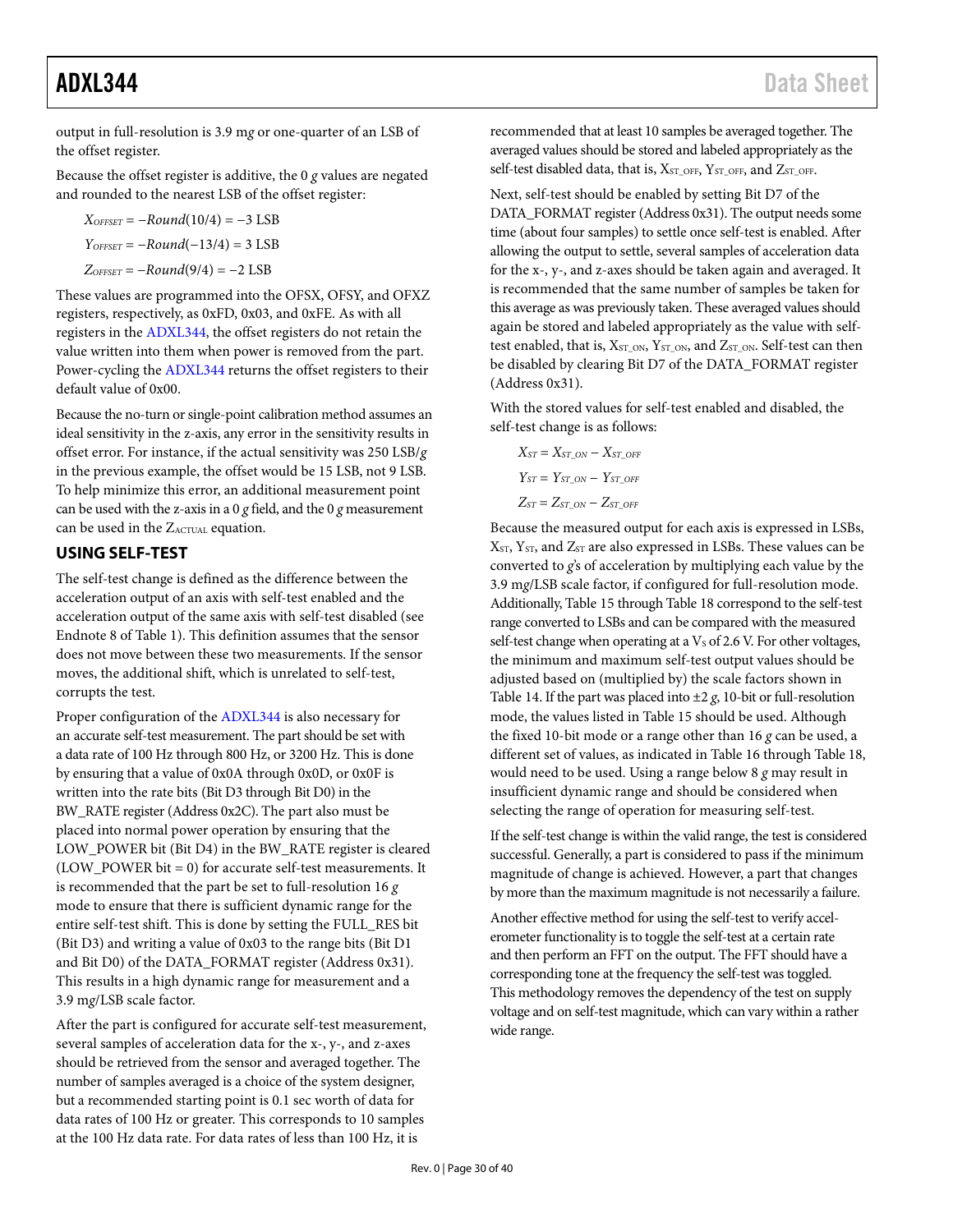# <span id="page-30-0"></span>**ORIENTATION SENSING**

The orientation function of the [ADXL344](http://www.analog.com/ADXL344) reports both 2D and 3D orientation concurrently through the orient register (Address 0x3C). The V2 and V3 bits (Bit D6 and Bit D3 in the orient register) report the validity of the 2D and 3D orientation codes. If V2 or V3 are set, their respective code is a valid orientation. If V2 or V3 are cleared, the orientation of the accelerometer is unknown, such as when the orientation is within the dead zone between valid regions.

For 2D orientation sensing, the relation of the x- and y-axes to gravity is used to determine the accelerometer orientation (see [Figure 38](#page-30-1) an[d Table 25\)](#page-25-0). Portrait positive corresponds to the x-axis being most closely aligned to the gravity vector and directed upwards, opposite the gravity vector. Portrait negative is the opposite of portrait positive, with the x-axis pointing downwards along the gravity vector. Landscape positive corresponds to the y-axis being most closely aligned with the gravity vector and directed upwards, away from the gravity vector. Landscape negative is the orientation opposite landscape positive. The dead zone regions are shown in the orientations for portrait positive (+X) and portrait negative (−X) of [Figure 38.](#page-30-1) These regions also exist for landscape positive (+Y) and landscape negative (−Y), as shown in [Figure 38.](#page-30-1) 

In 3D orientation, the z-axis is also included. If the accelerometer is placed in a Cartesian coordinate system, as shown in [Figure 37](#page-27-4) in the [Tap Sign](#page-27-1) section, the top of the device corresponds to the positive z-axis direction, the front of the device corresponds to the positive x-axis direction, and the right side of the device corresponds to the positive y-axis direction.

The states shown in [Table 26](#page-25-1) correspond to which side of the accelerometer is directed upwards, opposite the gravity vector. As shown in [Figure 37,](#page-27-4) the accelerometer is oriented in the top state. If the device is flipped over such that the top of the device is facing down, toward gravity, the orientation is reported as the bottom state. If the device is adjusted such that the positive x-axis or positive y-axis direction is pointing upwards, away from the gravity vector, the accelerometer reports the orientation as front or left, respectively.

The algorithm to detect orientation change is performed after filtering the output acceleration data to eliminate the effects of high frequency motion. This is performed by using a low-pass filter with a bandwidth set by the divisor bits (ORIENT\_CONF register, Address 0x3B). The orientation filter uses the same output data available in the output data registers (Address 0x32 to Address 0x37); therefore, the orient register (Address 0x3C) is updated at the same rate as the data rate that is set in the BW\_RATE register (Address 0x2C). Because the output data is used, the bandwidth of the orientation filter depends on the value set in the BW\_RATE register, and the divisor bandwidth values i[n Table 24](#page-24-1) are referenced to the selected output data rate.

To eliminate most human motion, such as walking or shaking, the value in the divisor bits (Bits[D2:D0]) of the ORIENT\_CONF register (Address 0x3B) should be selected to effectively limit the orientation bandwidth to 1 Hz or 2 Hz. For example, with an output data rate of 100 Hz, a divisor selection of 3 (ODR/100) results in a 1 Hz bandwidth for orientation detection. For best results, it is recommended that an output data rate of ≥25 Hz in normal power mode and ≥200 Hz in low power operation be used.



*Figure 38. 2D Orientation with Corresponding Codes*

<span id="page-30-1"></span>The width of the dead zone region between two orientation positions is determined by setting the value of the dead zone bits (Bits[D6:D4]) in the ORIENT\_CONF register (Address 0x3B). The dead zone region size can be specified as per the values shown in [Table 24.](#page-24-1) The dead zone angle represents the total angle where the orientation is considered invalid. Therefore, a dead zone of 15.4° corresponds to 7.7° in either direction away from the bisector of two bordering regions. An example with a dead zone region of 15.4° is shown in [Figure 39.](#page-30-2) It should be noted that the values shown in [Table 24](#page-24-1) correspond to the typical dead zone angle when the gravity vector is completely contained in only two axes (xy, xz, or yz) and should be used only as a starting point. If the device is oriented such that the projection of gravity onto all three axes is nonzero, the effective sensitivity is reduced, causing an increase in the dead zone angle. Therefore, evaluation needs to be performed for specific application uses to determine the optimal setting for the dead zone.



<span id="page-30-2"></span>*Figure 39. Orientation Showing a 15.4° Dead Zone Region*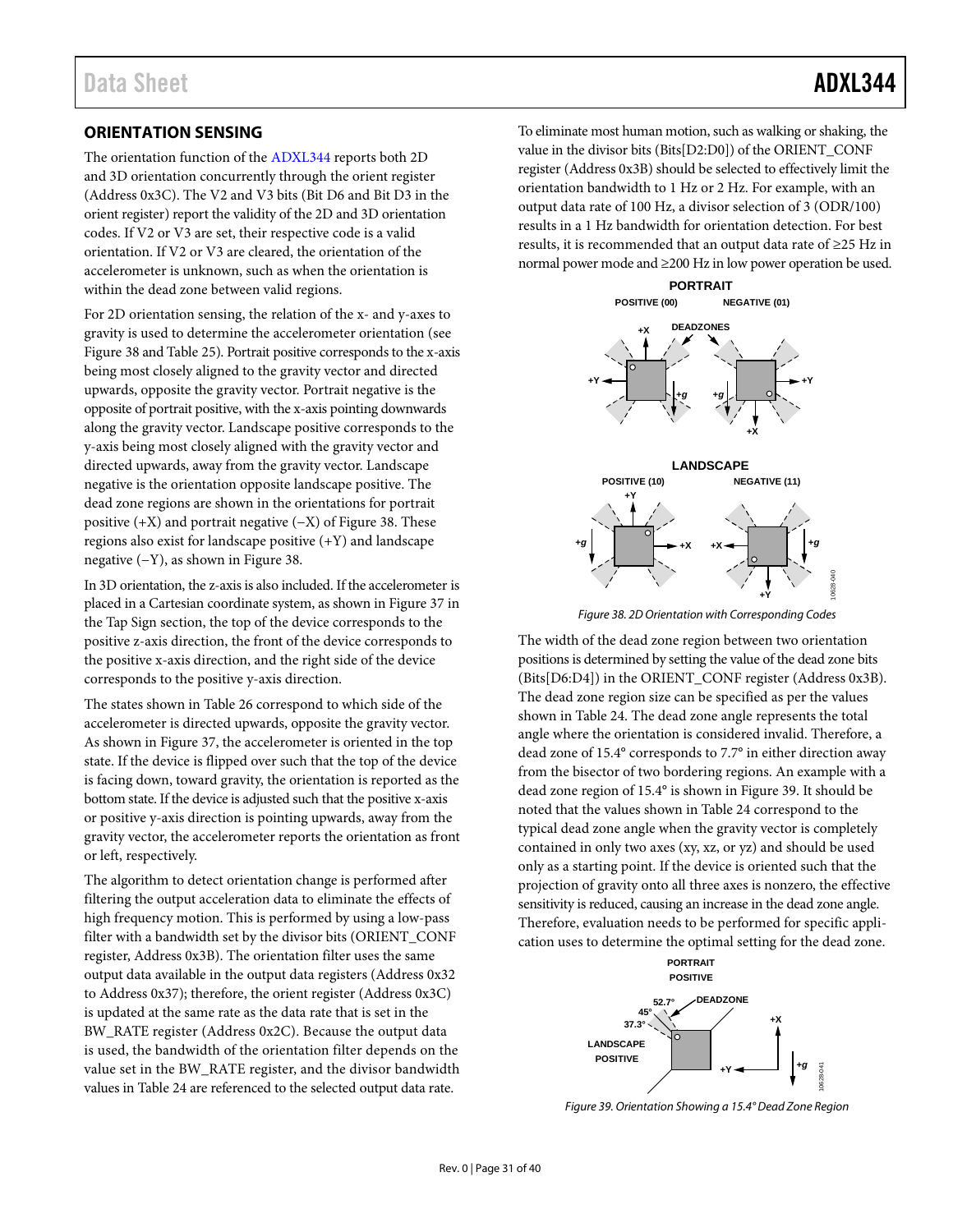By setting the INT\_ORIENT bit (Bit D7) of the ORIENT\_CONF register (Address 0x3B), an interrupt can be generated when the device is placed into a new valid orientation. Only one mode of orientation detection, 2D or 3D, can generate an interrupt at a time. The orientation detection mode is selected by setting or clearing the INT\_3D bit (Bit D3) of the ORIENT\_CONF register (Address 0x3B). For more details, refer to the [Register 0x3B—](#page-24-0) [ORIENT\\_CONF \(Read/Write\)](#page-24-0) section.

Writing to the BW\_RATE register or placing the part into standby mode resets the orientation feature, clearing the orientation filter and the orientation status. These actions cause an orientation interrupt (if enabled), however, if the orientation during the next output sample is different from the default value (+X for 2D orientation detection and undefined for 3D orientation).

# <span id="page-31-0"></span>**DATA FORMATTING OF UPPER DATA RATES**

Formatting of output data at the 3200 Hz and 1600 Hz output data rates changes depending on the mode of operation (fullresolution or fixed 10-bit) and the selected output range.

When using the 3200 Hz or 1600 Hz output data rates in full-resolution or  $\pm 2$  *g*, 10-bit operation, the LSB of the output data-word is always 0. When data is right justified, this corresponds to Bit D0 of the DATAx0 register, as shown i[n Figure 40.](#page-31-1) When data is left justified and the part is operating in ±2 *g*, 10-bit mode, the LSB of the output data-word is Bit D6 of the DATAx0 register. In full-resolution operation when data is left justified, the location of the LSB changes according to the selected output range. For a range of  $\pm 2$  *g*, the LSB is Bit D6 of the DATAx0 register; for  $\pm 4$  *g*, Bit D5 of the DATAx0 register; for ±8 *g*, Bit D4 of the DATAx0 register; and for ±16 *g*, Bit D3 of the DATAx0 register. This is shown in [Figure 41.](#page-31-2) 

The use of 3200 Hz and 1600 Hz output data rates for fixed 10-bit operation in the  $\pm 4$  *g*,  $\pm 8$  *g*, and  $\pm 16$  *g* output ranges provides an LSB that is valid and that changes according to the applied acceleration. Therefore, in these modes of operation, Bit D0 is not always 0 when output data is right justified, and Bit D6 is not always 0 when output data is left justified. Operation at any data rate of 800 Hz or lower also provides a valid LSB in all ranges and modes that change according to the applied acceleration.

10628-146

<span id="page-31-1"></span>

<span id="page-31-2"></span>**FOR 3200Hz AND 1600Hz OUTPUT DATA RATES, THE LSB IN THESE MODES IS ALWAYS 0. ADDITIONALLY, ANY BITS TO THE RIGHT OF THE LSB ARE ALWAYS 0 WHEN THE OUTPUT DATA IS LEFT JUSTIFIED.**

*Figure 41. Data Formatting When Output Data Is Left Justified*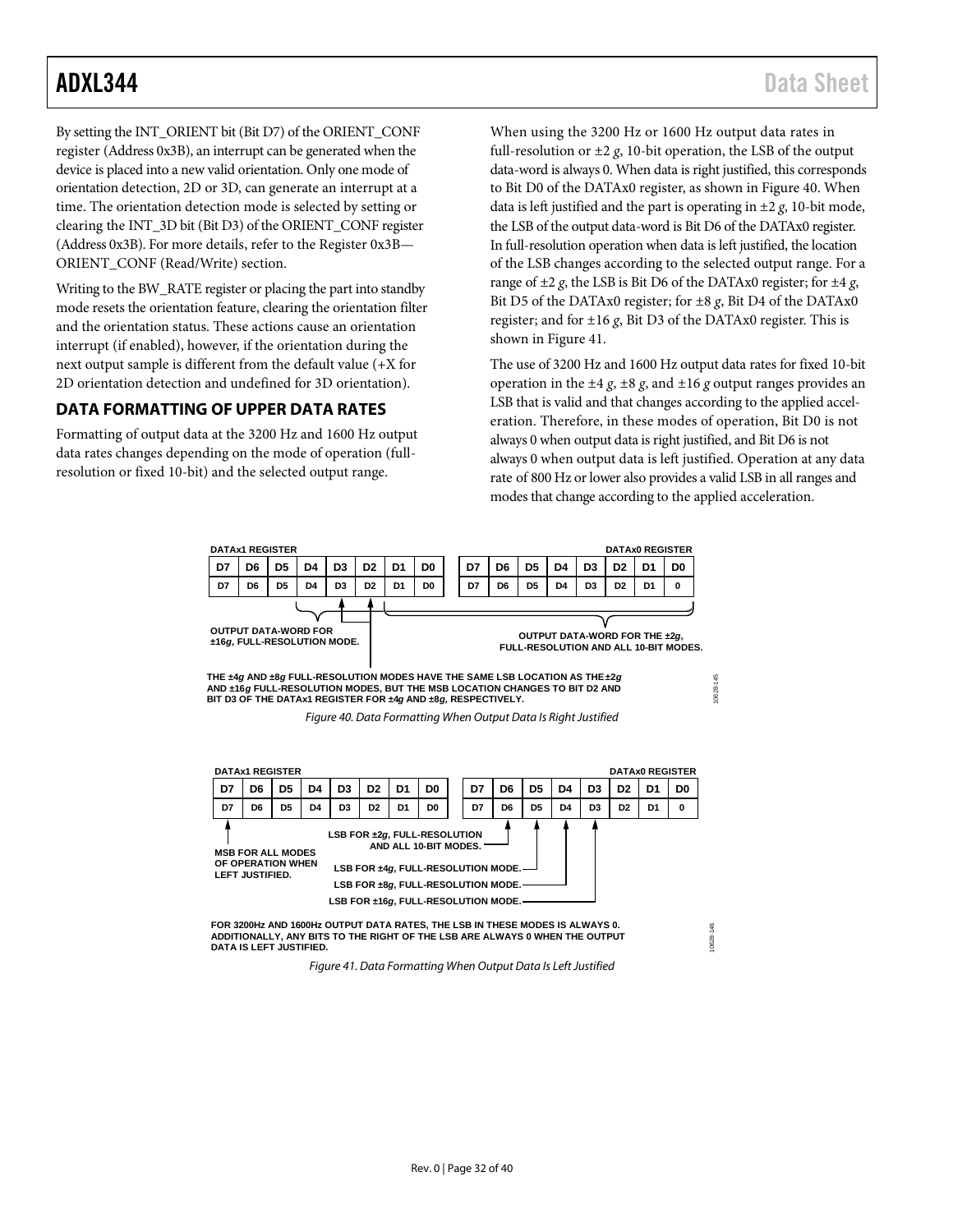## <span id="page-32-0"></span>**NOISE PERFORMANCE**

The specification of noise shown in [Table 1](#page-2-1) corresponds to the typical noise performance of the [ADXL344](http://www.analog.com/ADXL344) in normal power operation with an output data rate of 100 Hz (LOW\_POWER bit = 0, rate = 0x0A in the BW\_RATE register, Address 0x2C). For normal power operation at data rates below 100 Hz, the noise of the [ADXL344](http://www.analog.com/ADXL344) is equivalent to the noise at 100 Hz ODR in LSBs. For data rates greater than 100 Hz, the noise increases approximately by a factor of  $\sqrt{2}$  per doubling of the data rate. For example, at 400 Hz ODR, the noise on the x- and y-axes is typically less than 2 LSB rms, and the noise on the z-axis is typically less than 3 LSB rms.

For low power operation (LOW\_POWER bit = 1 in the BW\_RATE register, Address 0x2C), the noise of th[e ADXL344](http://www.analog.com/ADXL344) is constant for all valid data rates shown i[n Table 8.](#page-10-2) This value is typically less than 2.83 LSB rms for the x- and y-axes and typically less than 4.25 LSB rms for the z-axis.

The trend of noise performance for both normal power and low power modes of operation of th[e ADXL344](http://www.analog.com/ADXL344) is shown in [Figure 42.](#page-32-2) 

[Figure 43](#page-32-3) shows the typical Allan deviation for th[e ADXL344.](http://www.analog.com/ADXL344) The 1/f corner of the device, as shown in this figure, is very low, allowing absolute resolution of approximately 100 µg (assuming that there is sufficient integration time). The figure also shows that the noise density is 420  $\mu$ g/ $\sqrt{Hz}$  for the x- and y-axes and 530 μg/ $\sqrt{Hz}$  for the z-axis.

[Figure 44](#page-32-4) shows the typical noise performance trend of the [ADXL344](http://www.analog.com/ADXL344) over supply voltage. The performance is normalized to the tested and specified supply voltage,  $V_s = 2.6$  V. The x-axis offers the best noise performance over supply voltage, increasing by typically less than 25% from nominal at a supply voltage of 1.8 V. The performance of the y- and z-axes is comparable, with both axes increasing by typically less than 35% when operating with a supply voltage of 1.8 V. It should be noted, as shown i[n Figure 42,](#page-32-2)  that the noise on the z-axis is typically higher than that on the y-axis; therefore, although the noise on the z- and y-axes change roughly the same in percentage over supply voltage, the magnitude of change on the z-axis is greater than the magnitude of change on the y-axis.



<span id="page-32-2"></span>*Figure 42. Noise vs. Output Data Rate for Normal and Low Power Modes, Full Resolution (256 LSB/*g*)* 

<span id="page-32-3"></span>

### <span id="page-32-4"></span><span id="page-32-1"></span>**OPERATION AT VOLTAGES OTHER THAN 2.6 V**

The [ADXL344](http://www.analog.com/ADXL344) is tested and specified at a supply voltage of  $V_s = 2.6$  V; however, it can be powered with a V<sub>s</sub> as high as 2.75 V or as low as 1.7 V. Some performance parameters change as the supply voltage changes, including the offset, sensitivity, noise, self-test, and supply current.

Due to minuscule changes in the electrostatic forces as supply voltage is varied, the offset and sensitivity change slightly. When operating at a supply voltage of  $V_s = 1.8$  V, the offset of the x- and y-axes is typically 25 mg higher than at  $V_s = 2.6$  V operation. The z-axis is typically 20 m*g* lower when operating at a supply voltage of 1.8 V than when operating at  $V_s = 2.6$  V. Sensitivity on the x- and y-axes typically shifts from a nominal 256 LSB/*g* (fullresolution or  $\pm 2$  *g*, 10-bit operation) at  $V_s = 2.6$  V operation to 250 LSB/*g* when operating with a supply voltage of 1.8 V. The z-axis sensitivity is unaffected by a change in supply voltage and is the same at  $V_s = 1.8$  V operation as it is at  $V_s = 2.6$  V operation. Simple linear interpolation can be used to determine typical shifts in offset and sensitivity at other supply voltages.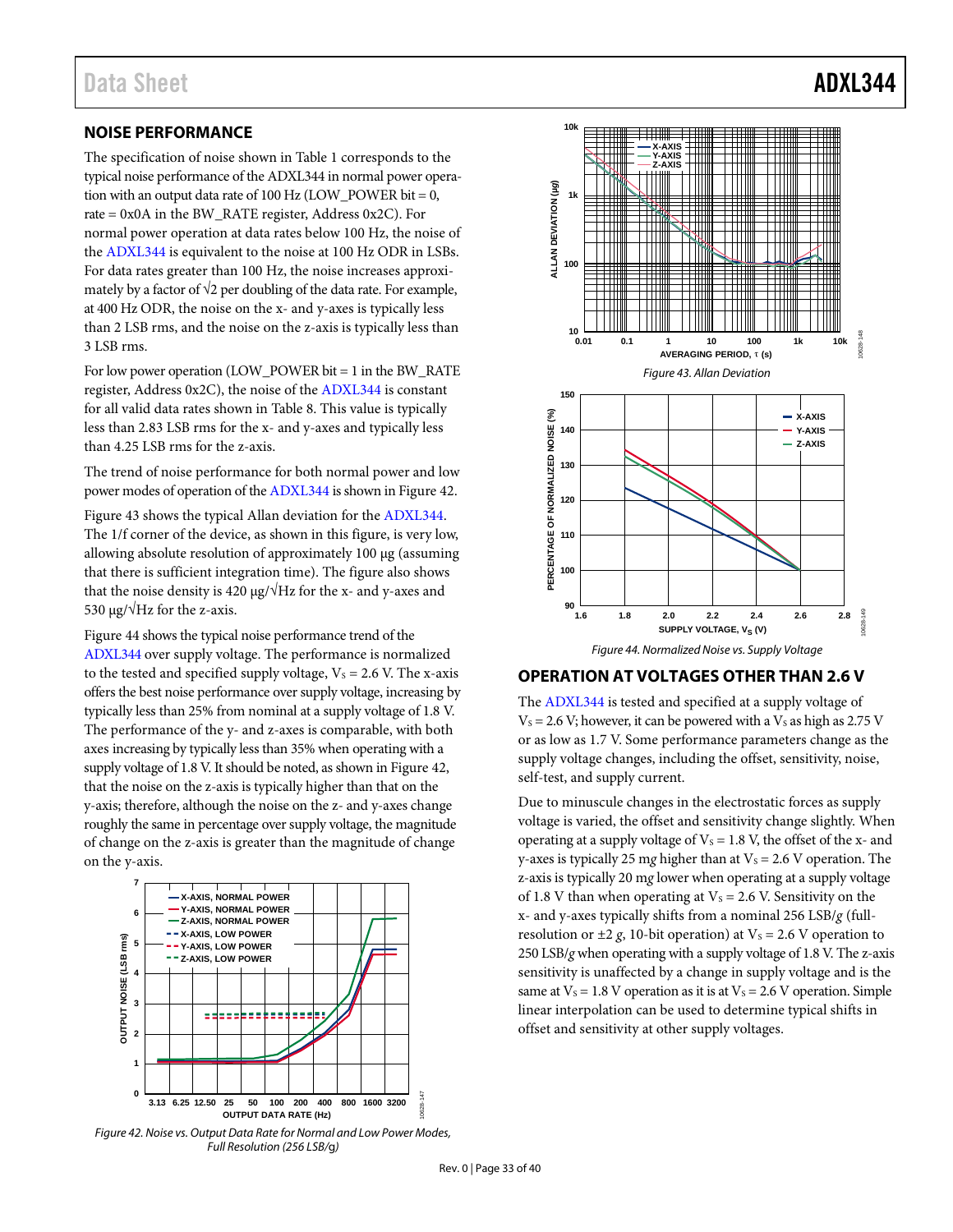Changes in noise performance, self-test response, and supply current are discussed elsewhere throughout the data sheet. For more information about noise performance, review th[e Noise](#page-32-0)  [Performance](#page-32-0) section. Th[e Self-Test](#page-18-0) section discusses both the operation of self-test over voltage (a square relationship with the supply voltage) and the conversion of the self-test response in *g*'s to LSBs. Finally, [Figure 21](#page-8-0) shows the impact of supply voltage on typical current consumption at a 100 Hz output data rate, with all other output data rates following the same trend.

# <span id="page-33-0"></span>**OFFSET PERFORMANCE AT LOWEST DATA RATES**

The [ADXL344](http://www.analog.com/ADXL344) offers several output data rates and bandwidths designed for a wide range of applications. However, at the lowest data rates, described as those data rates below 6.25 Hz, the offset performance over temperature can vary significantly from the remaining data rates. [Figure 45,](#page-33-1) [Figure 46,](#page-33-2) and [Figure 47](#page-33-3) show the typical offset performance of th[e ADXL344](http://www.analog.com/ADXL344) over temperature for data rates of 6.25 Hz and lower. All plots are normalized to the offset at 100 Hz output data rate; therefore, a nonzero value corresponds to additional offset shift due to the temperature for that data rate.

When using the lowest data rates, it is recommended that the operating temperature range of the device be limited to provide minimal offset shift across the operating temperature range. Due to variability between parts, it is also recommended that calibration over temperature be performed if any data rates below 6.25 Hz are in use.



<span id="page-33-1"></span>*Figure 45. Typical X-Axis Output vs. Temperature at Lower Data Rates, Normalized to 100 Hz Output Data Rate, V<sub>S</sub> = 2.6 V* 



<span id="page-33-2"></span>*Figure 46. Typical Y-Axis Output vs. Temperature at Lower Data Rates, Normalized to 100 Hz Output Data Rate, Vs* = 2.6 *V* 



<span id="page-33-3"></span>*Figure 47. Typical Z-Axis Output vs. Temperature at Lower Data Rates, Normalized to 100 Hz Output Data Rate, Vs* = 2.6 *V*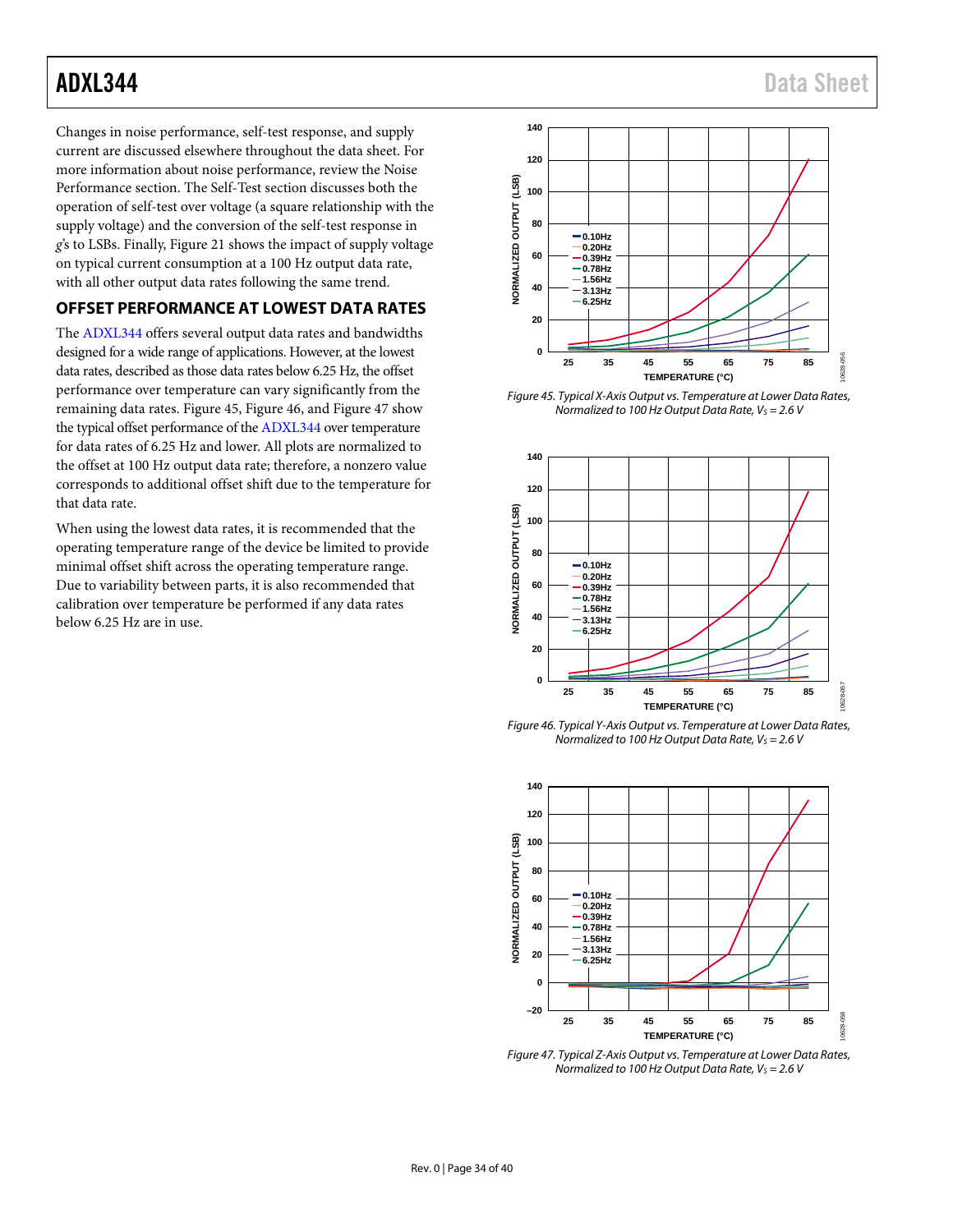# <span id="page-34-0"></span>**AXES OF ACCELERATION SENSITIVITY**



*Figure 48. Axes of Acceleration Sensitivity (Corresponding Output Increases When Accelerated Along the Sensitive Axis)*

10628-042



*Figure 49. Output Response vs. Orientation to Gravity*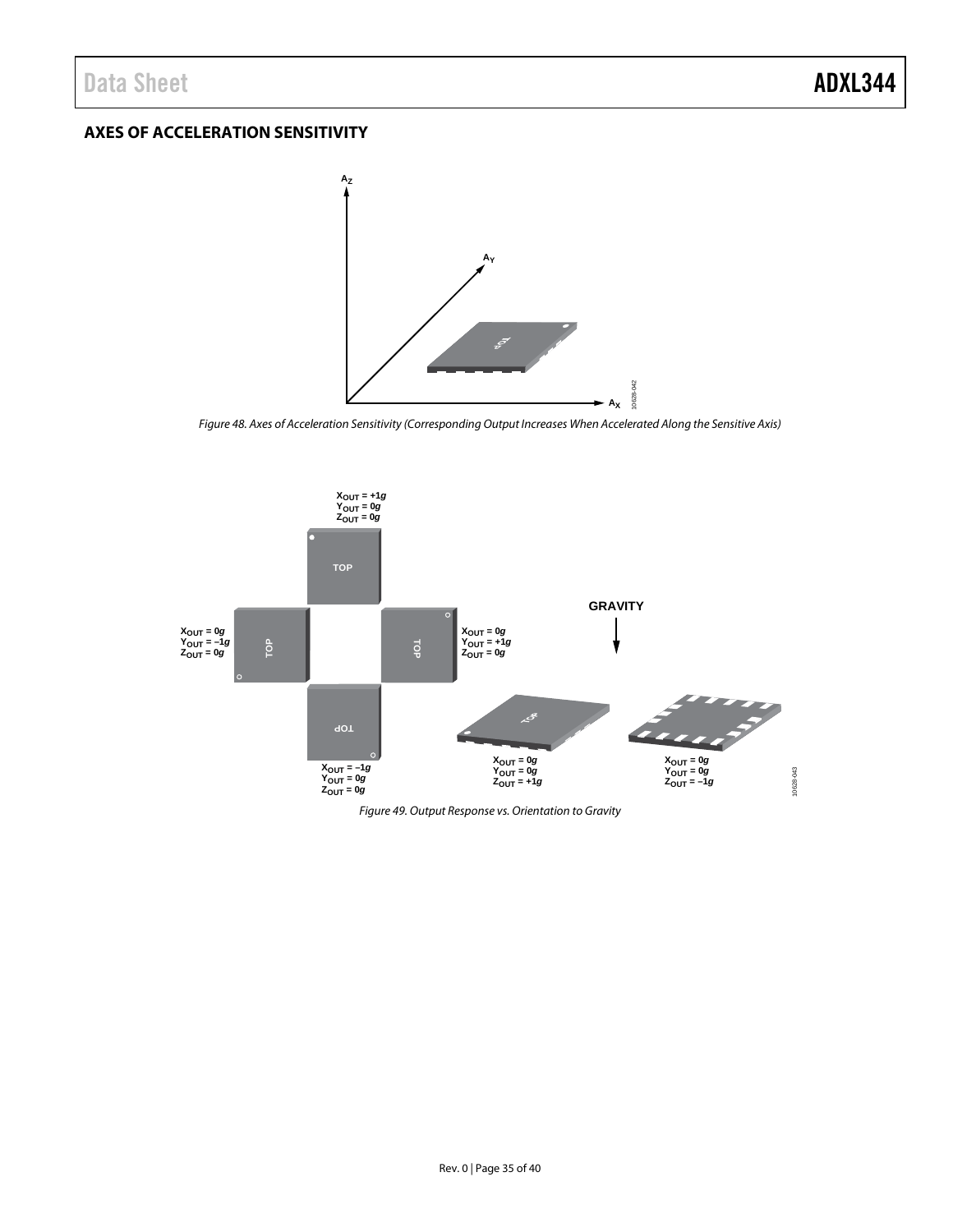# <span id="page-35-0"></span>**LAYOUT AND DESIGN RECOMMENDATIONS**

[Figure 50](#page-35-1) shows the recommended printed wiring board land pattern. [Figure 51](#page-35-2) and [Table 27](#page-35-3) provide details about the recommended soldering profile.



*Figure 50. Recommended Printed Wiring Board Land Pattern (Dimensions shown in millimeters)* 

<span id="page-35-1"></span>

*Figure 51. Recommended Soldering Profile* 

#### <span id="page-35-3"></span><span id="page-35-2"></span>Table 27. Recommended Soldering Profile<sup>1, 2</sup>

|                                                                                   | <b>Condition</b>  |                       |  |
|-----------------------------------------------------------------------------------|-------------------|-----------------------|--|
| <b>Profile Feature</b>                                                            | <b>Sn63/Pb37</b>  | <b>Pb-Free</b>        |  |
| Average Ramp Rate from Liquid Temperature ( $T_L$ ) to Peak Temperature ( $T_P$ ) | 3°C/sec max       | 3°C/sec max           |  |
| Preheat                                                                           |                   |                       |  |
| Minimum Temperature (T <sub>SMIN</sub> )                                          | $100^{\circ}$ C   | $150^{\circ}$ C       |  |
| Maximum Temperature (T <sub>SMAX</sub> )                                          | $150^{\circ}$ C   | $200^{\circ}$ C       |  |
| Time from $T_{SMIN}$ to $T_{SMAX}$ (t <sub>s</sub> )                              | 60 sec to 120 sec | 60 sec to 180 sec     |  |
| $T_{SMAX}$ to $T_L$ Ramp-Up Rate                                                  | 3°C/sec max       | 3°C/sec max           |  |
| Liquid Temperature $(T_L)$                                                        | $183^{\circ}$ C   | $217^{\circ}$ C       |  |
| Time Maintained Above $T_L(t_L)$                                                  | 60 sec to 150 sec | 60 sec to 150 sec     |  |
| Peak Temperature $(T_P)$                                                          | $240 + 0/-5$ °C   | $260 + 0/-5$ °C       |  |
| Time of Actual $T_P - 5^{\circ}C$ (t <sub>P</sub> )                               | 10 sec to 30 sec  | 20 sec to 40 sec      |  |
| Ramp-Down Rate                                                                    | 6°C/sec max       | $6^{\circ}$ C/sec max |  |
| Time 25°C to Peak Temperature                                                     | 6 minutes max     | 8 minutes max         |  |

<sup>1</sup> Based on JEDEC Standard J-STD-020D.1.

<sup>2</sup> For best results, the soldering profile should be in accordance with the recommendations of the manufacturer of the solder paste used.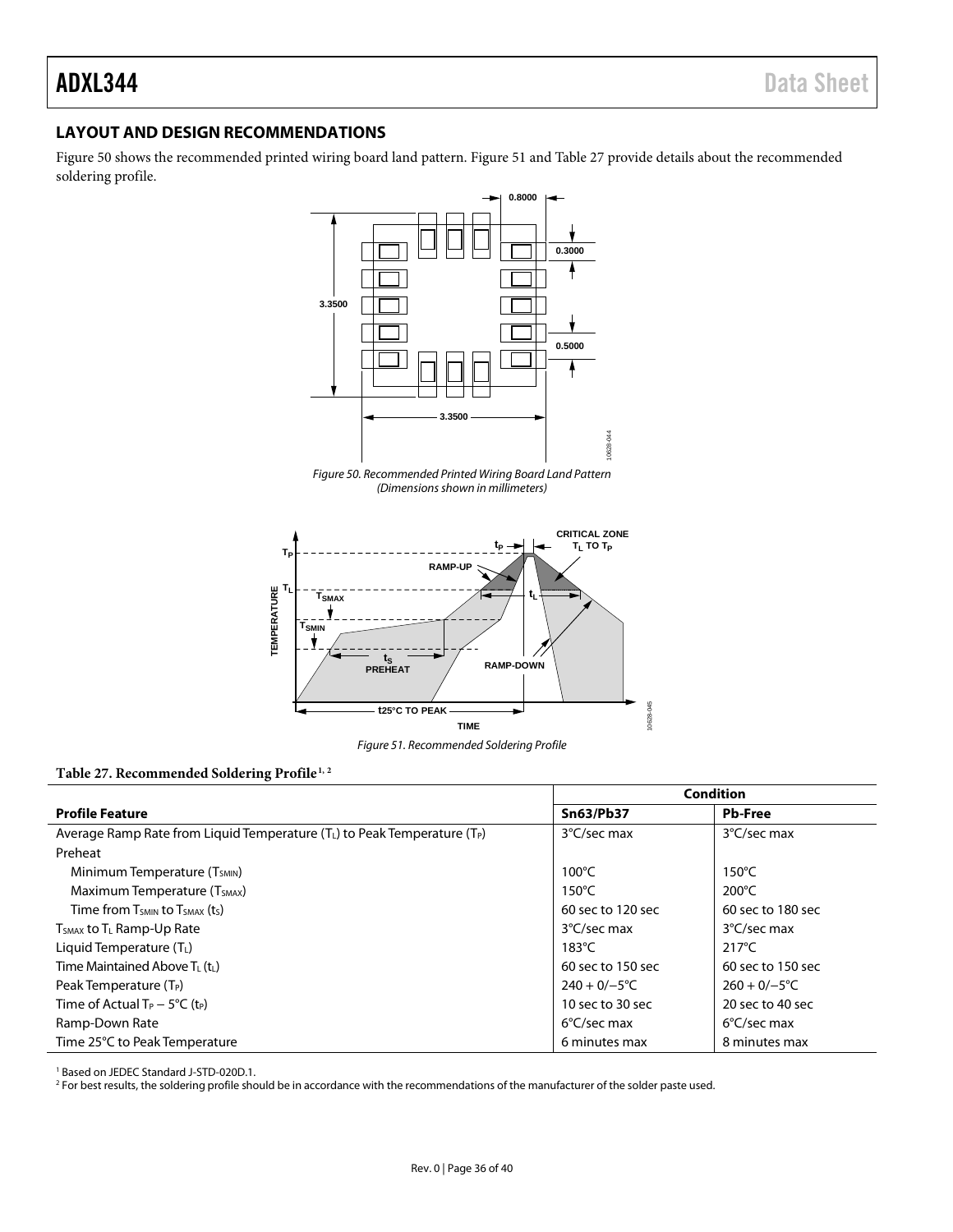# <span id="page-36-0"></span>OUTLINE DIMENSIONS



Figure 52. 16-Terminal Land Grid Array [LGA] (CC-16-3) Solder Terminations Finish Is Au over Ni Dimensions shown in millimeters

**01-13-2010-B**

# <span id="page-36-1"></span>**ORDERING GUIDE**

| Model <sup>1</sup> | <b>Measurement</b><br>Range ( <i>g</i> ) | Specified<br>Voltage (V) | Temperature<br>Range               | <b>Package Description</b>                                                      | Package<br><b>Option</b> | <b>Branding</b><br>Code |
|--------------------|------------------------------------------|--------------------------|------------------------------------|---------------------------------------------------------------------------------|--------------------------|-------------------------|
| ADXL344ACCZ-RL     | $\pm 2, \pm 4, \pm 8, \pm 16$            | 2.6                      | $-40^{\circ}$ C to $+85^{\circ}$ C | 16-Terminal Land Grid Array [LGA]                                               | $CC-16-3$                | Y4S                     |
| ADXL344ACCZ-RL7    | $\pm 2, \pm 4, \pm 8, \pm 16$            | 2.6                      | $-40^{\circ}$ C to $+85^{\circ}$ C | 16-Terminal Land Grid Array [LGA]                                               | $CC-16-3$                | Y4S                     |
| EVAL-ADXL344Z      |                                          |                          |                                    | <b>Breakout Board</b>                                                           |                          |                         |
| EVAL-ADXL344Z-DB   |                                          |                          |                                    | Datalogger and Development Board                                                |                          |                         |
| EVAL-ADXL344Z-M    |                                          |                          |                                    | Analog Devices Inertial Sensor Evaluation<br>System, Includes ADXL344 Satellite |                          |                         |
| EVAL-ADXL344Z-S    |                                          |                          |                                    | <b>ADXL344 Satellite Only</b>                                                   |                          |                         |

1 Z = RoHS Compliant Part.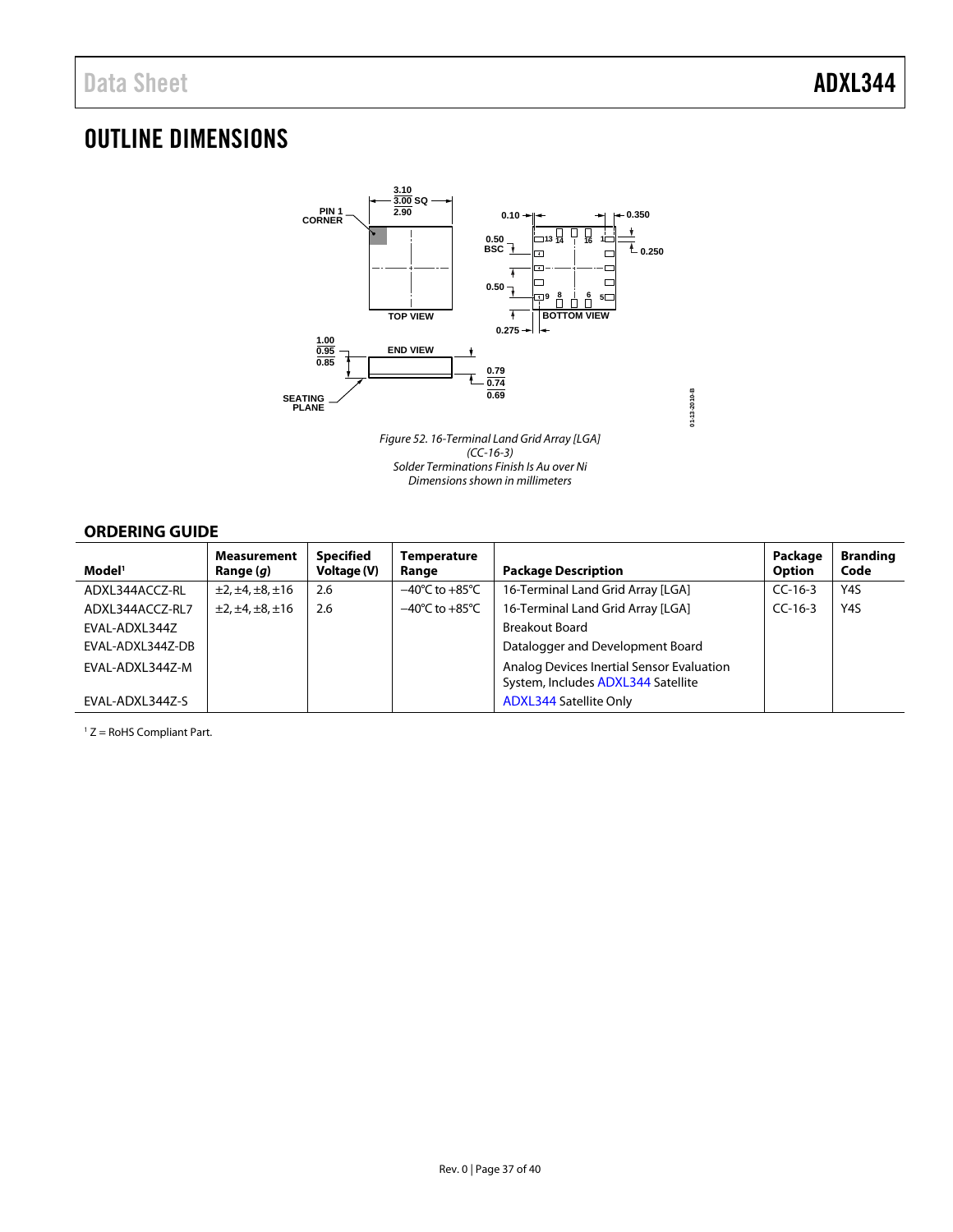# **NOTES**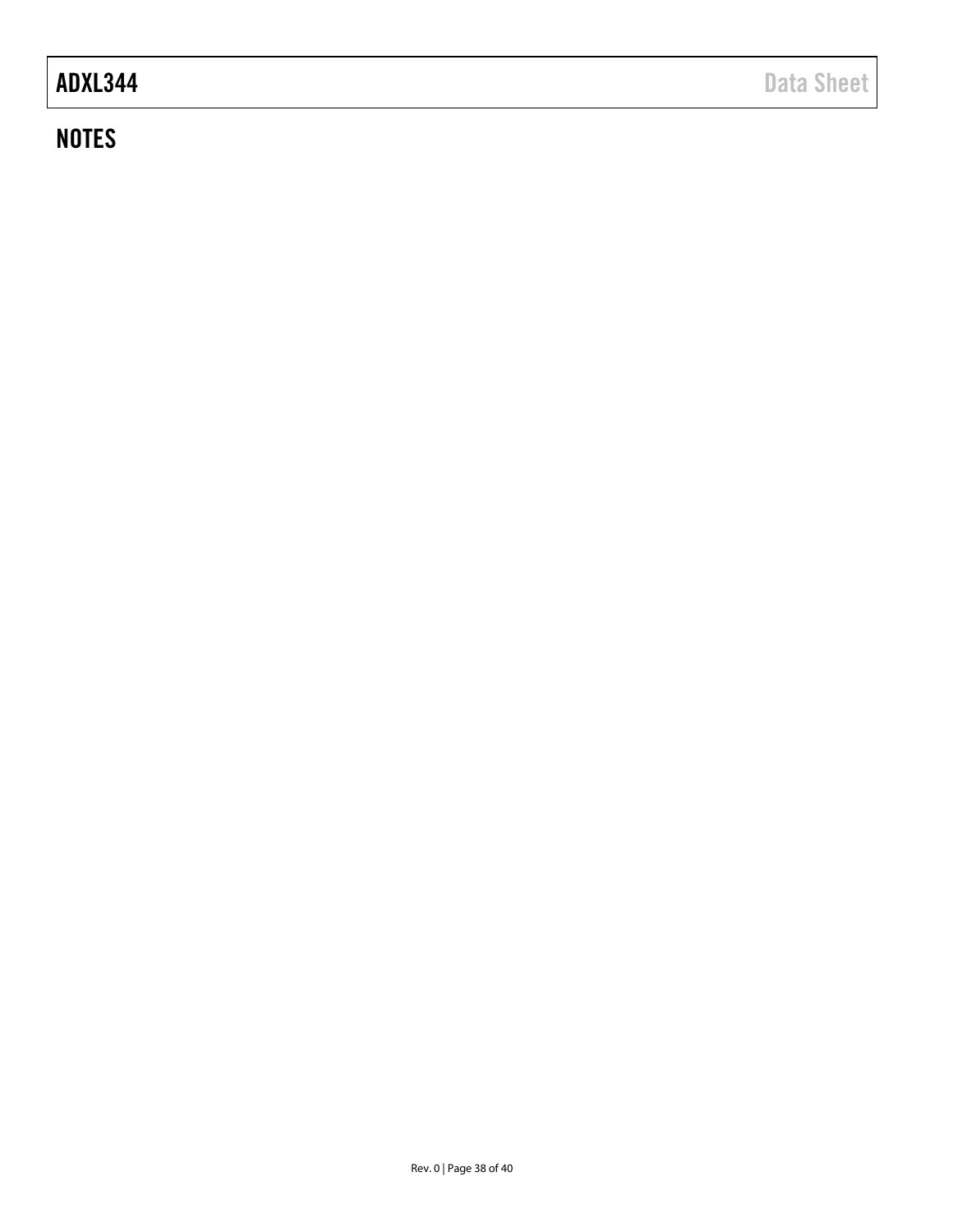# **NOTES**